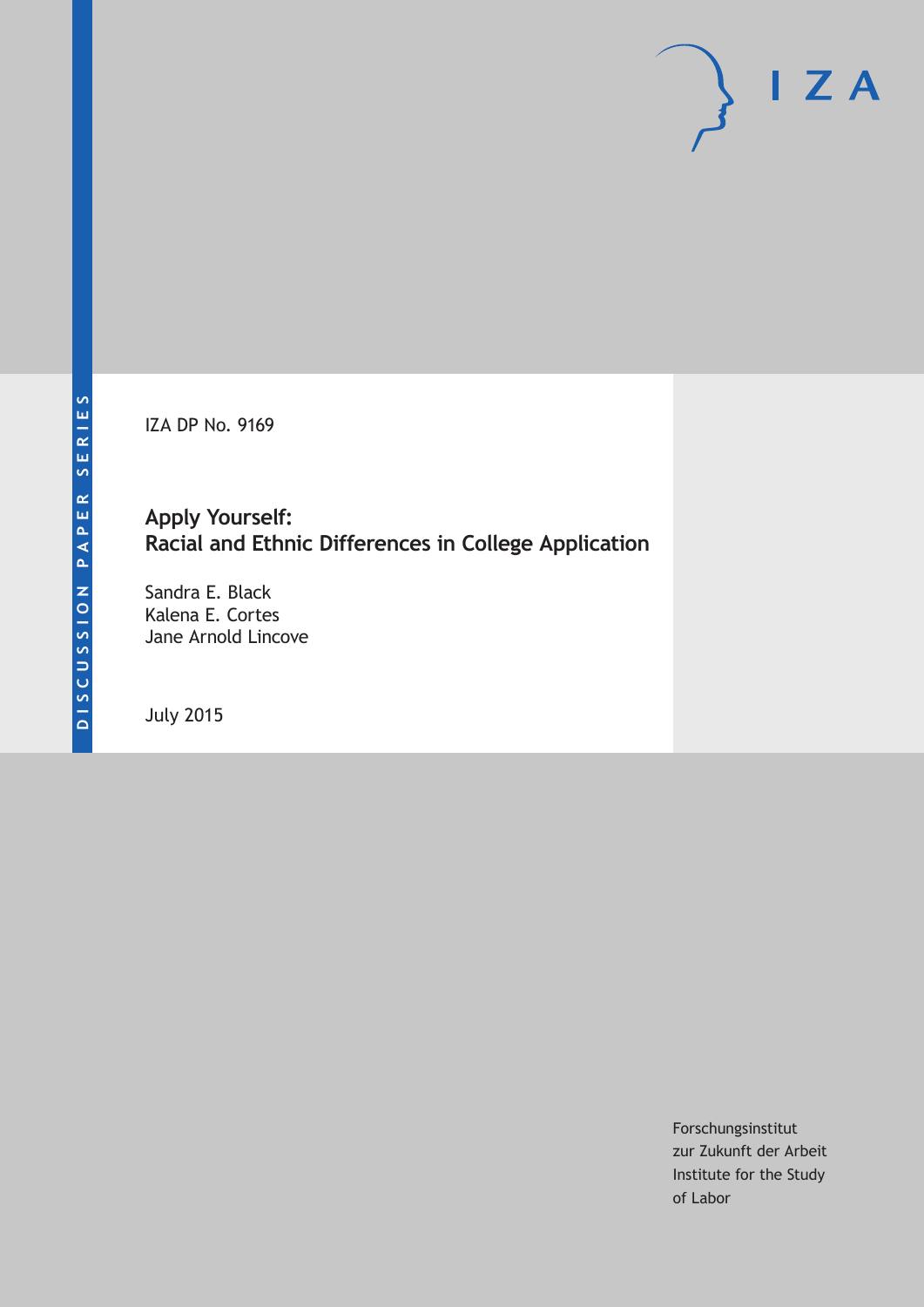# **Apply Yourself: Racial and Ethnic Differences in College Application**

## **Sandra E. Black**

*University of Texas at Austin, NBER and IZA*

## **Kalena E. Cortes**

*Texas A&M University, NBER and IZA*

### **Jane Arnold Lincove**

*Tulane University*

Discussion Paper No. 9169 July 2015

IZA

P.O. Box 7240 53072 Bonn **Germany** 

Phone: +49-228-3894-0 Fax: +49-228-3894-180 E-mail: iza@iza.org

Any opinions expressed here are those of the author(s) and not those of IZA. Research published in this series may include views on policy, but the institute itself takes no institutional policy positions. The IZA research network is committed to the IZA Guiding Principles of Research Integrity.

<span id="page-1-0"></span>The Institute for the Study of Labor (IZA) in Bonn is a local and virtual international research center and a place of communication between science, politics and business. IZA is an independent nonprofit organization supported by Deutsche Post Foundation. The center is associated with the University of Bonn and offers a stimulating research environment through its international network, workshops and conferences, data service, project support, research visits and doctoral program. IZA engages in (i) original and internationally competitive research in all fields of labor economics, (ii) development of policy concepts, and (iii) dissemination of research results and concepts to the interested public.

IZA Discussion Papers often represent preliminary work and are circulated to encourage discussion. Citation of such a paper should account for its provisional character. A revised version may be available directly from the author.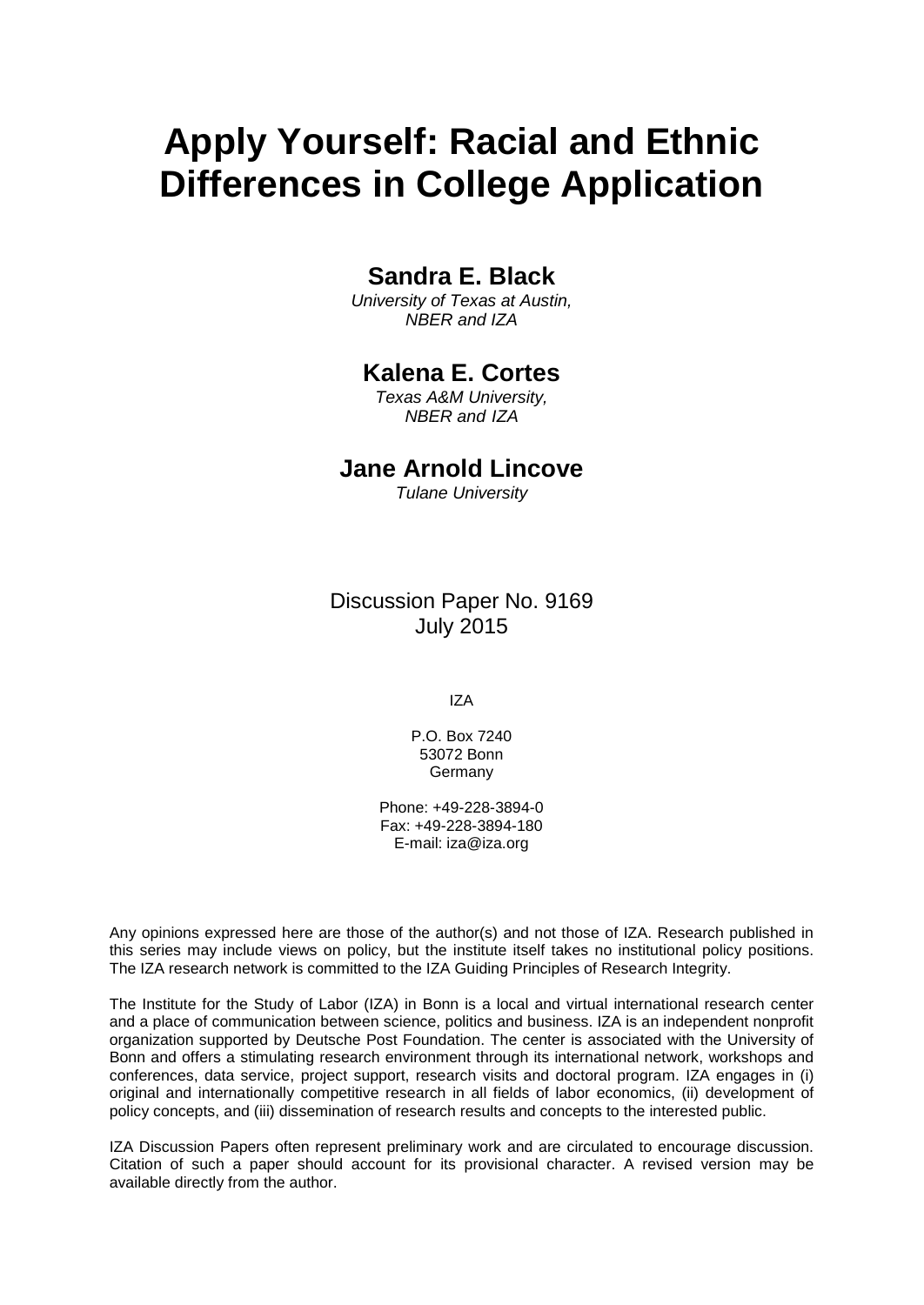IZA Discussion Paper No. 9169 July 2015

## **ABSTRACT**

## **Apply Yourself: Racial and Ethnic Differences in College Application[1](#page-1-0)**

Access to higher education begins with a student's decision whether and where to apply to college. This paper examines racial and ethnic differences in college application behavior of high school graduates, using two recent graduation cohorts from Texas. We estimate racial and ethnic differences in the probability of applying to college, controlling for a student's college readiness, high school quality, certainty of college admissions, and high school fixed effects. We then investigate racial and ethnic differences in the choice of where to apply. We enhance the typical model of college matching by considering the social setting and high school feeder patterns of state universities. We find that racial and ethnic gaps in application rates, particularly for Hispanic students, are not explained by differential levels of college readiness, high school quality, or information regarding college admission processes. When applying to college, minorities are influenced by more than just matching their academic ability to the institution, and prefer institutions with a large proportion of same race students and campuses where same race students from their high school have been successful in the past.

JEL Classification: I21, I23, I24, J15, J18

Keywords: college application, college readiness, high school quality, undermatching, race and ethnicity, low-income students, Texas Top 10% Plan, automatic admissions

Corresponding author:

Kalena E. Cortes The Bush School of Government and Public Service Texas A&M University 4220 Tamu, 1049 Allen Building College Station, TX 77843 USA E-mail: [kcortes@tamu.edu](mailto:kcortes@tamu.edu)

 $1$  The authors are grateful to the Texas Workforce Data Quality Initiative at the University of Texas at Austin's Ray Marshall Center, funded by the U.S. Department of Labor. The research presented here utilizes confidential data from the State of Texas supplied by the Texas Education Research Center (ERC) at the University of Texas at Austin. The authors gratefully acknowledge the use of these data. The views expressed are those of the authors and should not be attributed to the ERC or any of the funders or supporting organizations mentioned herein, including the University of Texas, Texas A&M University, the State of Texas, or the study's sponsor. Any errors are attributable to the authors. Special thanks for helpful comments from Daniel Hamermesh, Darrick Hamilton, Laura Dague, Jonathan Meer, as well as seminar and conference participants at the Association for Public Policy Analysis and Management, Southern Economic Association, American Economic Association, UT-Austin's Economics Department, Texas A&M's Bush Schools Quantitative Brown Bag Series, Teachers College Columbia University, and Stanford Graduate School of Education. The authors thank Jenna Cullinane, Matt Farber, Katherine Keisler, Chester Polson, Emily Weisburst, and Alan Blanch who provided outstanding research assistance. Institutional support was provided by the University of Texas at Austin, Texas A&M University, Tulane University, and Stanford's Graduate School of Education, Center for Education Policy Analysis.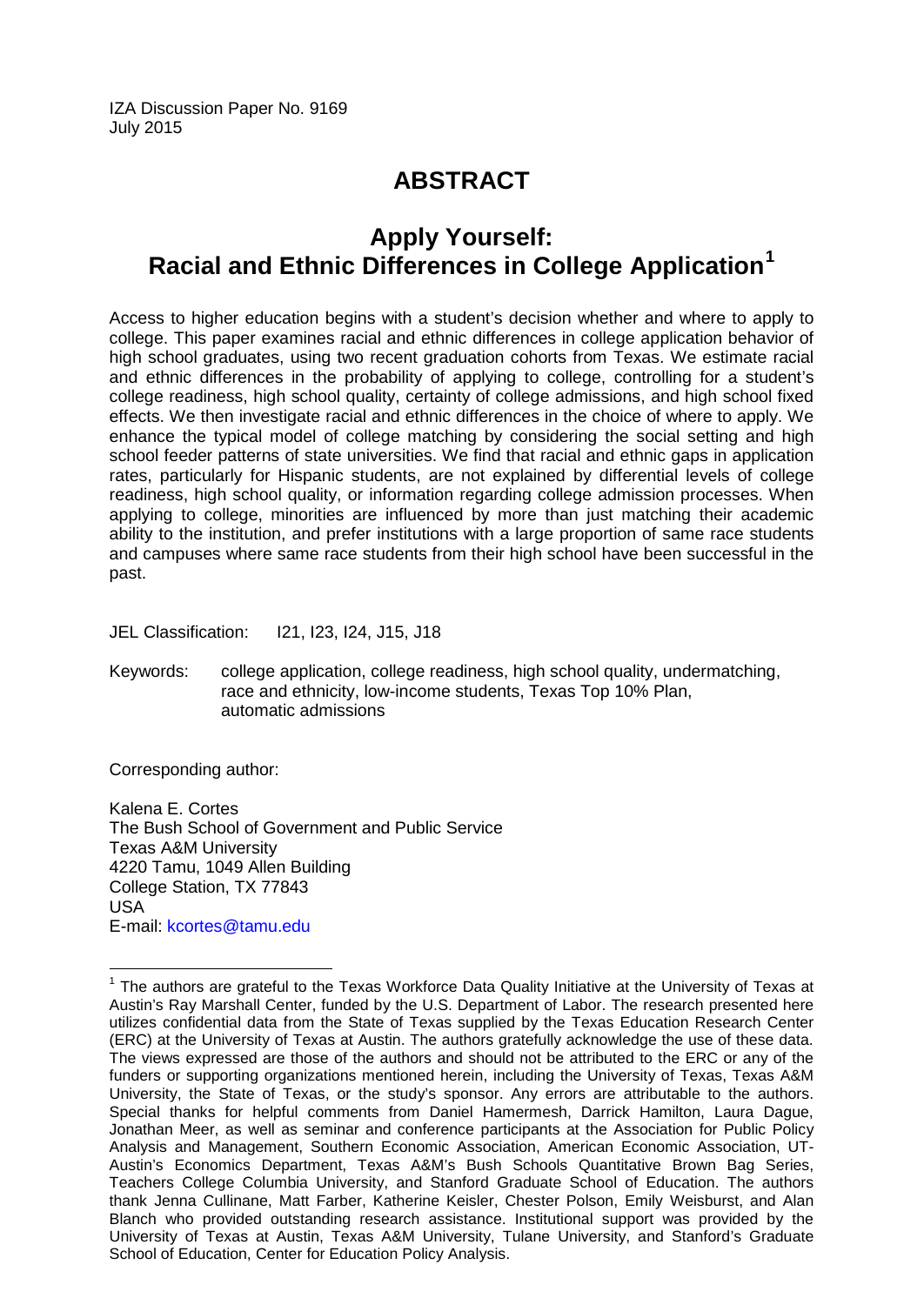#### **I. Introduction**

Substantial disparities in college enrollment rates exist across racial and socioeconomic groups in the United States. Nationally, only 62 percent of black and 60 percent of Hispanic high school graduates enrolled in college the fall semester after high school graduation, compared to 71 percent of white graduates (U.S. Department of Education, 2010). A key goal of education policy is to help remediate this inequity by providing equal opportunity and access to all students. However, to develop better policy, one needs to understand the underlying causes of these disparities. There are many possible explanations, including lack of information and different preferences. Moreover, selective admissions processes can limit college access among minorities if high school quality and high school outcomes are unequally distributed by race and ethnicity.

Even before a student can enter an admissions process, she must apply  $-$  a process that may be particularly daunting for a potential first-generation college student. While there are a few studies that investigate the admissions and enrollment process for minority students, most begin with a sample of students who express college interest by taking a college entrance exam (SAT or ACT). In this study, we investigate racial and ethnic differences in the first step in college enrollment – the application decision – using two full cohorts of recent Texas high school graduates. Because there is a common college application in Texas (See *www.ApplyTexas.org*, hereafter referred to as ApplyTexas), we are able to observe whether each student applied to each of the 37 four-year public postsecondary institutions in the state. Importantly, because we observe the population of students and not just those students who applied or took the SAT or ACT exam, we can learn more broadly about differences in college application behavior. We are also able to assess the differential roles of student demographics, high school quality, and student preparedness in the college application decision. Finally, we examine the importance of student-campus fit, by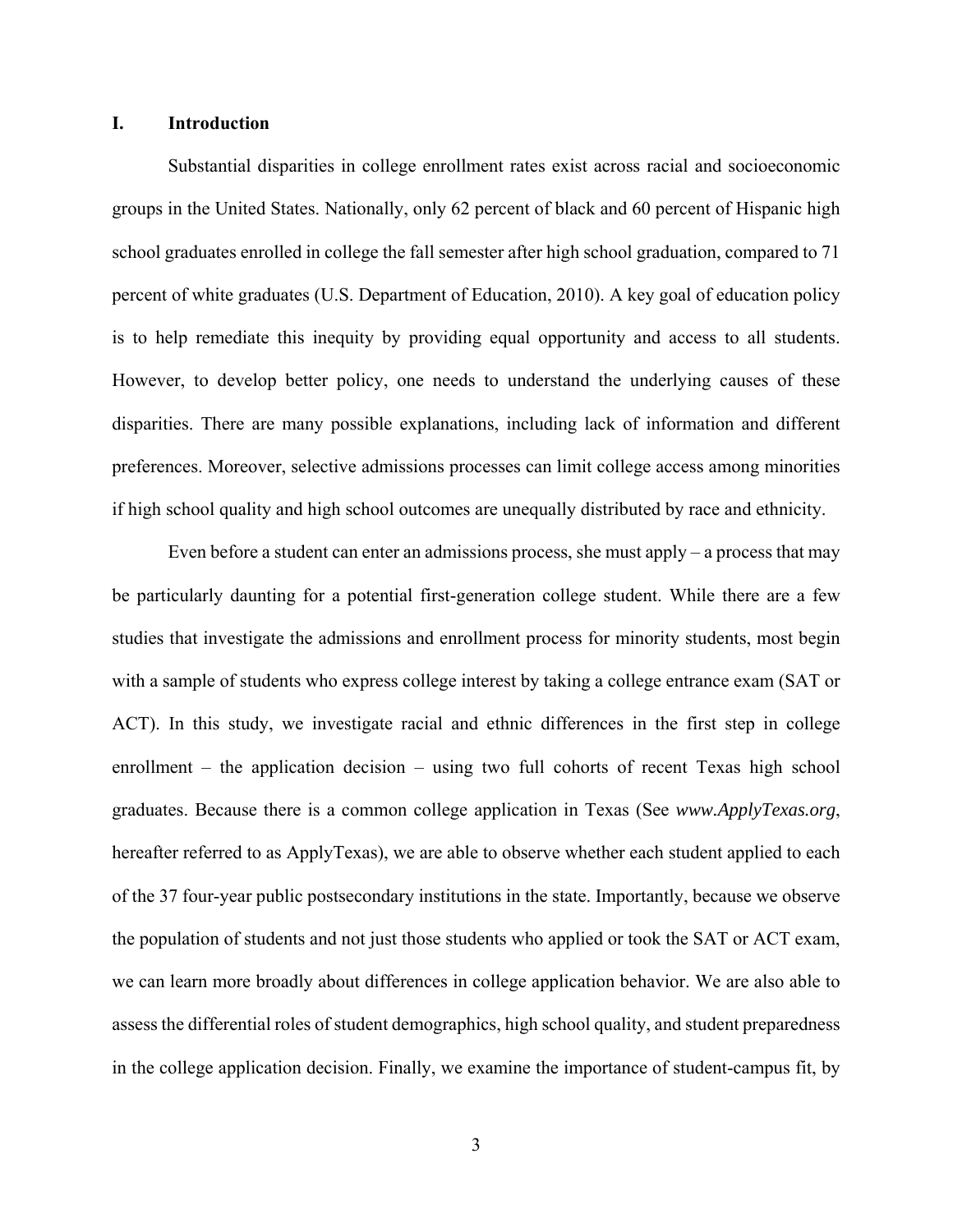estimating the influence of academic match, campus demographics, and high school feeder patterns on behavior regarding where students apply to college.

One possible explanation for the disparities observed is that students have incorrect assessments of the likelihood of gaining admission to college, and this varies by race and ethnicity. To address this possibility, we take advantage of a unique institutional feature of the Texas public university system. Texas is one of several states that employs both "percent plan" and holistic admissions policies. During the time period under study, students who graduated from the top 10% of their senior class at *all* Texas public high schools were eligible for automatic admissions to *all* Texas public universities, including the highly-selective flagship campuses of the University of Texas at Austin (UT Austin) and Texas A&M University at College Station (TAMU). Academic slots not filled by automatically admitted students were given to students who underwent a more traditional holistic admissions process that includes race as one of many background factors.<sup>2</sup> Top 10% students were informed during their junior year of high school of their guaranteed admissions status and provided with information about campus options, while students below the top 10% faced the uncertainty and costs associated with a typical college search and application process. Thus, comparing the application choices of top 10% graduates, who were guaranteed admission, against top 11-25% graduates who faced holistic admissions processes, is particularly useful for understanding the interaction of race/ethnicity and admissions uncertainty.

There are several key findings from our analysis. First, we find that lower Hispanic college enrollment begins with a lower propensity to apply to college – that is, Hispanic students are less likely to apply to college than all other races, despite having higher average college readiness than black students. These results are robust to controls for student-level college readiness measures,

<u>.</u>

<sup>&</sup>lt;sup>2</sup> In holistic admissions, top 11-25% students compete with a larger pool of lower-performing Texas public high school graduates, out-of-state applicants, international students, and Texas private school students for remaining slots.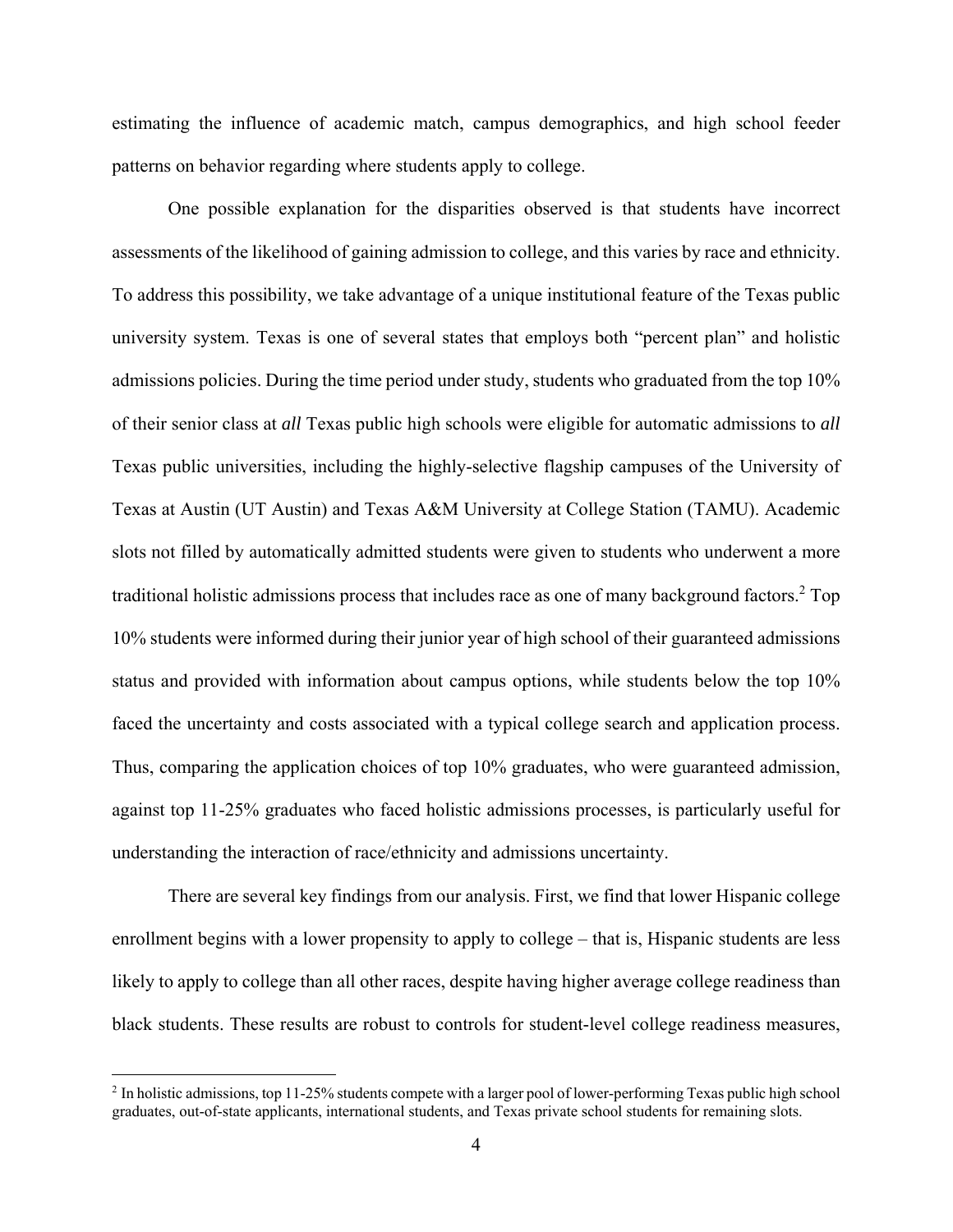high school characteristics, and high school fixed effects. Second, black students are in fact *more* likely to apply to college than students of other races with similar college readiness and high school quality, but this effect is concentrated among black students who are less prepared for college. Finally, we find racial and ethnic differences in the selection of college applied to, with blacks and Asians showing a strong preference for campuses with students within their own racial group, and black and Hispanics influenced by the prior experiences of their high school peers on the campus. Thus, inequality in college access and quality begins with the decision to apply to college and is influenced by college factors including student demographics and past high school feeder patterns.

The paper unfolds as follows. Section II provides a brief overview of related literature, Section III describes the data, Sections IV, V, and VI discuss the results on college application and college choice behavior, and Section VII concludes.

#### **II. Related Literature**

Our work relates to a number of literatures on the application decisions of minority students. One strand of literature examines how the presence or absence of affirmative action changes college application and enrollment decisions. Long (2004a) uses data from the College Board containing a 10 percent random sample of SAT takers and considers how white and minority applications changed with the elimination of affirmative action in California and Texas. He finds that both minority and non-minority students changed their behaviors; white and Asian students increased the selectivity of schools to which they applied, while under-represented minority students applied to less selective schools. While he cannot observe the actual colleges to which the student applied, he can observe college characteristics. He finds that, relative to white and Asian Americans, underrepresented minorities significantly lowered the number of score reports sent to in-state public colleges, regardless of quality; these results are slightly stronger in California than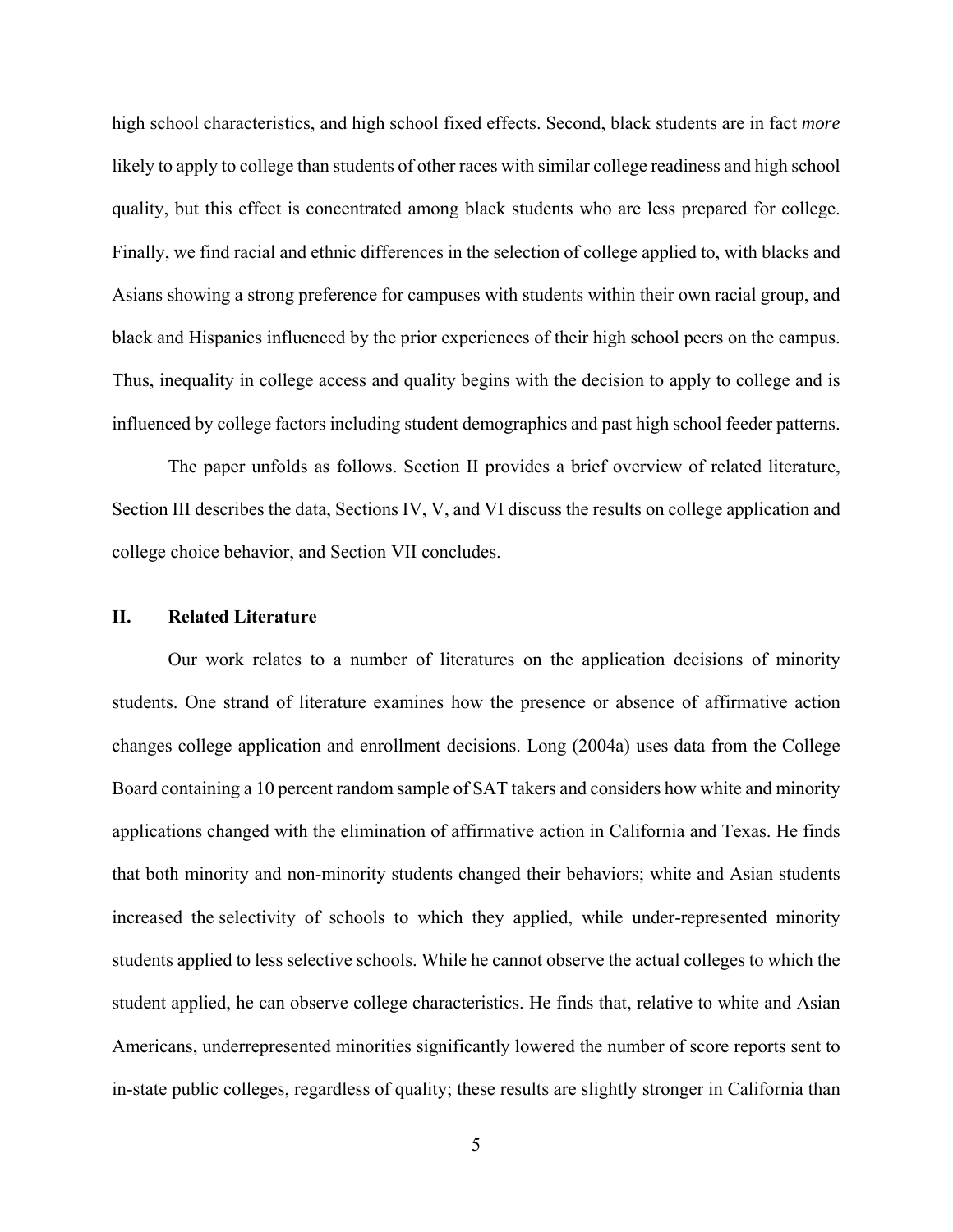in Texas.<sup>3</sup> Card and Krueger (2005) also use a sample of SAT takers to examine how application decisions responded to the elimination of affirmative action and find little evidence of a change in the propensity of high-ability minorities to apply to at least one selective public institution in California and Texas.

While the aforementioned papers analyze the implications of changes in affirmative action policies on college application behaviors, we focus on a variety of other factors, such as differences in student preparation and differences in high school quality, using data on the full population of high school graduates in Texas; we are thus not limited to students who reveal their college preferences by taking entrance exams. In addition, we consider black and Hispanic students separately while prior studies consider both groups in an aggregate category of under-represented minorities.

There is also a recent and influential literature examining underserved populations and their decisions to apply to selective institutions (Griffith and Rothstein, 2009; Hoxby and Turner, 2013; Hoxby and Avery, 2013; Smith, Pender, and Howell, 2013; Dillon and Smith, 2013; and Pallais, 2015). In general, this literature examines a sample of students who are applying to college and trying to understand the college choices they make. Work by Hoxby and Avery (2013) focuses on high-ability high school students to examine the phenomenon of "undermatching." They show that

<sup>&</sup>lt;sup>3</sup> Considering the role of the Texas Top 10% Plan on minority decision-making, Niu, Tienda, and Cortes (2006) analyze a representative survey of Texas high school seniors in the spring of 2002, who were re-interviewed one year later to evaluate differences in college preferences and enrollment decisions according to three criteria targeted by the Top 10% Plan: high school type, class rank, and minority status. They find that Texas seniors and top 10% graduates, in particular, consider institutional selectivity in making college choices. Moreover, graduates from feeder and resource-affluent high schools are more likely to preference selective institutions, while graduates from resource-poor high schools and high schools that rarely feed to selective state universities are less likely to choose selective institutions as their first preference. Also, both for first college preference and enrollment decisions, black and Hispanic students are less likely than white students to opt for selective universities. Long (2004b) uses data from the National Education Longitudinal Study (NELS) and documents that there would be substantial changes in the racial composition of universities following the elimination of affirmative action, even holding application behavior constant.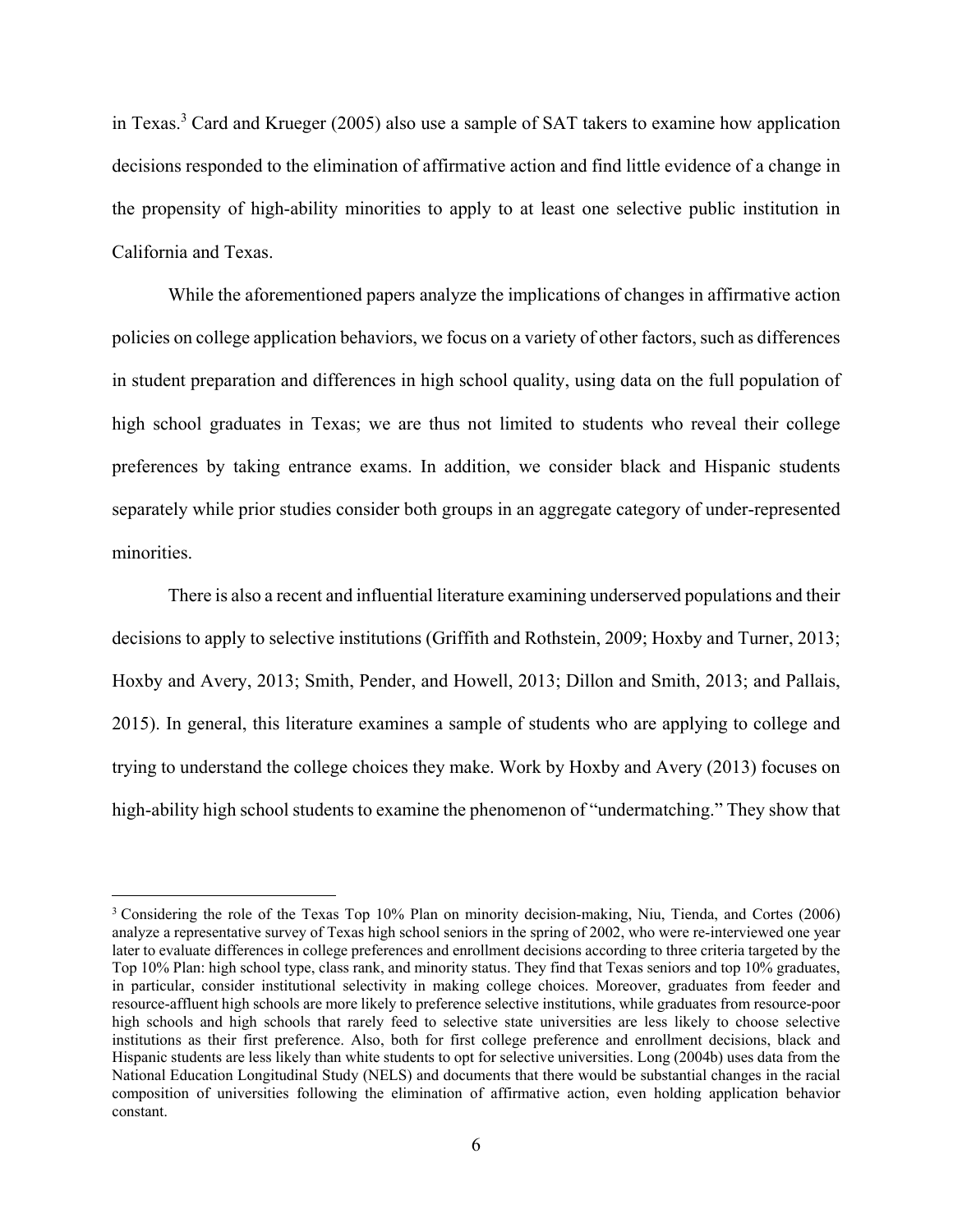low-income high-achieving students who are likely to undermatch are those who are more isolated from other achieving students; those who do not undermatch tend to be highly concentrated in a small number of high schools. Pallais (2015) documents that low-income students may be more sensitive to application costs; she shows that a decline in the cost of applying to an additional college generated through a decline in the cost of sending one's ACT scores to an additional university leads students to apply to more selective universities. Finally, Dillon and Smith (2013) use the National Longitudinal Survey of Youth 1997 (NLSY97) to document the degree of "mismatch" among students in the NLSY97. Importantly, these data include a variety of demographic characteristics, and the authors use a unique definition of mismatch – the difference between a student's percentile in the ability distribution and the percentile of her college in the student-weighted distribution of a college quality index. They find that a large fraction of students are either undermatched or overmatched, and this is due to student decisions. They also find that features of the state university system the student faces affect the probability of mismatch. Our research focuses on racial and ethnic differences, considers the population of high school graduates, and examines a much broader set of institutional characteristics on which students may base their college application decisions.

Finally, there is also a recent literature examining racial and ethnic differences in college enrollment. Reardon, Baker, and Klasik (2012) document differences in enrollment patterns in highly selective colleges by race/ethnicity and income, and find that both black and Hispanic students are underrepresented in the most selective colleges, even after controlling for family income. Most recently work by Clotfelter, Ladd, and Vigdor (2014) use data from North Carolina to examine the role of the public university system in explaining the racial disparities in college enrollment and completion. They document significant racial and socioeconomic disparities in the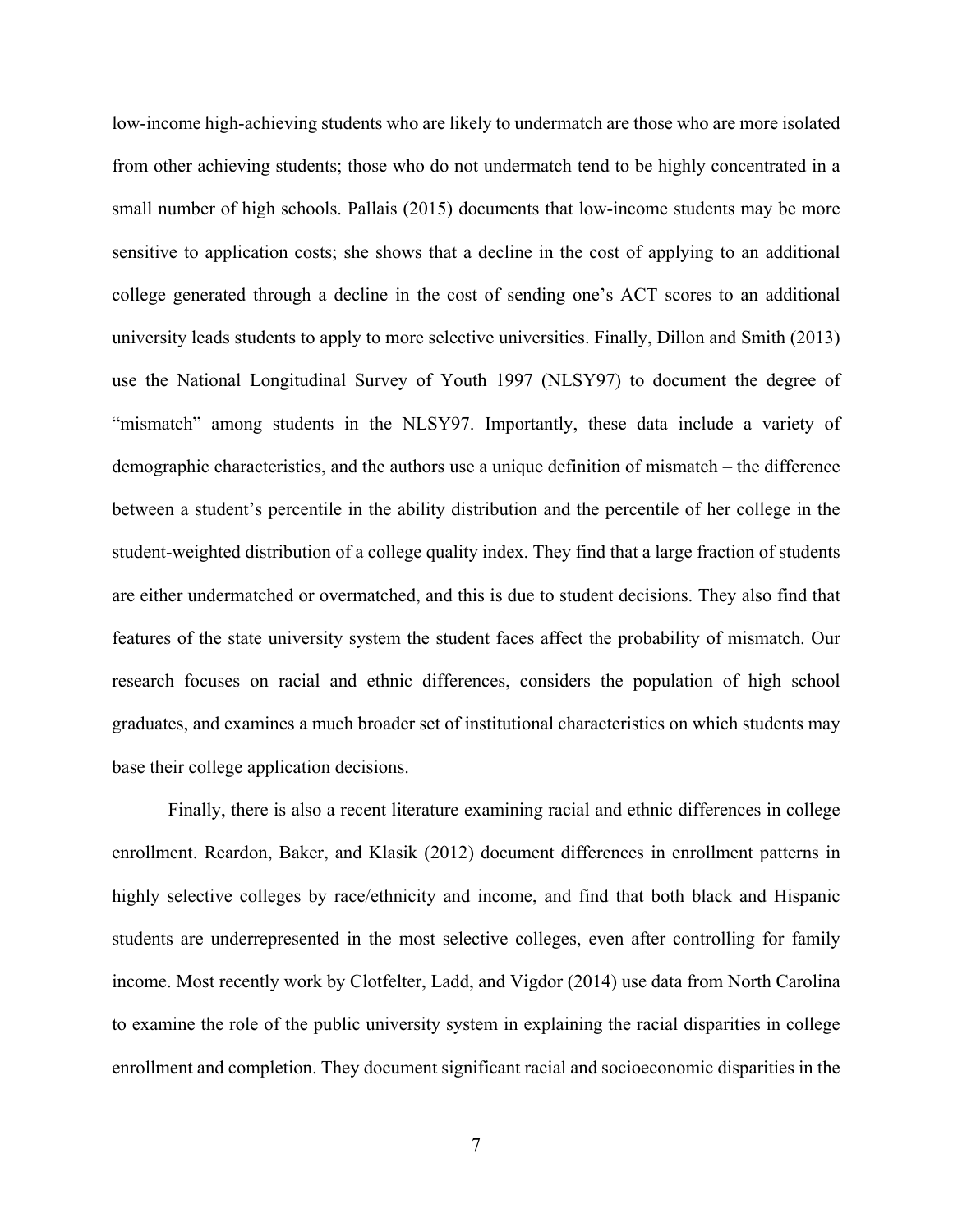likelihood of obtaining a four-year college degree at a University of North Carolina campus. However, these disparities can be fully explained by differential student readiness; once they control for 8<sup>th</sup> grade test scores, black students are more likely to enroll and succeed than non-Hispanic white students, largely due to the presence of historically black universities.

Our study builds on this literature using the population of students from Texas, with a focus on the racial and ethnic differences in college application behavior; in addition, because we have such a large sample, we are able to estimate differences in application behavior across students within the same high school. Finally, Texas' automatic admissions policy enables us to examine the issue of application behavior for a subsample of the population guaranteed admission, thereby ruling out mistaken beliefs in the probability of acceptance as an explanation for differential application behavior.

#### **III. Data**

The data sources for this study were collected by the Texas Workforce Data Quality Initiative (WDQI) at the University of Texas at Austin, funded by the United States Department of Labor. The dataset includes high school enrollment and performance measures for all Texas public school students who graduated in 2008 and 2009. High school measures of college readiness (such as type and number of courses completed and performance on high school exit exams) and basic demographics (race and ethnicity, eligibility for free lunch, English proficiency) were obtained from high school academic records. The WDQI database improves on data sets from prior studies of race and admissions by including all high school graduates rather than just those who expressed interest in college and including a sufficient minority population to disaggregate effects for blacks and Hispanics. In addition, links between high school and university administrative data sets allow for estimation of within high school differences by race and ethnicity, as well as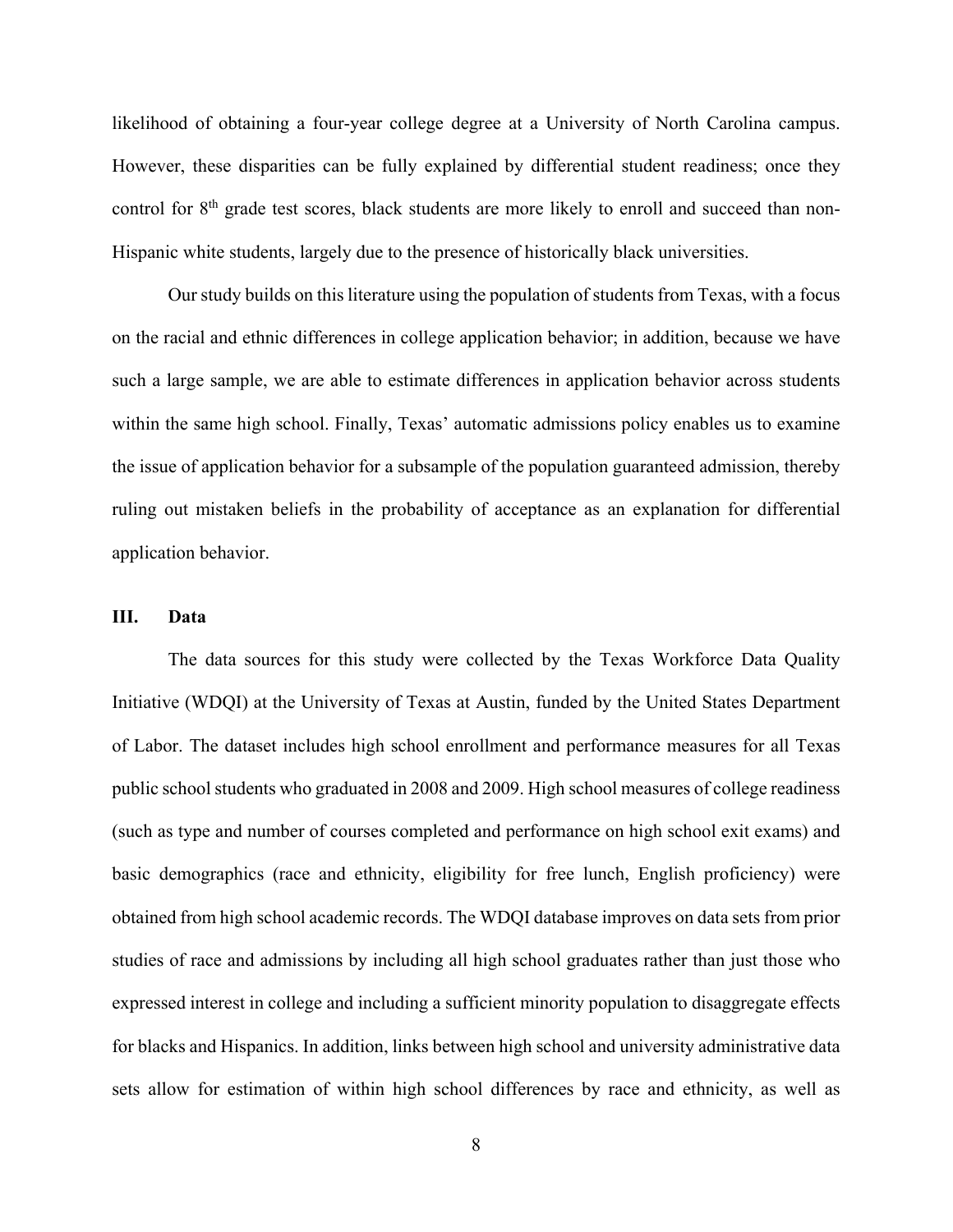measurement of a high school's historical feeder relationship with a university campus. Finally, the Texas context allows us to directly test the role of admissions uncertainty by comparing automatically admitted students to students who must undergo holistic admissions.

The two high school graduation cohorts include over 490,000 individuals. Reflecting the diversity of Texas, 44 percent of high school graduates in our analysis are white, 39 percent Hispanic, 14 percent black, and 4 percent Asian. We are able to include approximately 430,000 graduates in our regressions after excluding those with incomplete data and high schools that graduated fewer than five students within a year.<sup>4</sup>

Table 1 displays post-high school college enrollment choices by race and ethnicity. Both black and Hispanic students are under-represented in enrollment at elite state flagships universities, other selective state universities, Texas private universities, and out-of-state universities. Black students make up some ground in total enrollment at open-enrollment state universities, while Hispanic students are most likely to not enroll in any type of higher education. In this study, we examine whether these inequalities begin with college application behavior.

Table 2 displays summary statistics for all high school graduates and then disaggregated statistics by race and ethnicity. The graduates were 50 percent female, 44 percent eligible for free/reduce price lunch (FRL), and were on average 17.1 years old the September of their senior year in high school. In terms of college readiness, graduates average 2.5 semesters of Advanced Placement (AP) or International Baccalaureate (IB) courses. Twenty-four percent took AP English, 15 percent took AP mathematics, and 12 percent took AP science. The average graduate attended a high school that is 44 percent FRL, 14 percent black, and 41 percent Hispanic. In terms of the

<sup>4</sup> Typically, missing data are college readiness measures for students who transferred into Texas public schools in their junior or senior year. These students have incomplete high school coursework records and were not required to take the Texas high school exit exam.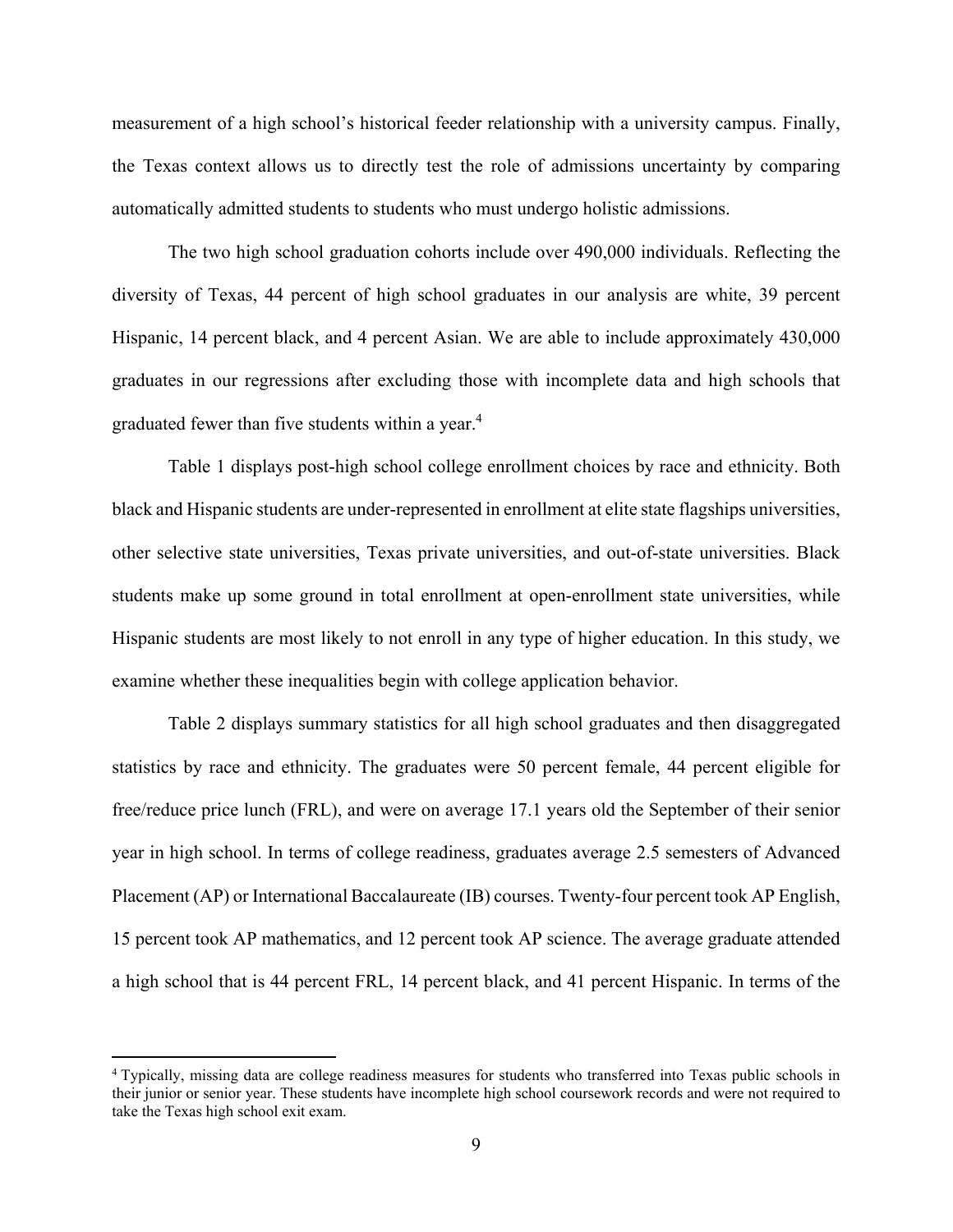high school's emphasis on college readiness, graduates on average attended schools where 11 percent of students earn college credit by passing an AP exam, 67 percent took SATs or ACTs, and SAT scores averaged 976. On average, black and Hispanic students have both lower individual college readiness and lower average high school college readiness than white and Asian students. For example, black and Hispanic students attended high schools where, on average, fewer than 9 percent of students earned AP credit and average SAT scores were below 950. Black students had lower average college readiness than Hispanic students across AP coursework and exit exam scores. Black and Hispanic students attended high schools with similar college readiness, but Hispanic students attended schools with a larger percent minority and FRL, on average.

K-12 public school data were merged with college application data for all those who applied to Texas public colleges and universities. Because all Texas public universities use a common online application called ApplyTexas, we are able to observe application behavior to any Texas public university; we used these records to identify students who applied to any public fouryear university within one year of high school graduation.<sup>5</sup> The application data also provides additional information on family income, parent education, and college readiness, including SAT scores and eligibility for top 10% automatic admissions, which is not provided in the high school data set. We also can observe enrollment, financial aid, college grades, and college graduation data for all those who enrolled in any Texas public university.

Unfortunately, we do not have access to college application information for students who applied only to out-of-state schools. However, we were able to use the National Student Clearinghouse (NSC) data from the 2008-09 and 2009-10 academic years to identify Texas high school graduates who did not apply to any four-year Texas public university but who did enroll at

<sup>5</sup> See www.applytexas.org for more information.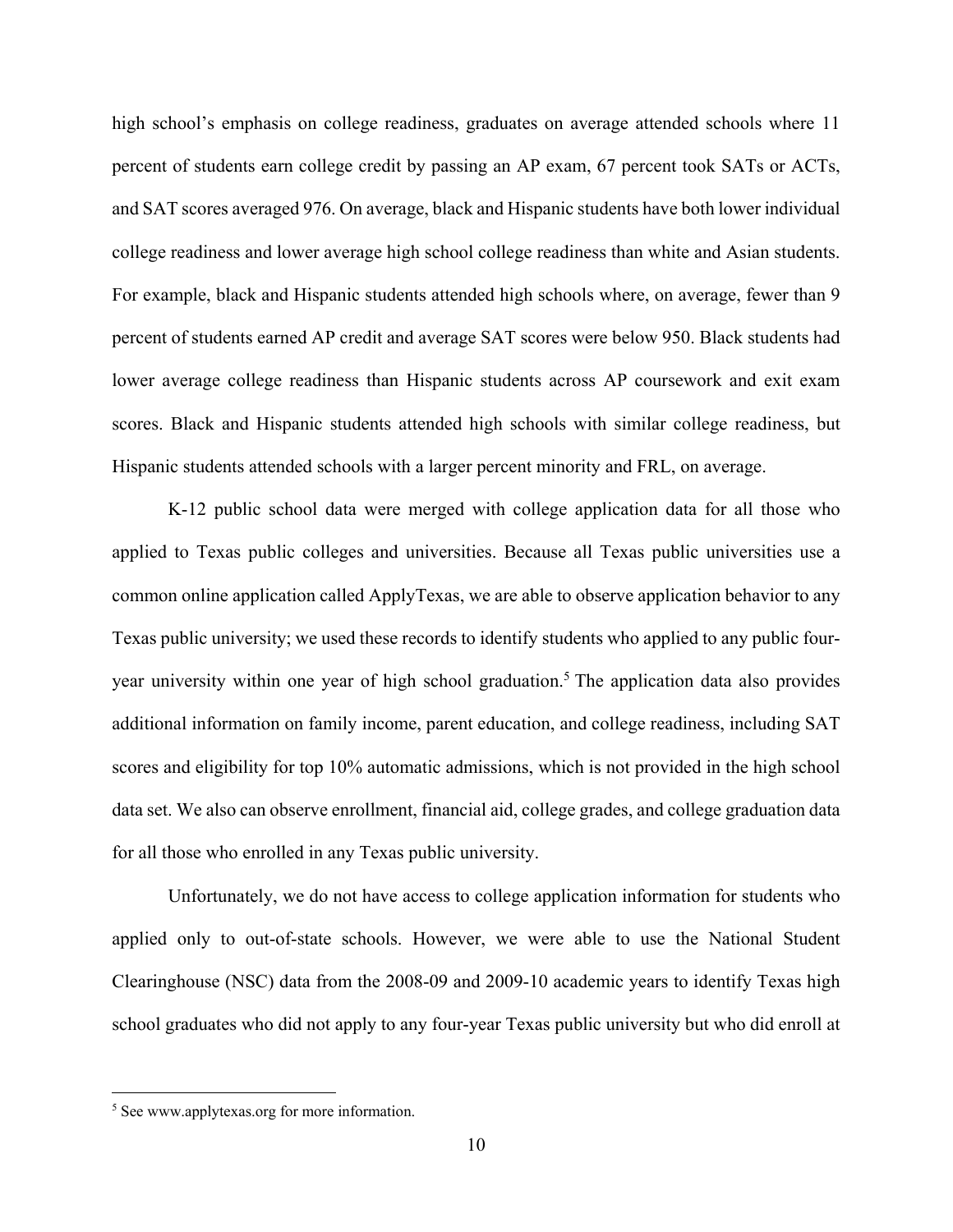any other four-year university in the United States in the fall following graduation. Individuals who applied to any Texas public university *or* enrolled in any other University are considered to be college applicants in our analysis.<sup>6</sup> When we consider applications to the most selective institutions, we include individuals who applied to the state flagship campuses of UT Austin and TAMU or who were observed enrolled at a college that was ranked higher than either Texas flagship university by *Barron's Profiles of American Colleges* (2007).7

Table 3 presents the application decisions by race and ethnicity for our graduation cohorts. Row 1 presents statistics for the sample observed in the Texas public university application sample, and row 2 then presents similar statistics when we augment the sample with the NSC enrollment data. For four-year public universities in Texas, black and white application rates were similar at 35 percent for blacks and 36 percent for whites, and the Asian application rate was substantially higher at 52 percent. Hispanic students, who make up the second largest group of graduates, have a much lower application rate at only 27 percent.

The adjustment resulting from incorporating the NSC data is relatively small; the gaps are largest for whites and Asians, with 9 percent of Asians and 7 percent of whites appearing as enrolled in the NSC without applying to any four-year public university in Texas. The gaps are smaller for blacks and Hispanics at only 4 and 3 percent, respectively.

When we look at applications to elite state flagship universities in row 3, black and Hispanic application rates fall to only 5 percent, compared to 14 percent for white and nearly 30

<sup>6</sup> In 2008 and 2009, Texas had a total of 37 public four-year universities, all of which participated in *ApplyTexas*. This includes campuses of the UT System, Texas A&M System, Texas State system, University of Houston System, Texas Tech University, and several other campuses. A full list of included public universities is available from the authors. 7 The cost of postsecondary education in Texas is about the same across public universities, and it is significantly more expensive for a Texas resident to enroll out-of-state. For example, in 2006, the total cost of attendance (tuition, fees, plus room and board) ranged from \$11,919–\$12,845 at Texas flagship university, and from \$7,445–\$13,027 at other Texas selective public universities. Thus, cost of attendance at state universities, relative to other college options, is not the driving mechanism behind the low enrollment rates, in particular, for Hispanic students observed in Table 1.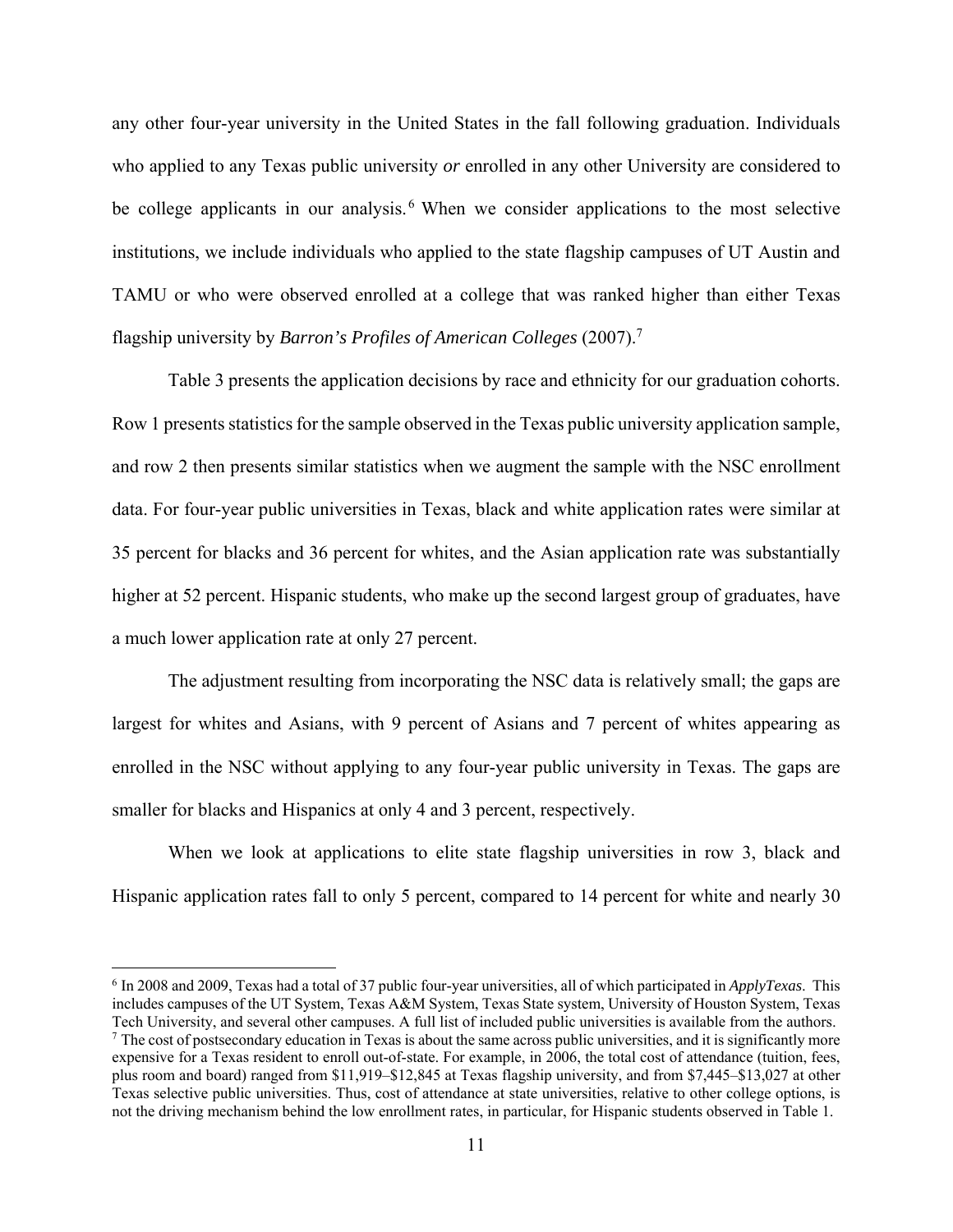percent for Asian students. Row 4 then uses the NSC data to incorporate those who enrolled in four-year universities ranked higher than the flagship universities (according to *Barron's*) and who did not apply to either flagship in Texas. We see that approximately 3 percent of Asians appear as enrolled at elite universities without applying to either flagship university in Texas*.* The gaps for other groups are quite small. Only 0.6 percent of whites, 0.3 percent of blacks, and 0.2 percent of Hispanics appear as enrolled in higher-ranked universities without applying to at least one Texas flagship university as well. Since the gaps for blacks and Hispanics are always lower than whites, omitted information for students who apply only to non-Texas universities and do not enroll is likely to result in understating racial differences, as it is likely that more whites than blacks or Hispanics also apply and don't enroll.<sup>8</sup>

#### **IV. Decision to Apply**

 $\overline{a}$ 

These summary statistics suggest that racial and ethnic gaps in college access can be partially explained by differential application behavior; however, these statistics do not account for students' preparation and ability, which vary by race/ethnicity and influence the likelihood of college admission. In this setting, it is possible that high school sorting and college readiness explains much of the difference in college application behavior for Hispanic students, and it is unclear why blacks have similar application rates to white students.

To better understand the relationship between student characteristics and their application decisions in the context of high school sorting, we estimate the following simple model:

(1) 
$$
y_{ist} = \alpha \cdot Race_i + \beta \cdot X_i + \gamma \cdot Z_{st} + \eta_t + \pi_s + \varepsilon_{ist}
$$

<sup>&</sup>lt;sup>8</sup> We may, however, overstate differences between whites and Asians, because Asians are probably also more likely to apply and not enroll than whites. Other demographics, college readiness, and high school quality are similar across the sample of students who applied to a four-year public university in Texas and the larger sample that only appears in the NSC (see Appendix 1).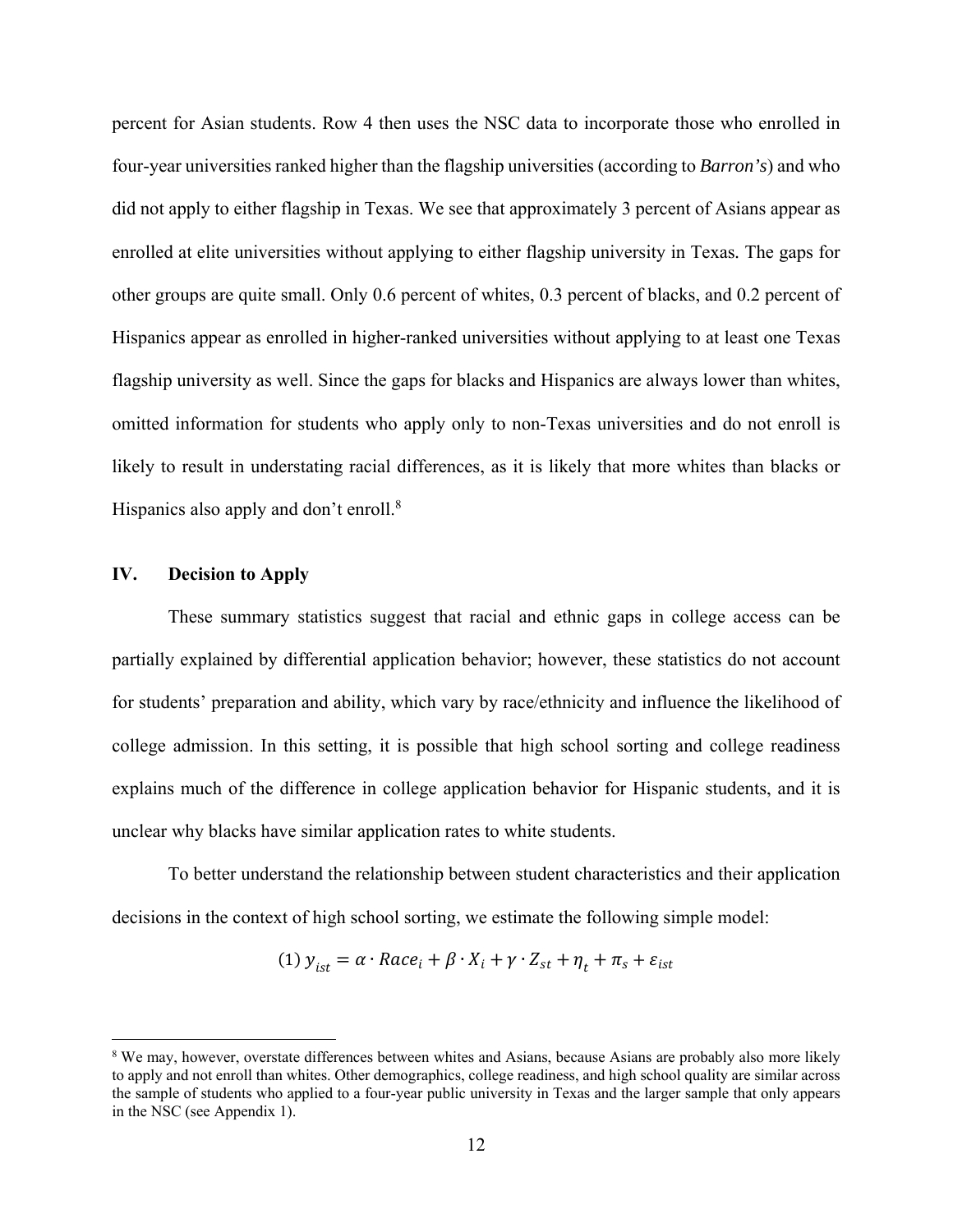where  $y_{ist}$  is an indicator of whether student *i*, who attended high school *s* and graduated at time *t*, applied to any four-year college. Race<sub>i</sub> represents indicator variables for race and ethnicity,  $X_i$ is a vector of individual student characteristics such as college readiness and indicators for free and reduced lunch and limited English proficiency.  $Z_{st}$  is a time-varying vector of high school characteristics related to both the demographics and the college preparedness of graduates, and  $\eta_t$ represents graduation year indicators.<sup>9</sup> We estimate this equation as a linear probability model both with and without high school fixed effects,  $\pi_s$ .

Table 4 presents results for regression specifications for the full sample of high school graduates for our two main outcomes of interest. As noted earlier, our first outcome is an indicator of whether an individual applies to a four-year university—this is equal to one if the student either applied to any four-year Texas public university or appeared in the NSC as enrolled at any fouryear university (panel A). Our second outcome in an indicator of whether an individual applied to a selective university—this is equal to one if the individual applied to either Texas flagship university or appeared in the NSC as enrolled in a four-year university ranked higher than the Texas flagships (panel B).

We first consider the probability of applying to a four-year college (as defined above). Column 1 presents the results from a simple model that controls for race and ethnicity along with a parsimonious set of demographic controls that includes graduation year, age, gender, and indicators for limited English proficiency (LEP) and FRL in high school. This specification confirms substantial differences across races, controlling for this limited set of demographics, in the probability of applying to a public university, with blacks and Asians significantly more likely to apply and Hispanics significantly less likely to apply than whites.

<sup>9</sup> Throughout this study, high school characteristics are lagged one year prior to the student's senior year in high school.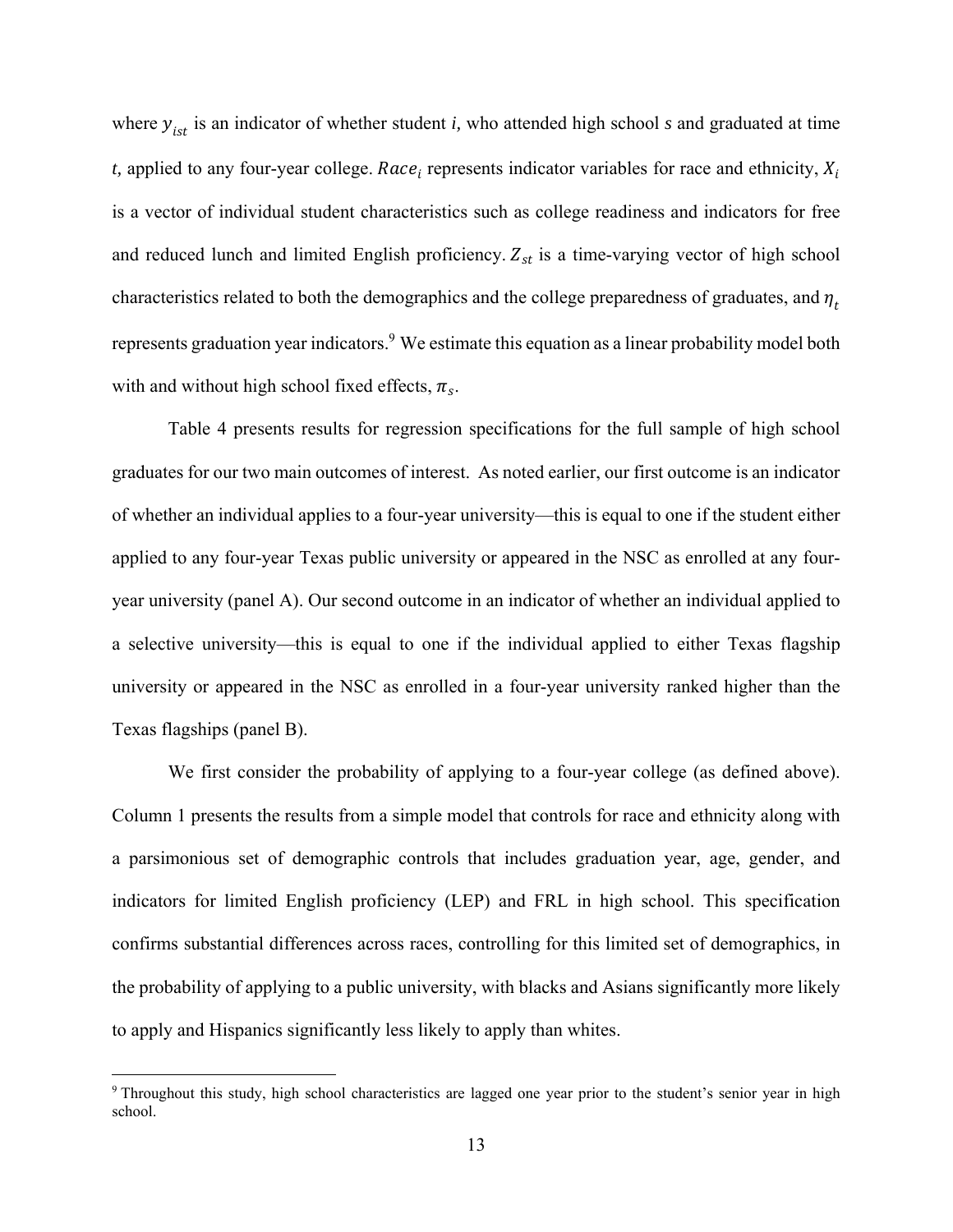However, these application differences could be due to differences in college preparation or ability. Column 2 adds controls for observable college readiness including the total number of AP semesters taken, indicators for whether the student took AP English, AP mathematics, and AP science courses, the total number of failing grades received on semester report cards, and performance on the state exit exam (standardized composite of English and math scores). All of these additional variables are significant predictors of college application behavior in the expected direction, and the estimated racial and ethnic differences change in distinct ways. The positive black coefficient becomes even more positive, the positive Asian coefficient becomes smaller in magnitude, and the negative significant Hispanic coefficient becomes insignificant and smaller in magnitude. Thus, difference in individual college readiness variables appear to explain much of the difference between white and Hispanic and white and Asian application rates, but not the differences between blacks and whites.

Even controlling for student characteristics, differences in application behavior may still be due to differences in high school quality. School quality can affect students through a variety of channels, including college preparedness, opportunities to take AP coursework, and expectations for higher education. School quality will vary by race and ethnicity due to historic segregation of neighborhoods and school districts, as well as selective admissions at magnet high schools. It is likely that race and ethnicity also influence a student's experiences within a racially integrated high school in ways that affect college choices. To examine this, we add observable measures of high school quality, including demographic measures (logged total enrollment, percent FRL, percent black, and percent Hispanic), indicators of typical college expectations (percent of graduates who enroll in four-year colleges, percent of students earning AP credit, and percent of students taking SATs – all lagged one year to reflect prior graduating classes), and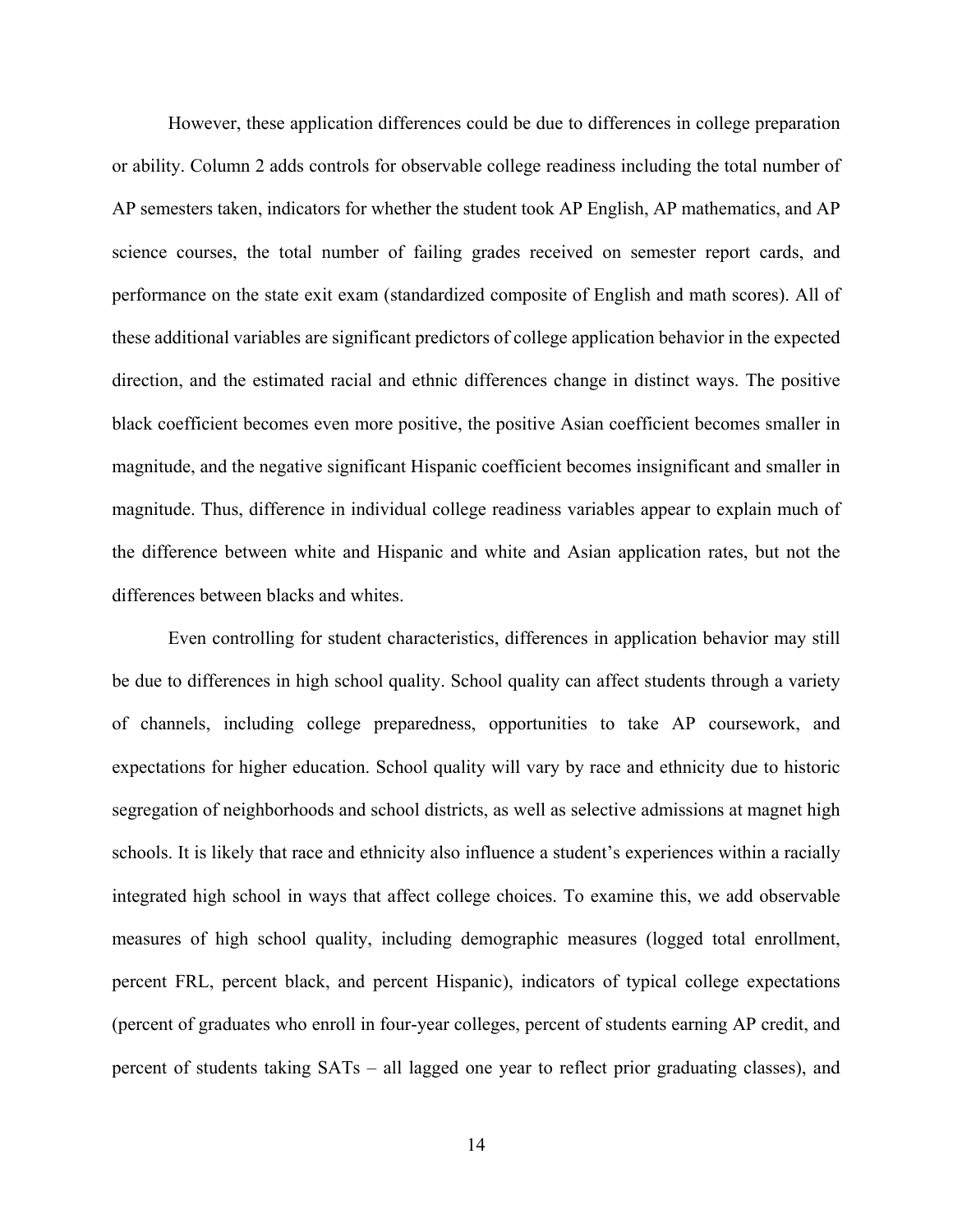geographical proximity to the nearest public university. 10 Minorities may live further from universities than whites; thus, the costs of attending college may be higher.<sup>11</sup> Column 3 presents the results when we include these controls. Controlling for college readiness, observable high school characteristics, and distance to college, we find once again that a black student is significantly more likely than a white student to apply to college, ceteris paribus. In contrast, Hispanics are again significantly less likely to apply than similar white students, while Asians and whites are not significantly different.

In our final specification, we include high school fixed effects, thereby controlling for any school characteristics that are constant across this two-year time period (column 4). Here, we are comparing students with equal college preparedness who graduated from the same high school to see if there are racial and ethnic disparities in application behavior within high schools. With high school fixed effects, the positive effects of black and negative effects of Hispanic from column 3 are confirmed and with similar magnitudes. We estimate that within high schools, a black student is 13.8 percentage points more likely to apply to college than a similar white student, while a Hispanic student is 6.1 percentage points less likely to apply than a similar white student. For Asians, unlike prior specifications, the within school difference in application behavior is

 $10$  The distance variables are generated using longitude and latitude to compute the distance between each high school and each public university campus. The program used in the computation of the distance variables is called "Distance and Bearing between Matched Features" (distbyid.avx) by Jenness (2004), which is an application for ArcView. The extension distbyid.avx calculates the distance and bearing between features with identical attribute values, allowing one to generate connecting lines and calculate data for specific sets of features. The output options in this extension include a results table containing various user-selected fields such as: distance and bearing between features, *X*/*Y*  coordinates, centroids versus closest edges, etc. Since we had all school address, we first generated *X*/*Y* coordinates based on *longitude* and *latitude* of all of the Texas high schools. Then, using the option *X*/*Y* coordinates, we compute a 2.412 distance matrix. Lastly, the function option in Stata Statistics/Data Analysis called  $min(x_1, x_2, x_3, ..., x_k)$  is used to generate miles to nearest public university and public flagship university. In the case of missing distance data, we used the average distance for non-missing observations within in the same school district or coun

 $11$  Although many Texas cities have large Hispanic populations, Hispanics are more likely than other races to live in rural areas near the Texas-Mexico border.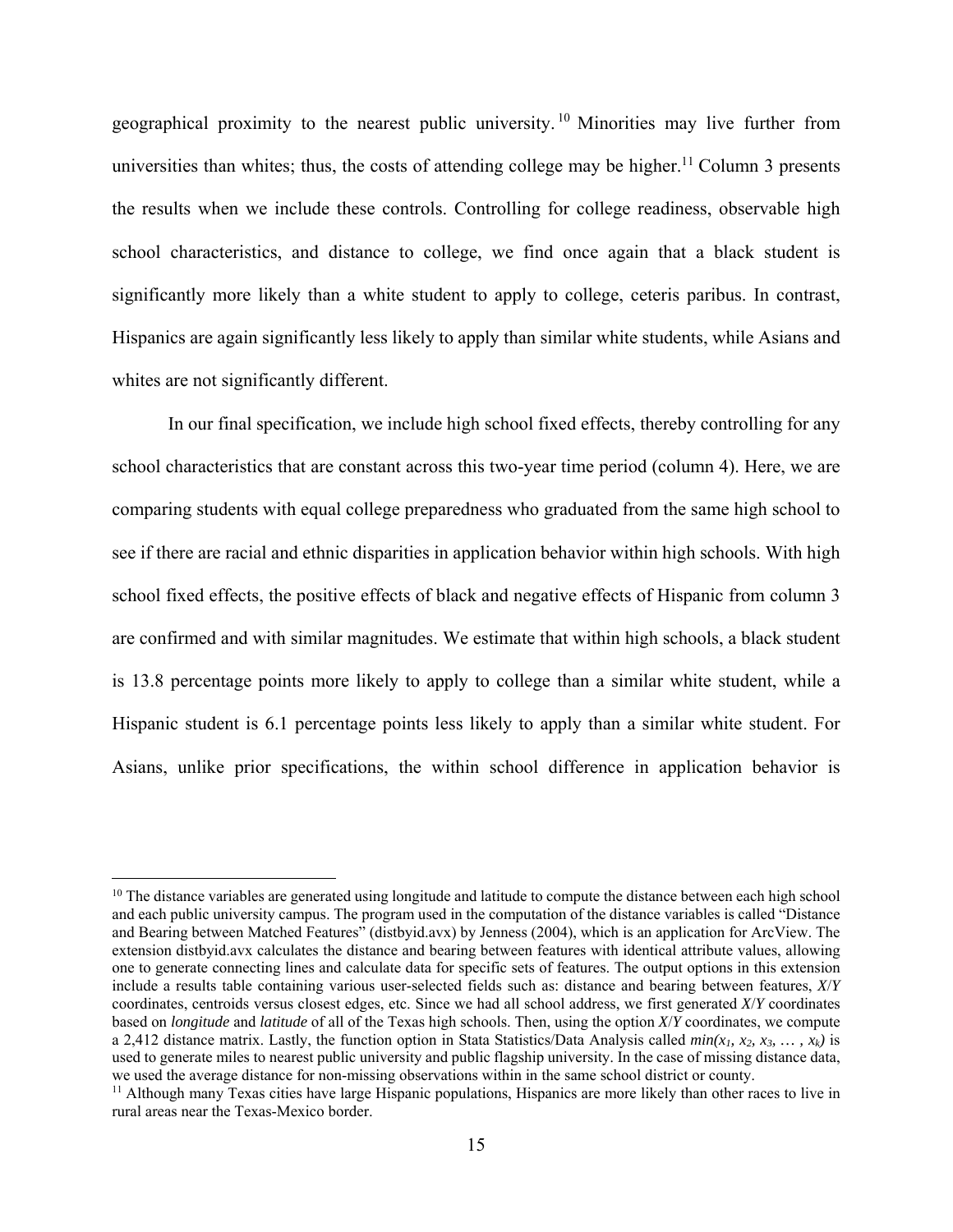significant and negative, suggesting that Asians are less likely to apply than white peers from the same high school by approximately 2 percentage points.<sup>12</sup>

Our results so far indicate that the large Hispanic minority in Texas is least likely to apply to college while black students are more likely to apply than equally qualified whites with similar high school characteristics. While racial and ethnic differences in application to public universities in general is important, work by Hoxby and Avery (2013) suggests that another important difference for long-run economic outcomes may be racial and ethnic differences in application to elite schools. Texas' automatic admissions policy is designed to increase minority admissions to these elite schools, but the effects on minority application are unclear (Long 2004a; Card and Krueger 2005; Niu, Tienda, and Cortes 2006).

Panel B of Table 4 replicates the four specifications above for the outcome of applying to a selective institution as defined earlier.<sup>13</sup> Across all four specifications, black and Hispanic students are significantly less likely than whites to apply to a flagship university. Asian students are significantly more likely to apply than white students, but a large portion of this effect is explained by differences in college readiness and high school quality. The effects for all races and ethnicities are larger in the parsimonious specification in column 5, suggesting that some, but not all, racial and ethnic differences are explained by differential levels of college preparation and high school quality.

-

 $12$  To further support these results, we re-estimated all regression specifications on a subset of colleges that excludes Historically Black Colleges and Universities (HBCUs). Since Texas has two public HBCUs, our previous results on black application rates could be driven by these colleges. These regression results are shown in Appendix 2 of this paper. The black student coefficients are a bit smaller in magnitude, but still statistically significant, suggesting that higher application rates for less-qualified black student are not driven by the availability of HBCUs.

<sup>&</sup>lt;sup>13</sup> For estimation of the probability of applying to a flagship university the "distance to college" variable is replaced with the distance to the nearest of the two flagship campuses.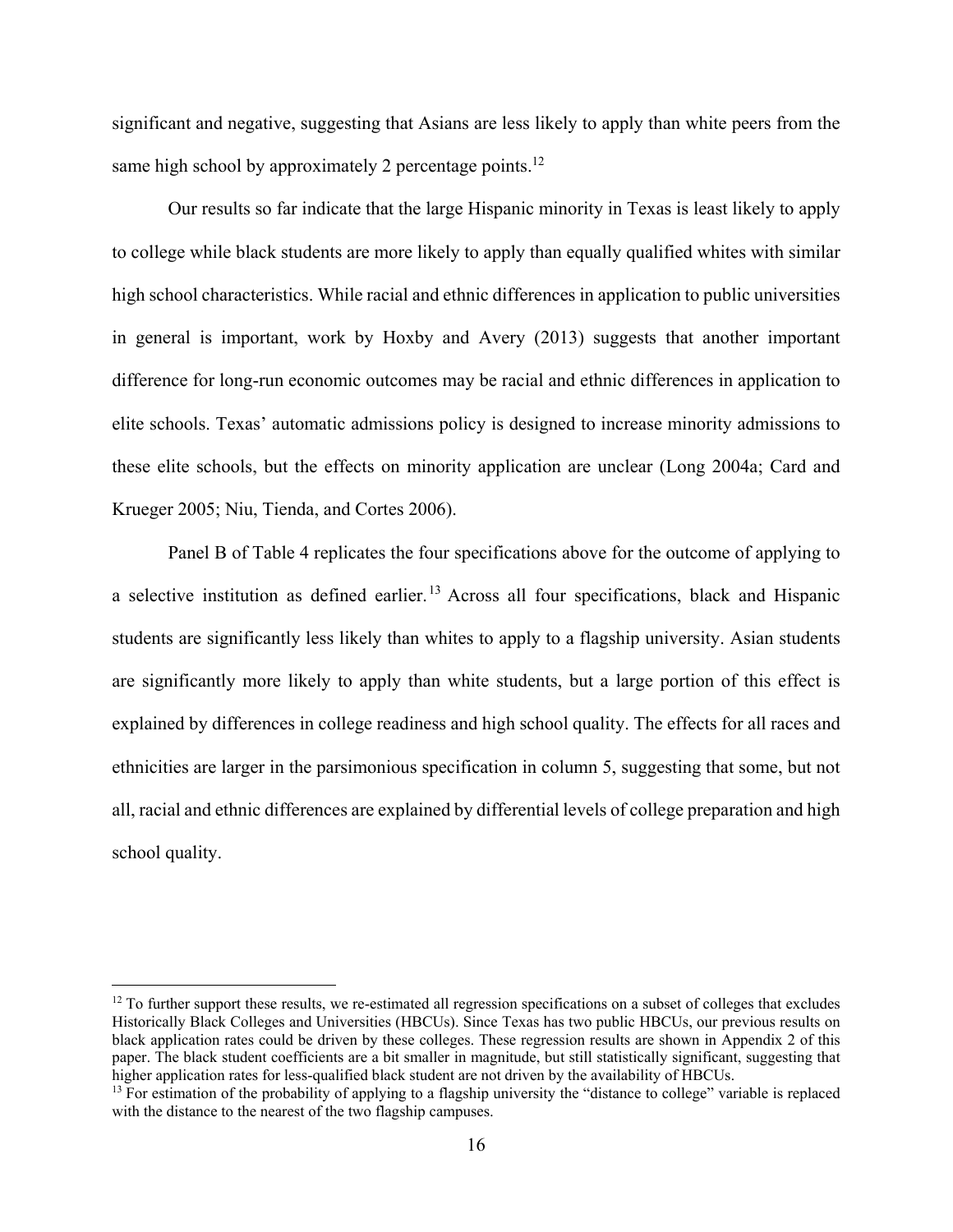#### **V. Heterogeneity**

 So far, our estimates have assumed constant effects of race and ethnicity across both student and high school characteristics. It is possible, however, that these application patterns vary depending on the characteristics of the high school a student attended. Minorities attending a high school where more graduates take AP exams or enroll in college might be more likely to consider college options than those attending a high school where graduates rarely attend college.<sup>14</sup> Application patterns could also vary depending on the characteristics of the student, and in particular on the student's level of college readiness. For example, less college-ready minorities may behave differently than minorities who are more prepared for college. We next examine whether we observe differential college application patterns based on high school and student characteristics.

#### *High School Characteristics*

<u>.</u>

As noted above, it is possible that our results are driven by a tendency for black or Hispanic students, on average, to attend high schools with a low college-going culture or low expectations for postsecondary enrollment. Minority students may have different college application behaviors when they attend a high school with greater postsecondary expectations or with differential treatment of minorities relative to college expectations. Table 5 presents results when we examine whether gaps in application behavior are different at schools with high fraction of Hispanics vs. low fraction of Hispanics and schools with high college enrollment rates for graduates vs. low rates. In each case, a high school is characterized as "high" for a given characteristic if it is in the

<sup>&</sup>lt;sup>14</sup> For example, Hoxby and Avery (2013) find that low-income, high achieving students who are in schools with other high-achieving students are more likely to apply to elite institutions, while those who are more isolated are not.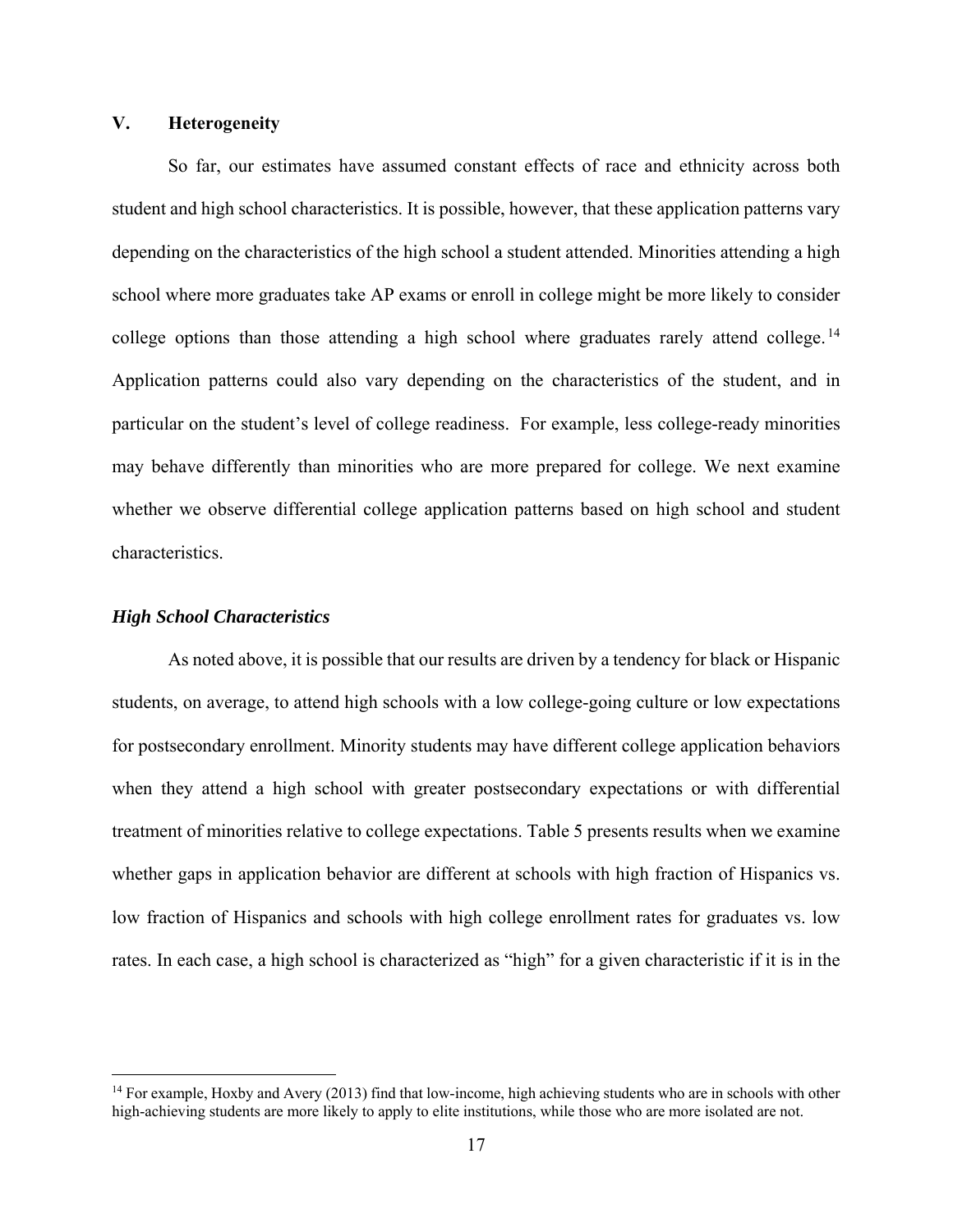top 20% of all high schools statewide and "low" if it is in the bottom 20%.15 Each specification includes controls for gender, age, race and ethnicity, demographics, college readiness, graduation year, and high school fixed effects.

The findings that black students are more likely to apply to college than whites, and that Hispanic students are less likely to apply to college than white students, are remarkably consistent across high school types. The estimated racial and ethnic differences are smallest in high schools with low college entrance rates (column 4 of panel A). Interestingly, the Hispanic effects were negative even in high schools with the highest college entrance rates (column 3) and percentage Hispanic (column 1). Other high school characteristics were also tested (results not displayed) with consistent results for black and Hispanic students.16

 In panel B of Table 5, we examine whether racial differences in application to selective universities vary by high school type. Minorities should be more likely to apply from high schools where minorities are more likely to be represented in the top  $10\%$  – for example, a high school with more than 90% minority students. The results in panel B also control for gender, age, demographics, college readiness, graduation year, and high school fixed effects. Again, we observe that Hispanic students are less likely to apply to elite flagship universities compared to their white student counterparts, and their lower application rate is remarkably consistent across all high school types. The results for black and Asian students vary by high school type. Most notably,

<u>.</u>

<sup>&</sup>lt;sup>15</sup> These cut-off values are 0.115, 0.302, and 0.669 for percentage Hispanic (bottom 20%, median, and top 20%, respectively), and 0.086, 0.223, and 0.366 for percentage of graduates from the high school who enrolled in a fouryear college (bottom 20%, median, and top 20%, respectively).

<sup>16</sup> Specifically, we tested specification by the high school's percent FRL, percent SAT-tested and percent earning AP credit, along with specifications by the high school's rate of Hispanic SAT testing, Hispanic AP credit, and Hispanic college entry with similar results. Even in schools with high rates of Hispanic college readiness indicators and high rates of Hispanic college entry, Hispanics were significantly less likely to apply to college than whites with similar college readiness.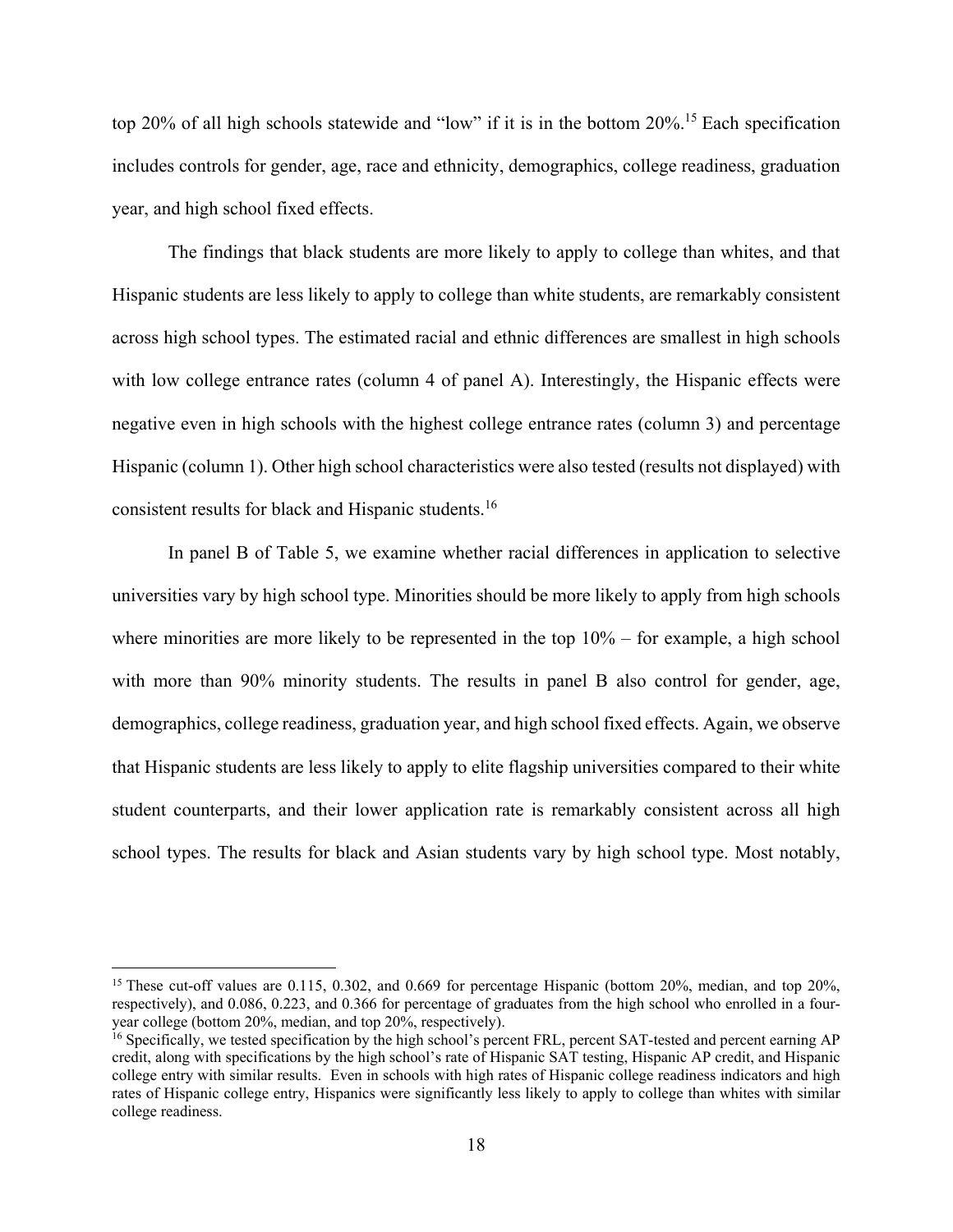black students are significantly more likely to apply than whites at schools with high college enrollment.

#### *College Readiness*

We next examine whether racial and ethnic differences are constant across the distribution of student preparation for college. Students should be more likely to apply to college when their high school outcomes signal the potential for college success, and racial gaps might diminish for minority students who are highly qualified for postsecondary education. To examine this, we divide high school graduates by their observed high school preparation in comparison to what is typical for Texas public universities. This comparison proxies for information students might know about their own college readiness through observation of peers. First, we measured average levels of college readiness based on AP courses completed and high school exit exams for freshman entering all non-open enrollment public universities in Texas in the year prior to the student's graduation. We then selected three institutions from across the distribution of average freshman college readiness – the top-ranked campus (UT Austin), a mid-ranked campus (UT San Antonio), and the bottom-ranked campus (UT El Paso) among campuses that are not open enrollment. Next, from among the sample of high school graduates, we identified students whose exit exams and AP courses exceeded that of the average entering freshman at those three institutions during the student's senior year in high school. Thus, a "highly qualified student" is above average compared to an entering freshmen at the top ranked public university, a "somewhat qualified student" is above average for a median public university but not the top ranked, and a "less qualified student" is above average for a low-ranked public university but not the median university. Students who are below average for the bottom ranked campus are excluded from this analysis. High school students who are similar to students who successfully gain admissions and enroll should view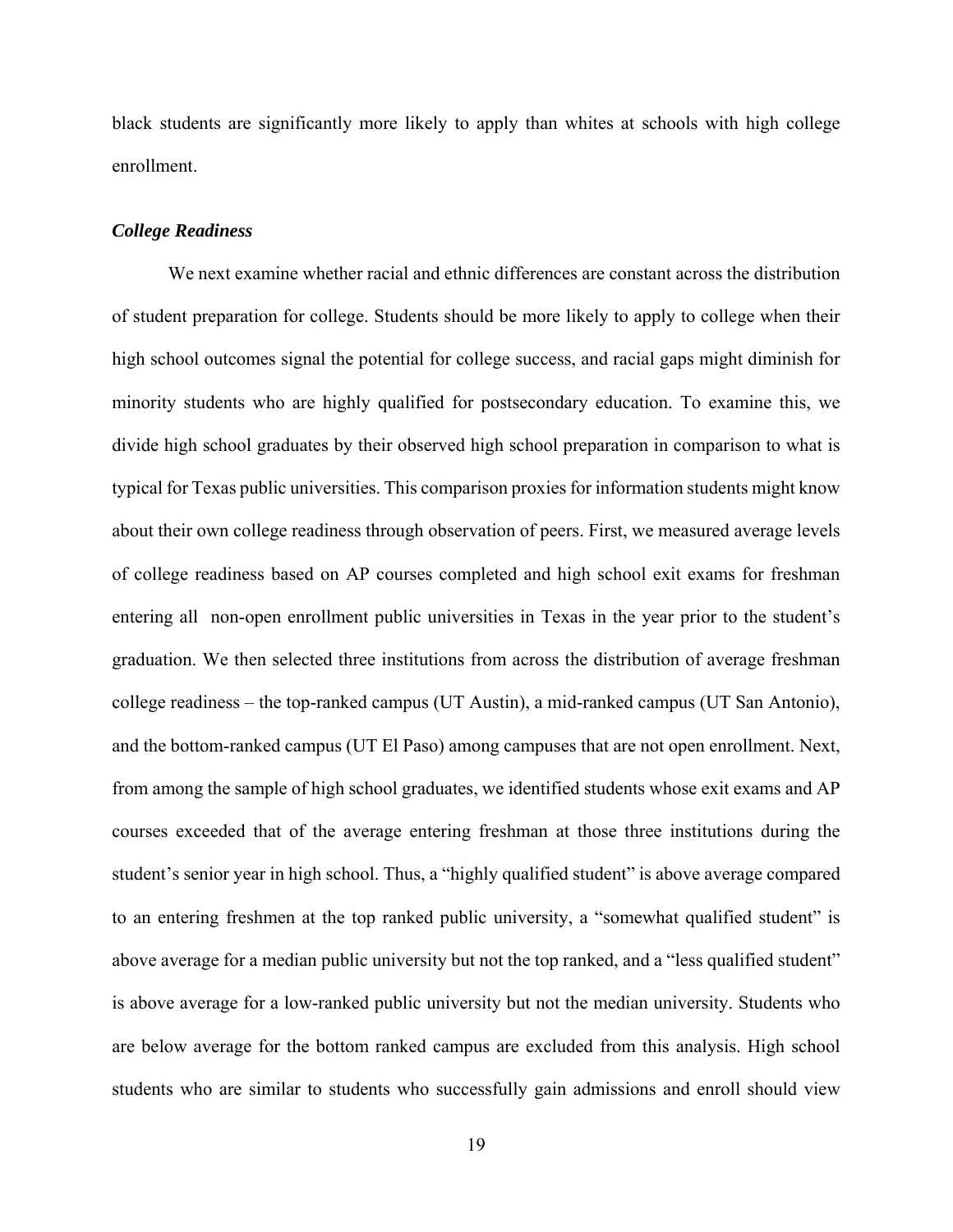themselves as college ready and should receive encouragement to apply from teachers and counselors. In addition, student college readiness should partially overcome the information problem regarding the probability of admissions.

Table 6 displays regression results by college-readiness level for the specifications that includes both student college readiness measures and high school fixed effects. Thus, we are estimating within-school racial differences across the three qualification groups. We again present our results for our two main outcomes of interest: application to any four-year university (panel A) and application to a flagship university (panel B), both as defined earlier. For either outcome, the results for Hispanic students are remarkably similar to prior point estimates. At all collegereadiness levels, a Hispanic student is less likely to apply to college than a similarly prepared white student within the same high school. These effects are statistically significant for all groups except highly-qualified applicants to a flagship university. A highly-qualified Hispanic student is 3.2 percentage points less likely to apply to any college than a white student, and a less-qualified Hispanic student is 6.1 percentage points less likely to apply to any college than a white student.

The results for black students in Table 6 provide new insight into the positive effects previously reported. Black students from the medium- and less-qualified groups are significantly more likely to apply to college than similarly qualified whites, but black students from the highly qualified group are less likely to apply to college than highly qualified white students, although this difference is not statistically significant. Thus, the black application rate is high because of higher propensity to apply among students who are more marginal for college admissions. In addition, a highly qualified black student is 5 percentage points more likely to apply to a flagship university than a similar white student from the same high school.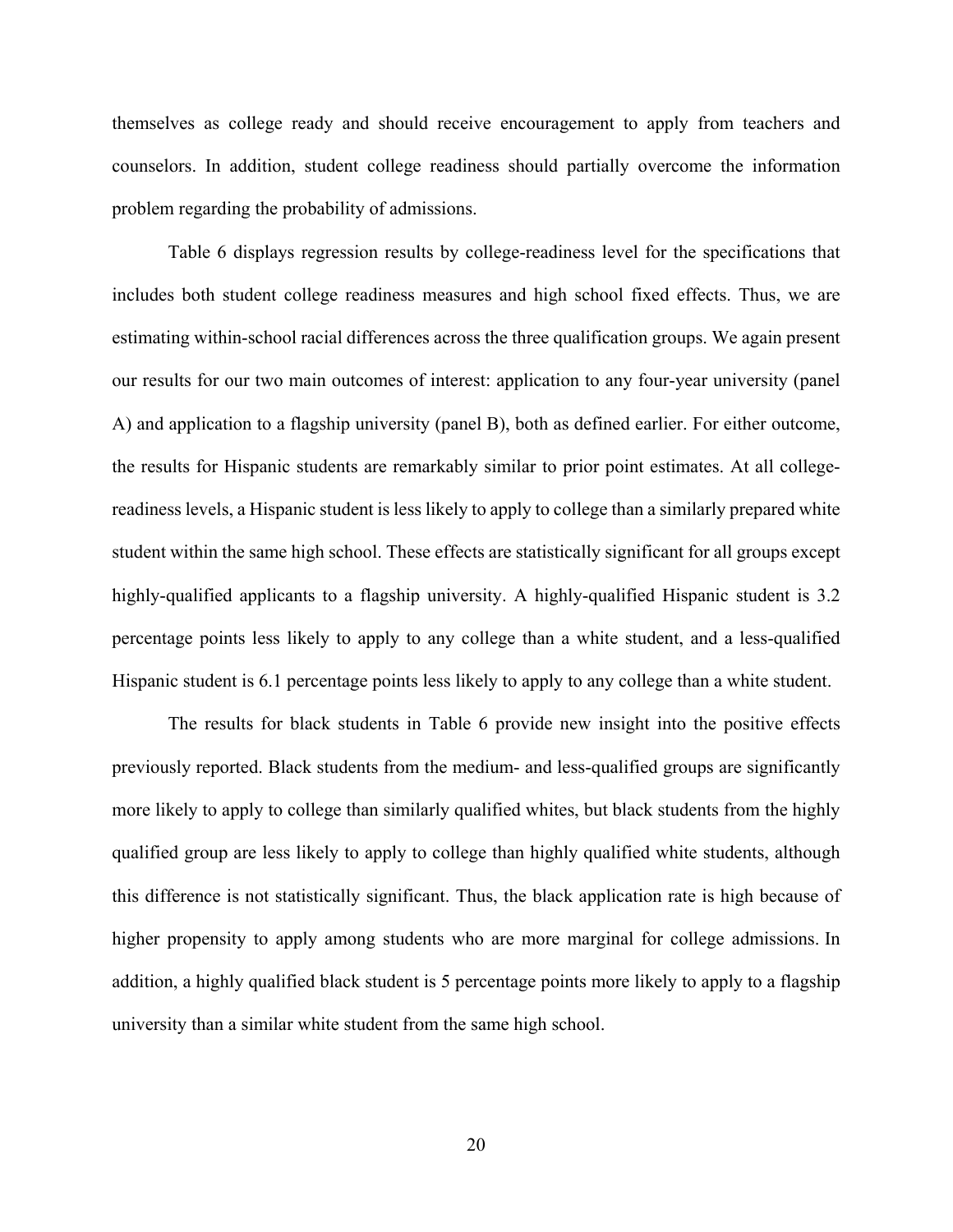Lastly, as shown in panel B, both highly and somewhat qualified Asian students are more likely to apply to selective universities than white students. Interestingly, these results suggest that Hispanic students are less likely to apply to any college at most levels of college readiness relative to whites, but that less prepared black students are more likely to apply to college than whites, and better prepared black students are more likely to apply to flagships. Asians are more likely to apply to flagship universities than white students. Put differently, among highly qualified graduates, Hispanic students are significantly more likely to "undermatch" (i.e., apply to campuses for which they are overqualified) relative to white students, but Asian students are more likely to "overmatch" (i.e., apply to campuses for which they are underqualified) relative to white students $17$ 

#### **VI. College Choice**

 $\overline{a}$ 

 So far, we have shown that Hispanic students are less likely to apply to four-year postsecondary education relative to whites, black students are more likely to apply than whites, and that Asian students are more likely to apply to selective universities in comparison to white students. Next, we examine how college characteristics influence application behavior by race and ethnicity. Why do students choose to apply to one university over another? Are there particular institutional characteristics that are more appealing to students of different races and ethnicities?

 A number of papers have estimated college choice behavior. Long (2004) first examined college enrollment choices using McFadden's (1973) choice model. This strategy exploits the

 $17$  In other work (Black, Cortes, and Lincove 2015), we estimated interactions between college qualifications, as defined above, and the propensity to apply to elite flagship public universities by race and ethnicity. Here, we find that Hispanic students in the top 11-25% who were highly qualified for flagships were less likely to apply to flagships than similar white students. In addition, we find that black undermatch occurs among top 10% graduates who choose not to take advantage of automatic admissions to flagships (but do apply to less competitive campuses), while the Hispanic undermatch occurs among highly qualified students who miss the cut for automatic admissions and must compete in a holistic process.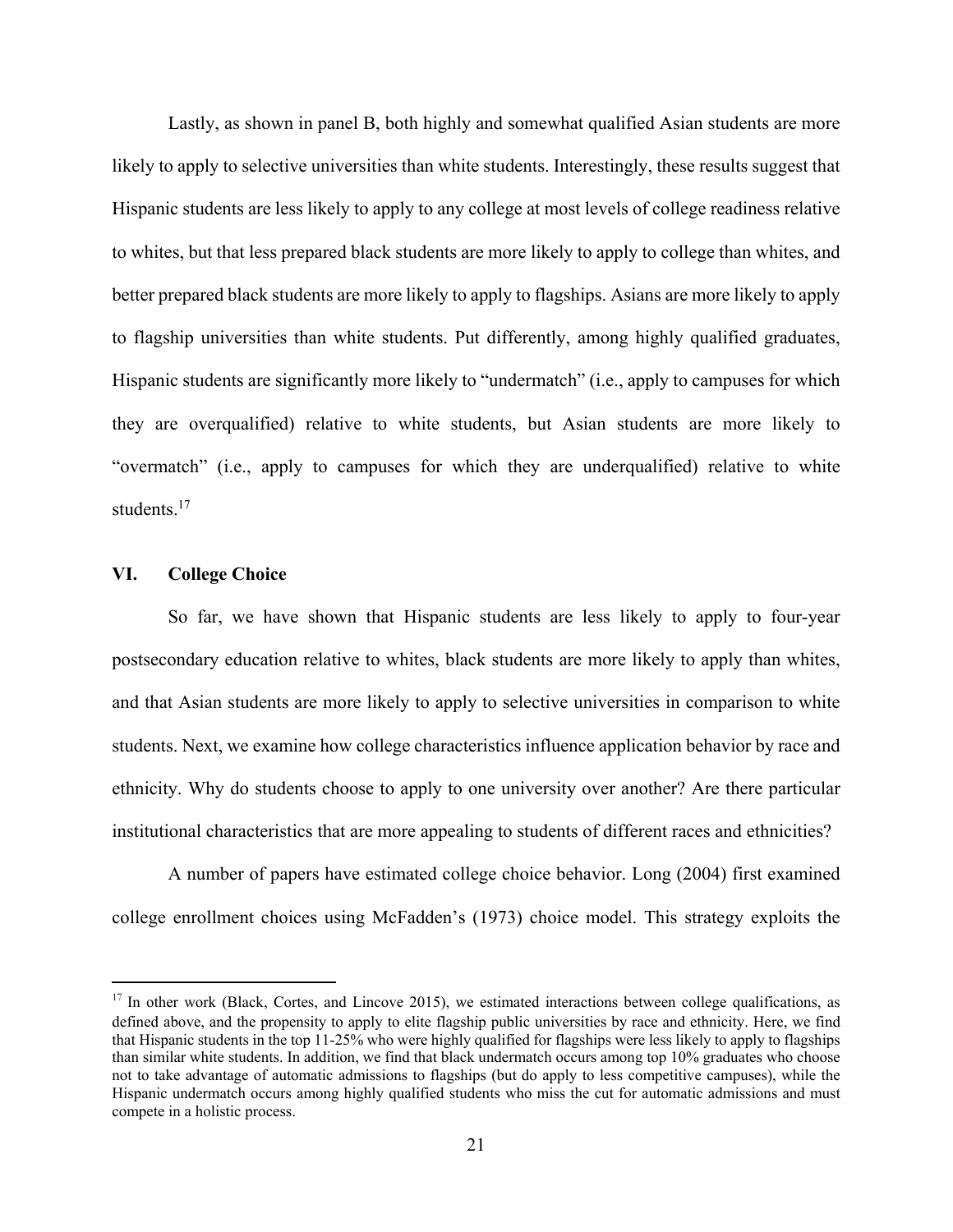variation across college characteristics in a student's choice set to estimate the influence of observable characteristics (such as tuition, distance from home, and college inputs) on enrollment. Hoxby and Avery (2013) applied the same approach to college application decisions to examine the application behavior of high-achieving, low-income high school students to explain the phenomenon of "undermatch," where highly qualified students opt for less competitive universities, despite a high probability of admissions and financial support at elite universities.<sup>18</sup> Here, we expand on Hoxby and Avery (2013) to better understand racial and ethnic differences in application choices. This strategy provides insight into how the characteristics of public universities may contribute to racial gaps in applications.

We also expand on prior models of college choice by examining academic, social, and informational influences on student choices. Prior studies primarily test how students are influenced by campus academics by estimating the effects of similarities or differences between the student's SAT scores and campus average, with controls for geographic and financial accessibility. To better understand racial and ethnic differences in application, we also consider characteristics describing the social setting of the college campus. Minority students may be reluctant to enroll in campuses with few students from the same racial or ethnic group. We also include measures of the feeder patterns between the student's high school and the college campus. Students may have better information about campuses attended by prior graduates from their own high school and may be more willing to attend a campus if their older peers are currently attending that campus.

Following Long (2004) and Hoxby and Avery (2013), we model the college application decision as a conditional logit:

<u>.</u>

<sup>&</sup>lt;sup>18</sup> Bettinger and Long (2004) use the same empirical strategy to investigate the effects of a specific college input and academic remediation on college outcomes.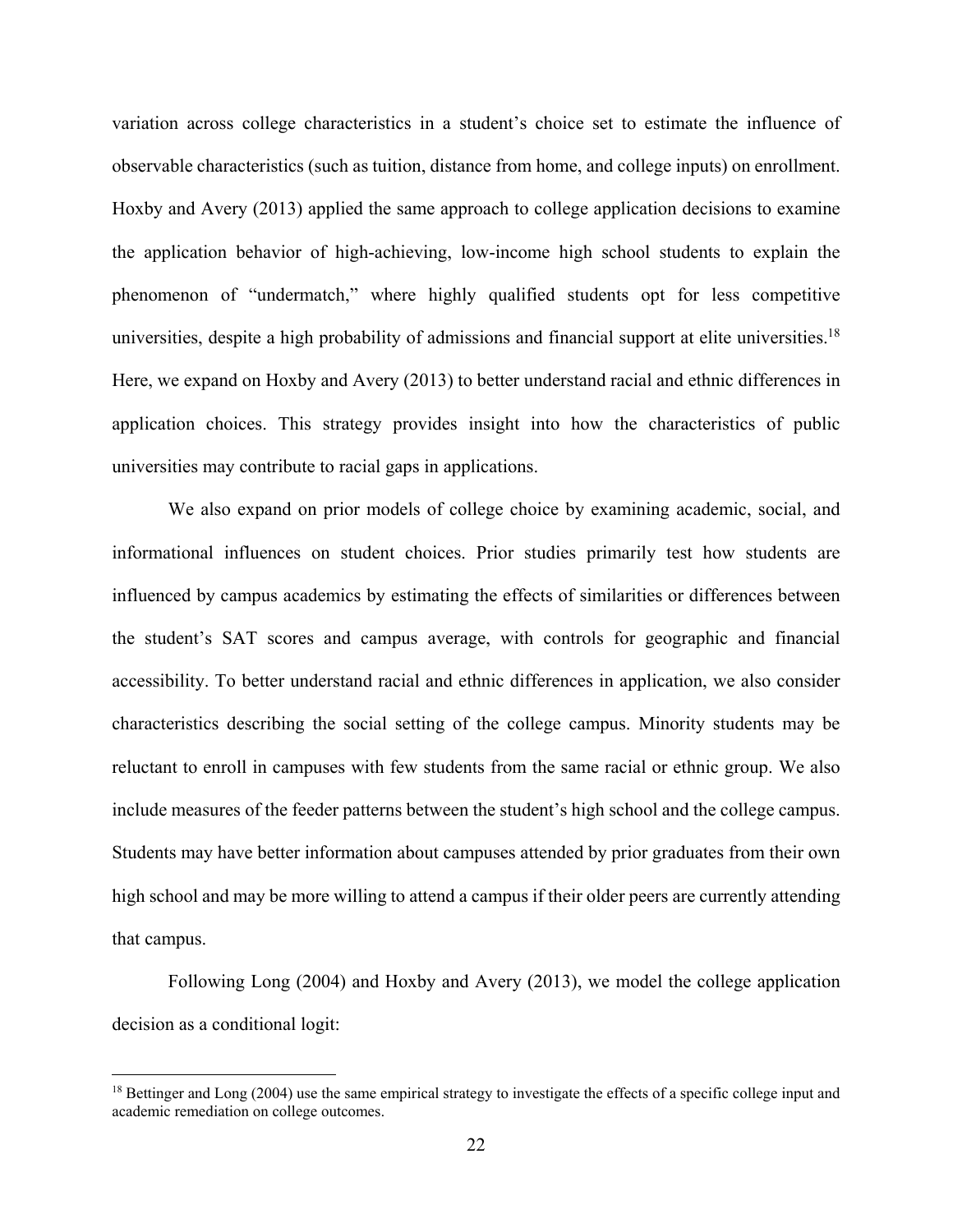(2) 
$$
\Pr(y_i = j) = \frac{e^{Z_{ij} \cdot \beta}}{\sum_j e^{Z_{ij} \cdot \beta}}
$$

(3) 
$$
Z_{ij} \cdot \beta = \beta_1 \cdot C_j + \beta_2 \cdot Distance_{ij} + \beta_3 \cdot Academic_{ij} + \beta_4 \cdot Demog_j
$$
  
+  $\beta_5 \cdot Feeder_{ij} + \varepsilon_{ij}$ 

where  $Pr(y_i = j)$  is an indicator if student *i* applied to university *j*,  $C_j$  represents in-state tuition cost at institution *j*, Distance $_{ij}$  is the distance from student *i's* high school address to institution *j*, Academic<sub>ij</sub> is a vector of indicator variables representing the student *i's* academic readiness compared to mean readiness on campus *j* (i.e., the distance between the student's SAT scores and the institution mean), Demog<sub>i</sub> is a vector of campus racial and ethnic demographics based on prior year's freshmen class at institution *j* (i.e., % Black, % Hispanic, and % Asian enrolled on campus), Feeder<sub>ij</sub> is a vector of variables indicating feeder patterns of student *i's* high school to each institution *j* (i.e.,  $\#$  enrolled from the same high school in prior year,  $\#$  of college graduates from the same high school in prior year, # enrolled of the same race/ethnicity from the same high school, and # of college graduates of the same race/ethnicity from the same high school – all lagged one year prior to the student's high school graduation), and lastly,  $\varepsilon_{ij}$  is independent and identically distributed with the extreme value distribution.

In the estimation, a student appears in one observation for *each* four-year public university in Texas, reflecting the full choice set of public universities. The outcome variable is coded as one if the student applied to that campus and zero otherwise, and multiple positive outcomes occur for students who applied to more than one university. The conditional logit requires that individuals must have at least one positive outcome across the choice set, so this analysis is limited to students who applied to at least one university. Six universities that received fewer than five total applications are also omitted, creating a choice set of 31 public universities. The conditional logit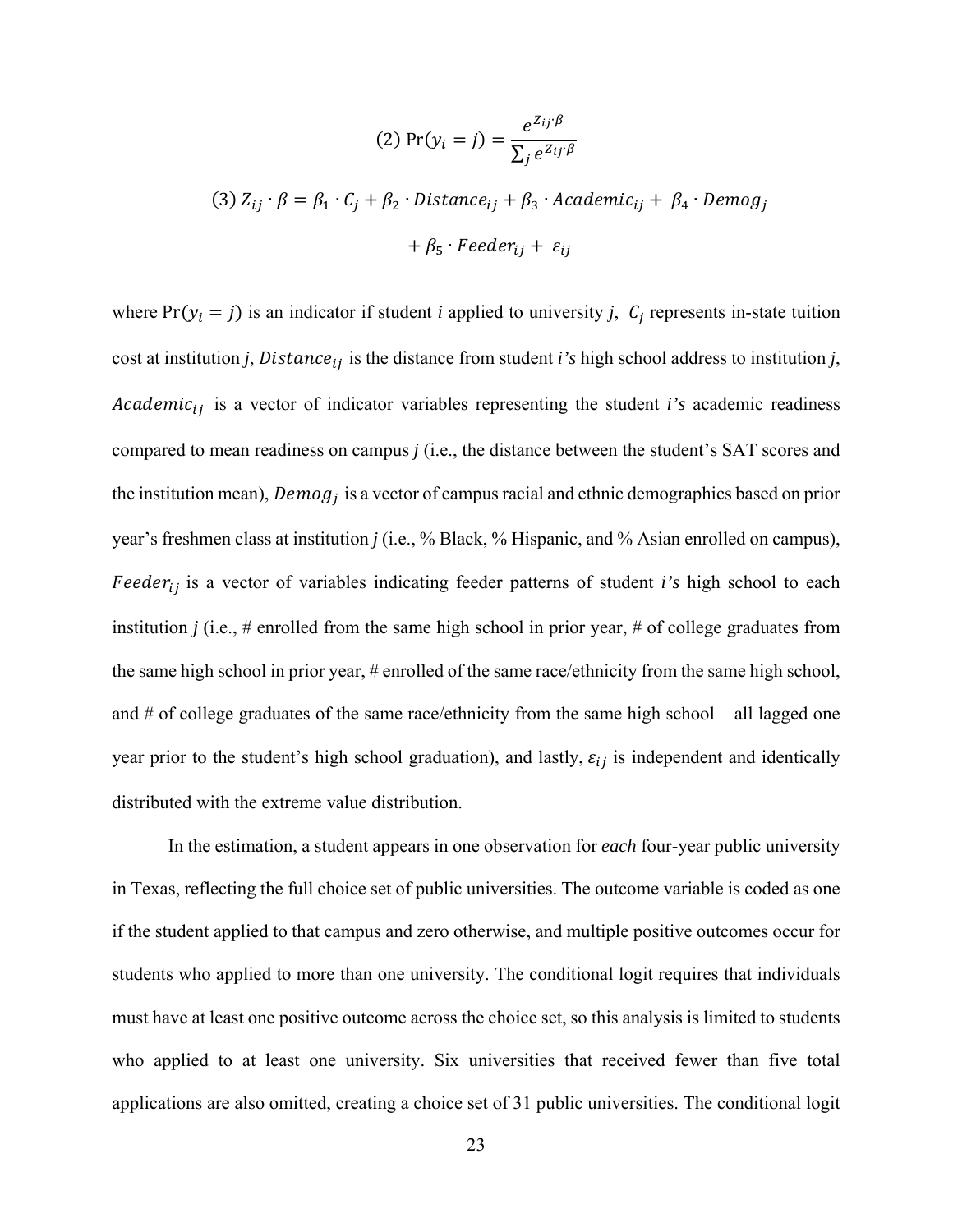is estimated with student fixed effects, controlling for all fixed student characteristics. All independent variables must vary across college campuses within a student's choice set. Our estimations include robust standard errors for clustering within high schools.

 Table 7 presents our first set of results on what specific institutional attributes are appealing to students. Conditional logit results are displayed as odds ratios of the change in the odds of applying to a campus based on marginal changes in a campus characteristic, ceteris paribus. We estimate three specifications across racial and ethnic groups. Similar to prior work (Long, 2004; Hoxby and Avery 2013), the first specification includes controls for tuition, distance, and academic match (columns 1-4). Our second specification adds controls for social match, measured as the proportion of each minority race and ethnic group on the campus (columns 5-8). Lastly, the third specification adds controls for high school feeder patterns both for the whole high school and for students of the same race and ethnicity as the student (columns 9-12).

 Across specifications, students of all races and ethnicities are more likely to apply to universities that are closer to home (either within commuting or visiting distance). Controlling for academic match, Hispanic students are the most sensitive to distance, followed by blacks and Asians, and white students are the least influenced by distance. In terms of academic campus match, all races and ethnicities are more likely to apply to campuses where their SATs are below the campus mean, and less likely to apply to campuses where their SATs are above the campus mean. However, Hispanic and black students are more likely to apply to campuses that are a far reach academically, with average SATs 200 or more points above their own score, while whites are significantly less likely to apply to a campus that are a far reach. With higher average SAT scores, white and Asian students have fewer "reach" campuses than black and Hispanic students,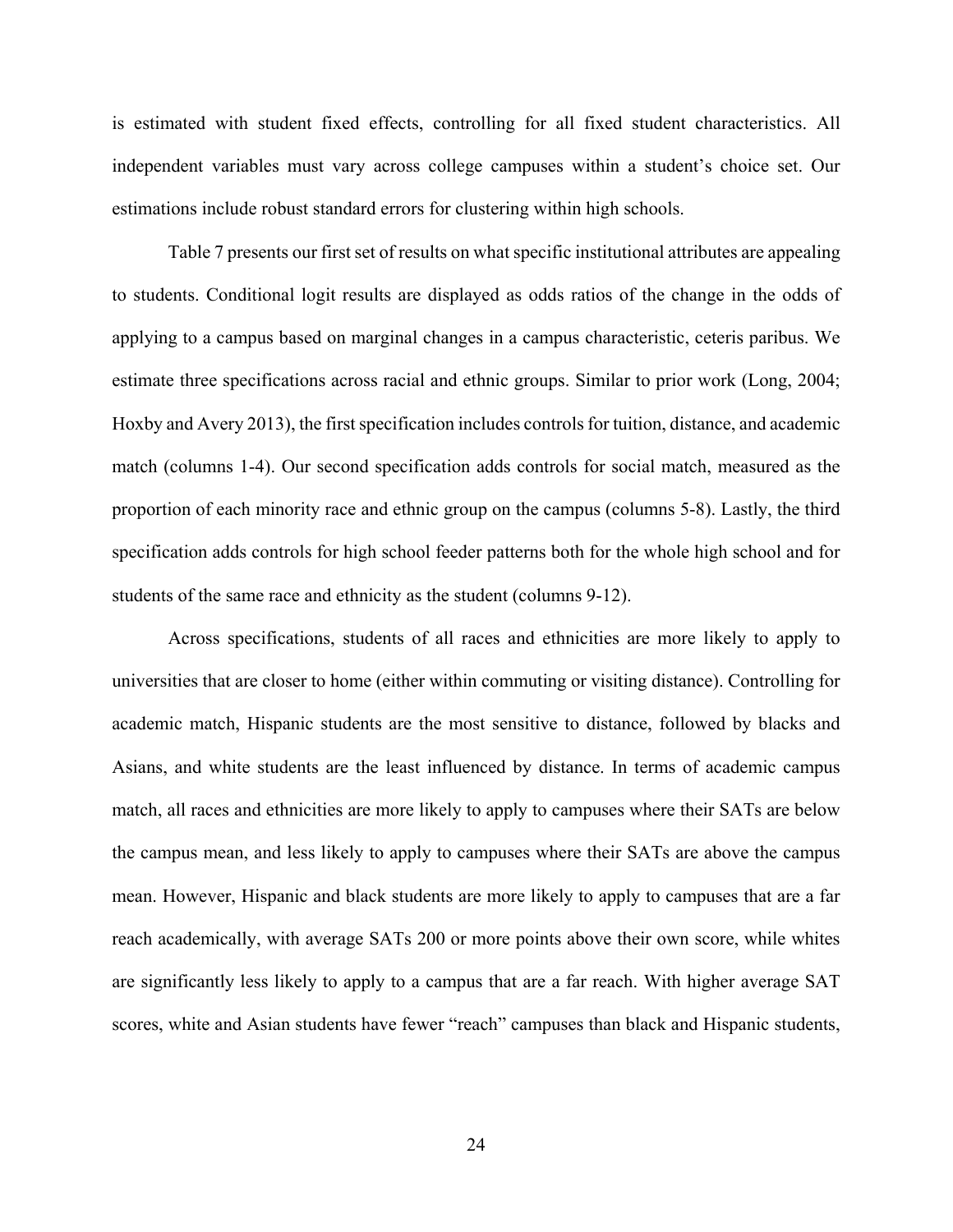but the evidence does not suggest that a lack of close academic match campuses explains racial and ethnic differences in application behavior.

 Looking at specifications with controls for social match, that is the racial demographic composition of the college campus (columns 5-8), we observe that black, Hispanic, and Asian students are all more likely to apply to campuses with a higher concentration within their own racial and ethnic group. The effect is particularly large for Asian and black students. Interestingly, whites' application behavior is negatively associated with minority concentrations of all other racial and ethnic groups on campus. For Asian students, the coefficients for academic match variables are influenced by the addition of campus racial demographic variables (column 7). Specifically, controlling for the percent Asian on campus, Asians are most likely to enroll on a campus where their SAT scores are within 100 points of the campus mean. This suggests that Asians are most likely to apply to campuses with a concentrated population of other Asian students with similar academic readiness. Hispanic and black students, in contrast, remain more likely to apply to reach schools, holding racial demographic composition of the university constant.

 Our final specifications add controls for the information and familiarity students would gain about a campus by attending a high school that frequently sends graduates from their own school to that particular college campus. Our measures include the number of students from one's own high school who enrolled at the college in the previous year, as well as the number of students from one's own high school who graduated from that college in the previous year. We calculate both of these measures for the high school overall as well as for the student's own racial group. Hispanic and black students are more likely to apply to a campus that has recently enrolled any students from the same high school and recently graduated students from the same high school of the same race. Asians are positively influenced by both recent enrollment and recent graduation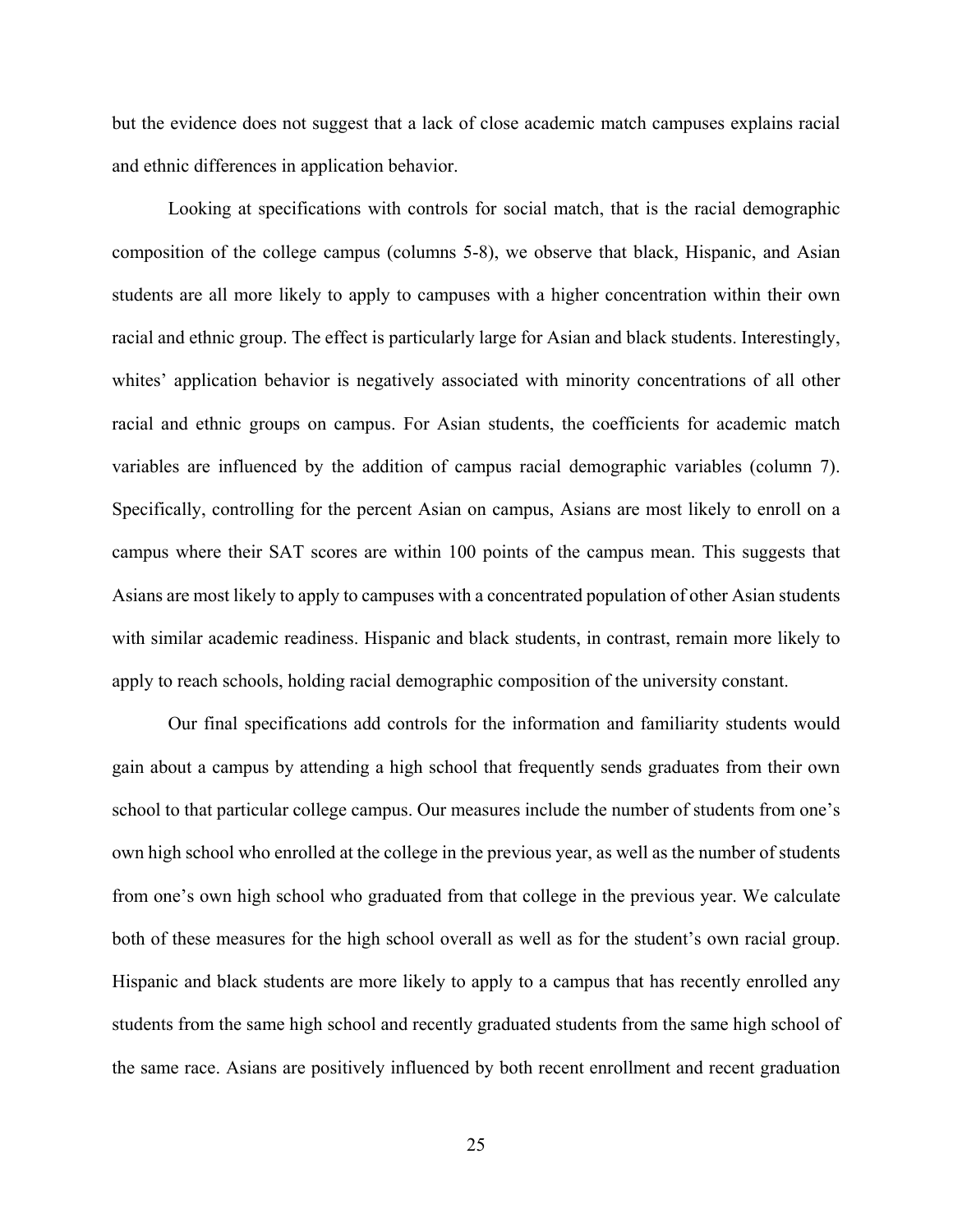from their high school, but the race of the enrollers and completers is not relevant. White students are influenced by enrollment and completion of any race, as well as by enrollment specifically by whites. It appears that all students learn something about a college campus through the feeder relationship of their high school peers, but for black and Hispanic students, information about successful completion by same race and ethnicity of older peers is also important. The addition of high school feeder variables does reduce the size of coefficients on campus level racial composition variables, but large effects remain, particularly for black and Asian students.

 Differences in application behavior by race and ethnicity could mask associated differences in income levels across racial and ethnic groups. In Table 8, we further disaggregate students into three brackets of family income (below \$40,000, \$40-80,000, and above \$80,000). Results are displayed for the full specification in columns 1-4 for low income, columns 5-8 for middle income, and columns 9-12 for high income. We find that students of all races and ethnicities are less sensitive to distance to college as income level increases. The effects of academic matching are similar across income brackets, and there is little evidence that low-income minorities are less likely to apply to reach schools than high-income minorities. The effects of social match are different across income brackets, however, with the presence of students from the same minority having a smaller influence on black and Hispanic students as family income increases. We find that high-income Hispanics are actually are less likely to apply to a campus with a high proportion of Hispanic students, holding other characteristics equal. At all income levels, white students are less likely to apply to campuses with a high proportion of students in all minority groups. The results for high school feeder variables are similar across income brackets, with black and Hispanic students at all income levels influenced by the successful completion of same race students from their high schools.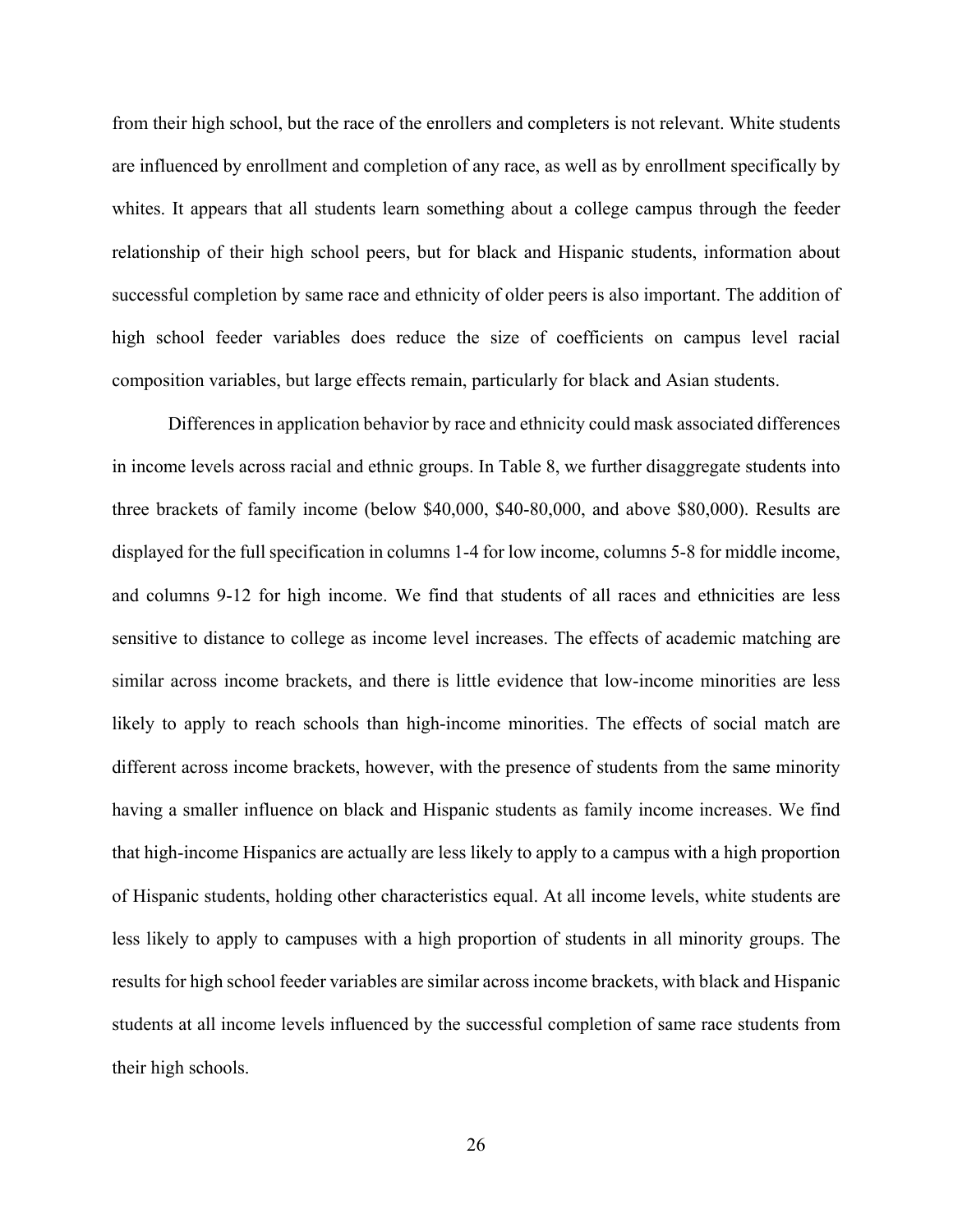Finally, we consider the role of information in college application behavior. Hoxby and Avery (2013) hypothesize that college undermatch is related to a lack of information about admissions and financial aid among low-income, high-achieving high school students. In our final estimation, we exploit Texas's unique college admissions policy to test this hypothesis in relation to racial and ethnic application gaps in the state. Specifically, we examine whether racial and ethnic differences in college application behavior are similar between students in the top 10%, who have full information about their admission to the state's top universities, and those in the top 11-25% or bottom 75%, who face typical college admissions uncertainty.

The results, reported in Table 9, show very little effect of automatic admissions on the application choices of black, Asian, and white students. In comparison, Hispanic students in the top 10% are the only minority group not significantly influenced by same-race enrollment on campus (column 2 of panel A). Similarly, Hispanics in the top 10% are not significantly influenced by the feeder history of same-race students from their high school to the campus, while Hispanics subject to admissions uncertainty are more likely to apply to campuses where Hispanic students from their high school have recently completed a college degree.

#### **VII. Conclusion**

Minority access to higher education is a growing concern across the nation. Obstacles to higher education for minorities will limit growth in human capital and competitiveness for the United States in the very near future. In this study, we identify the college application decision as a pivotal first step in college access that precedes the processes of admissions and enrollment. Our study benefits from the use of a statewide student dataset that includes the full range of student ability and college readiness that exists within two high school graduation cohorts, and a single college application procedure that is common to most four-year universities in the state. We are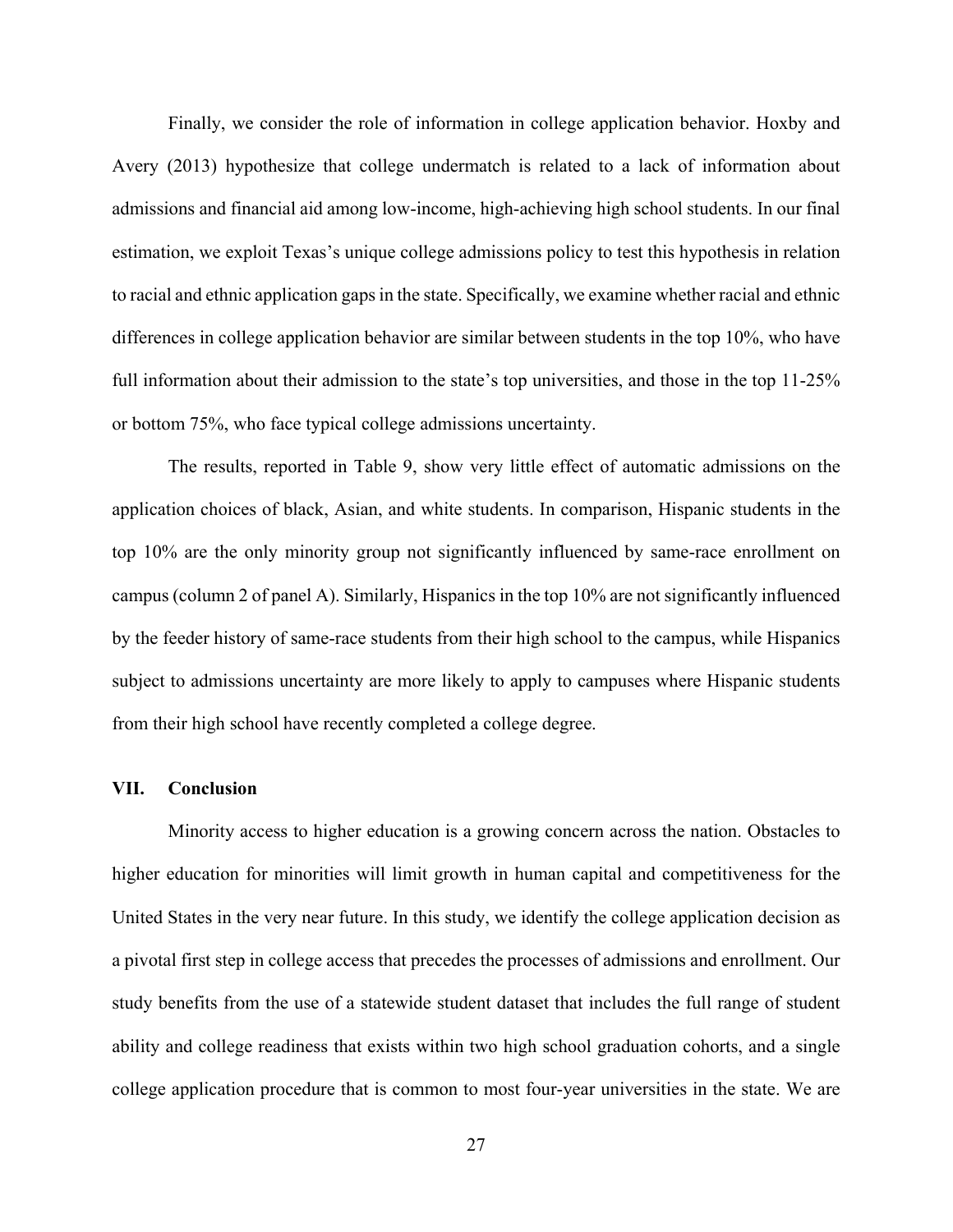also able to provide further insight into the decision process by analyzing campus preferences of applicants in a state where highly-qualified students are automatically admitted to the top public universities.

From a standpoint of population size, the growing Hispanic minority (soon to be a majority in Texas) is of great concern in Texas and across the nation. We consistently find that Hispanic students are least likely of all ethnic groups to apply to college overall and to elite flagship universities in particular. This finding is robust to controls for college readiness, high school quality, and high school fixed effects. The gap between Hispanic and white students in college application is consistent across levels of observable college readiness and high school quality. Even when Hispanic students attend high schools where a majority of students move on to college or where Hispanics are statistically high likely to achieve automatic admissions, Hispanic students are significantly less likely to apply to college than white students.

We find a more nuanced type of inequality in the college application behavior of black high school graduates, an issue not previously identified in studies that aggregate black and Hispanic students as a single group. On average, black students are actually more likely to apply to college than white and Hispanic students with similar levels of college readiness and high school quality. However, this is driven mostly by high application rates among less-prepared black students. Among the most qualified students, blacks have similar overall application rates to whites but are more likely to apply to flagship universities.

We also find that college application decisions for minorities are responsive to more than just the average academic performance of students on a campus. Black, Hispanic, and Asian students are more sensitive than whites to distance to college, and black, Hispanic, and Asian students are all influenced by the presence of same-race students on campus. Black and Hispanic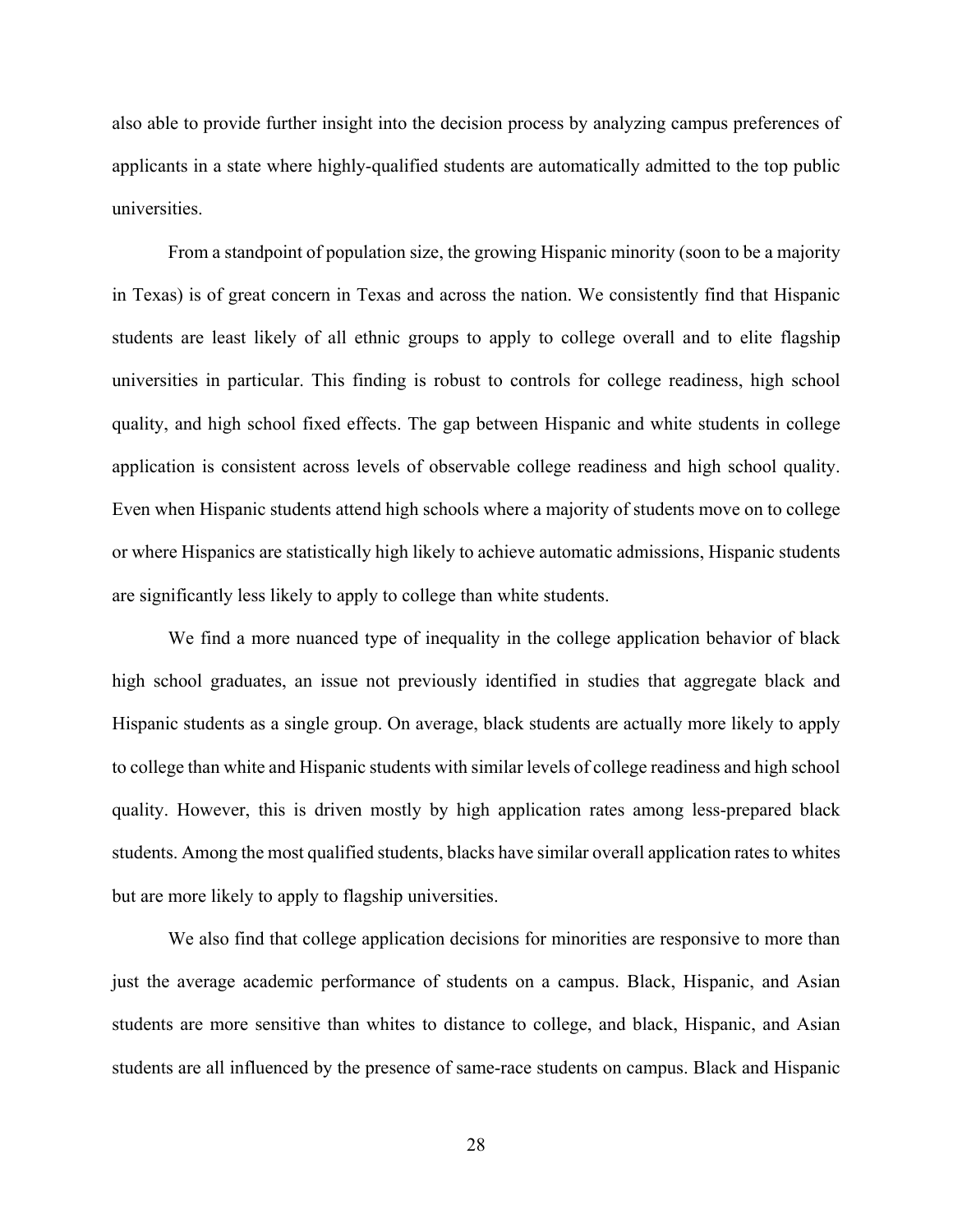students are also influenced by the historical feeder pattern of their high school to a campus, including past successful degree completion of same-race students from their high school. These social and information effects are mitigated only among high-income Hispanics and Hispanics who are guaranteed admission. Thus, minority application rates respond not only to student college readiness, but also the enrollment and outcomes of minority students on a campus. Automatic admissions might expand the application choices of Hispanics to include campuses with fewer Hispanics students, but black students are highly responsive to the racial composition of a campus even when they are guaranteed admissions to any campus.

While our results provide significant insight into the racial and ethnic disparities in college application behavior, we can offer little insight into the source of these inequalities. Our findings of race and ethnicity effects are robust to the inclusion of high school fixed effects, and the significant effect of high school characteristics on minority students suggest that high schools are an important source of information regarding college application. Overall, these potential frictions are not offset by the prospect of guaranteed admissions policies in higher education.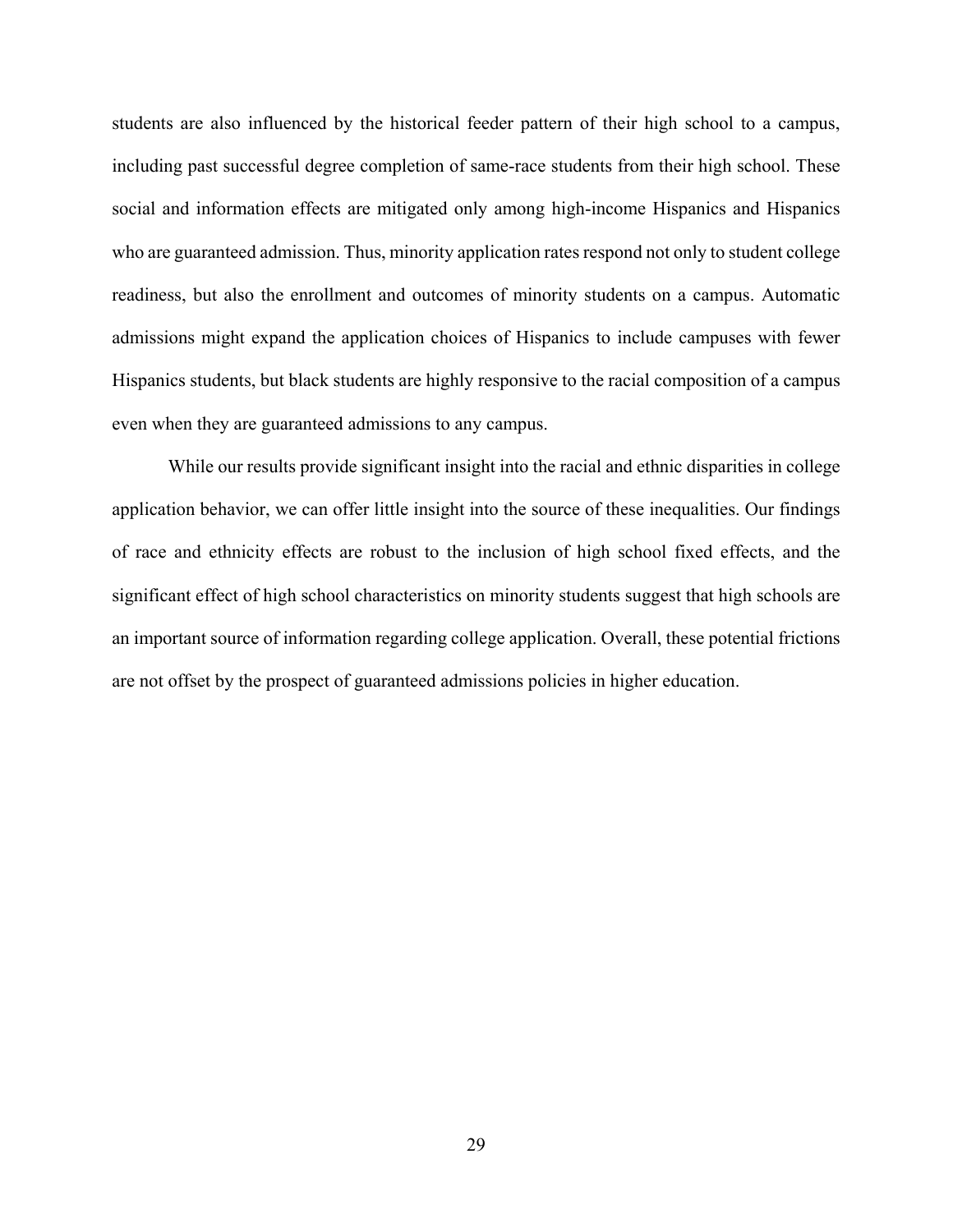#### **References**

Barron's Profiles of American Colleges, 2007, 27th Edition. Barron's Educational Series, Inc., Hauppauge, NY.

Bettinger, E., and Long, Bridget T. 2004. "Shape Up or Ship Out: The Effects of Remediation on Students at Four-Year Colleges." *National Bureau of Economic Research* Working Paper No. 10369.

Black, Sandra E., Cortes, Kalena E., and Lincove, Jane Arnold. 2015. "Academic Undermatching of High-Achieving Minority Students: Evidence from Race-Neutral and Holistic Admissions Policies." *American Economic Review: Papers & Proceedings*, May, 105(5): 604-610.

Card, David and Krueger, Alan B. 2005. "Would the Elimination of Affirmative Action Effect Highly Qualified Minority Applicants? Evidence from California and Texas." *Industrial and Labor Relations Review* 58(3): 416-434.

Clotfelter, Charles T., Ladd, Helen F., and Vigdor, Jacob L. 2014. "What Role Do Public Universities Play in Educational Inequality? Evidence from North Carolina." Unpublished mimeo, September 4, 2014.

Dillon, Eleanor Wiske and Smith, Jeffrey A. 2013. "The Determinants of Mismatch Between Students and Colleges." *National Bureau of Economic Research* Working Paper No. 19286.

Griffith, Amanda and Rothstein, Donna. 2009. "Can't Get Here from There: The Decision to Apply to a Selective Institution." *Economics of Education Review* 28 (5): 620-628.

Hoxby, Caroline M. and Avery, Christopher. 2013. "The Missing "One-offs": The Hidden Supply of High-Achieving, Low Income Students." *Brookings Papers on Economic Activity* 46(Spring): 1-61.

Hoxby, Caroline M. and Turner, Sarah. 2013. "Informing Students about Their College Options: A Proposal for Broadening the Expanding College Opportunities Project." *Brookings Institute*Discussion Paper 2013-03.

Jenness, J. 2004. "Distance and Bearing Between Matched Features (distbyid.avx) Extension for ArcView 3.x, v. 2." Jenness Enterprises.

Long, Bridget T. 2004. "How Have College Decisions Changed Over Time? An Application of the Conditional Logistic Choice Model." *Journal of Econometrics* 121(1-2): 271‐296.

Long, Mark C. 2004a. "College Application and the Effect of Affirmative Action." *Journal of Econometrics* 121(1-2): 319-342.

Long, Mark C. 2004b. "Race and College Admission: An Alternative to Affirmative Action?" *The Review of Economics and Statistics* 86(4): 1020-1033.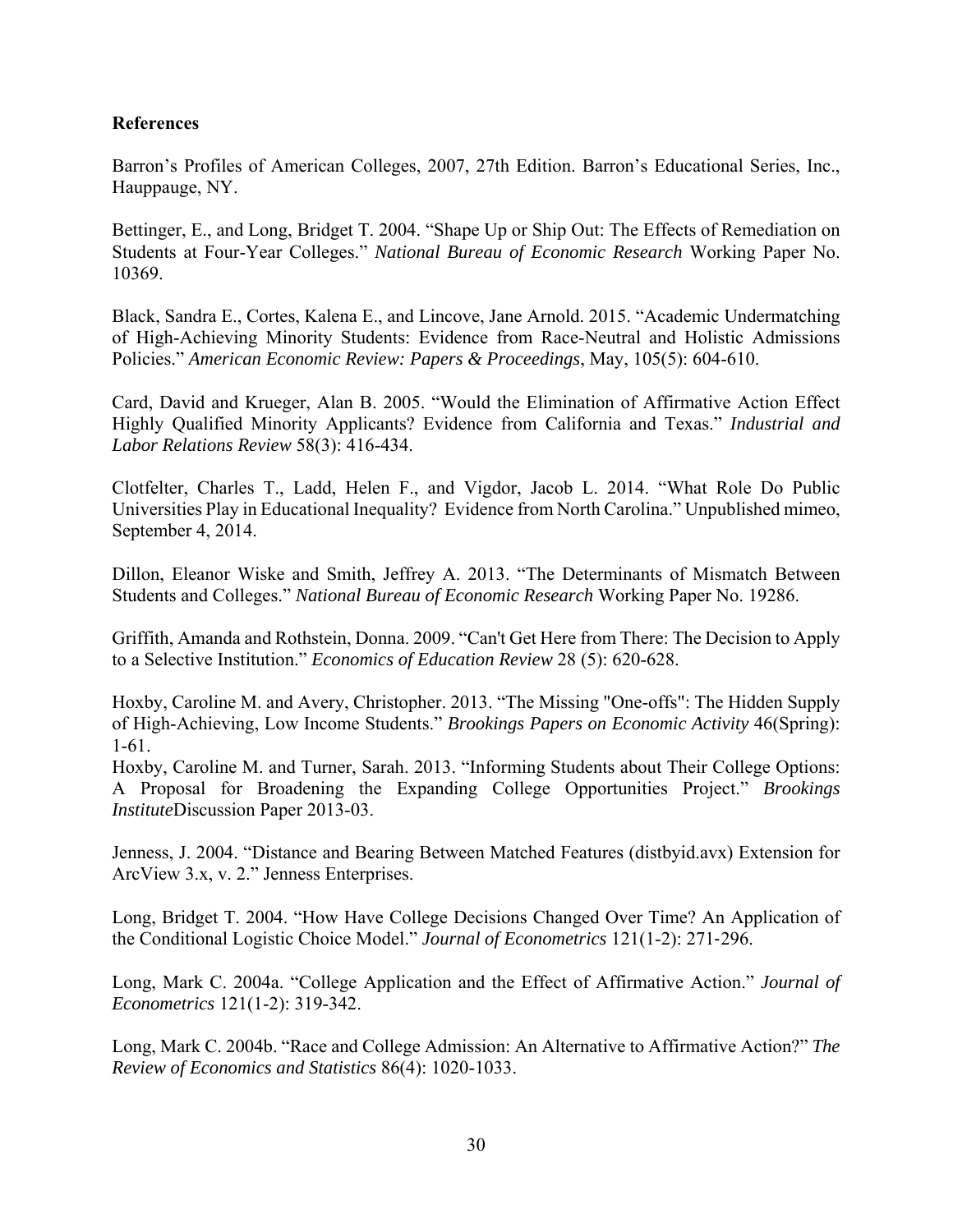McFadden, Daniel. 1973. Conditional Logit Analysis of Qualitative Choice Behavior, in: P. Zrembka, ed., Frontiers in Econometrics. Academic Press, New York.

Niu, Sunny X., Tienda, Marta, and Cortes, Kalena. 2006. "College Selectivity and the Texas Top 10% Law: How Constrained Are the Options?" *Economics of Education Review* 25(3): 259-272.

Pallais, Amanda. 2015. "Small Differences that Matter: Mistakes in Applying to College." *Journal of Labor Economics* 33(2): 493-520.

Reardon, Sean F., Baker, Rachel, and Klasik, Daniel. 2012. "Race, Income, and Enrollment Patterns in Highly Selective Colleges, 1982-2004" Unpublished mimeo.

Smith, Jonathan, Pender, Matea, and Howell, Jessica. 2013. "The Full Extent of Student-College Academic Undermatch." *Economics of Education Review* 32: 247-261.

U.S. Department of Education, National Center for Education Statistics. 2010. "Percentage of Recent High School Completers Enrolled in 2- and 4-Year Colleges, by Race/Ethnicity: 1960- 2012, Table 302.20; and "Percentage of Recent High School Completers Enrolled in 2- and 4-Year Colleges, by Income Level: 1975-2012, Table 302.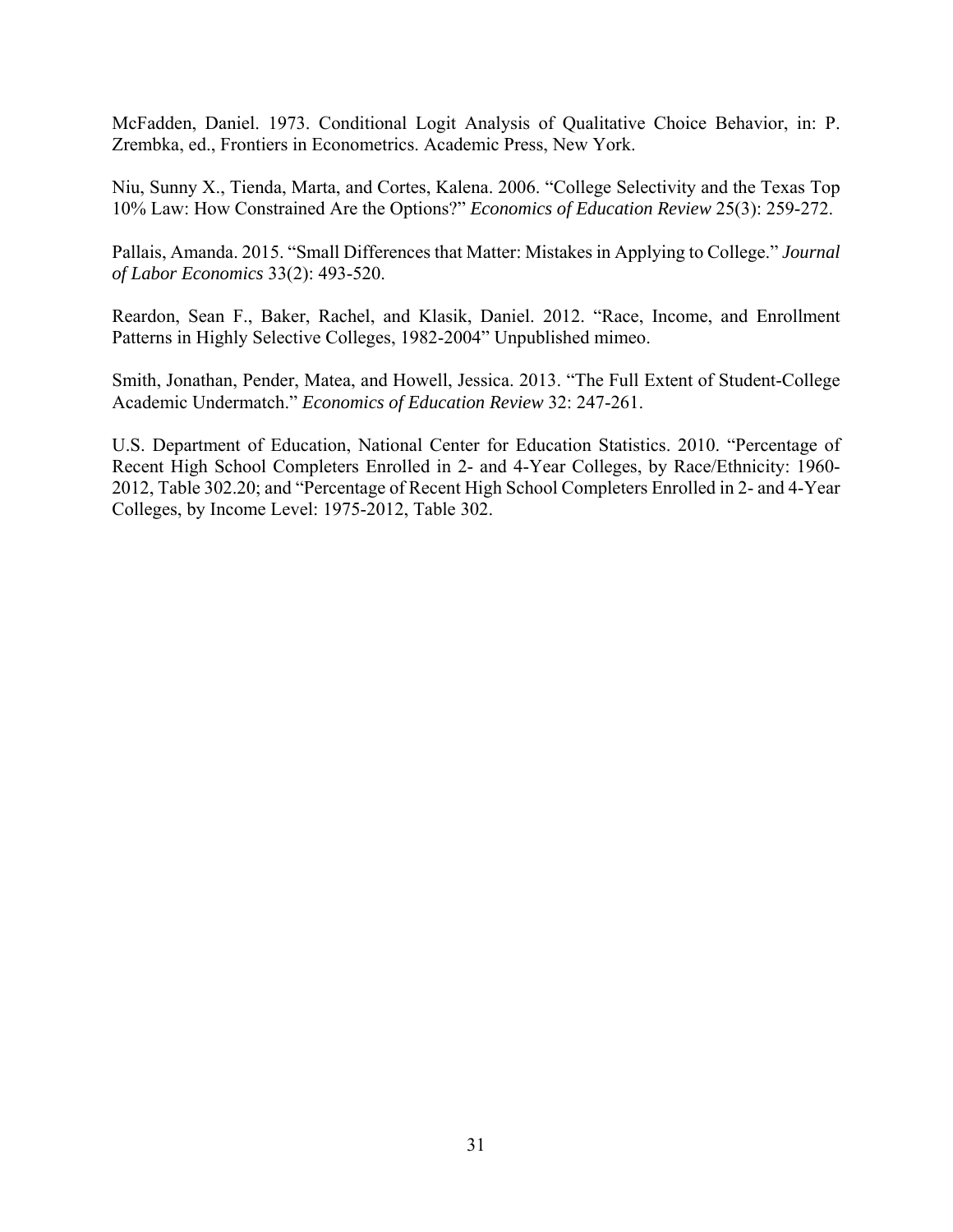|                      |          |              |              | Texas Private |                 |         |          |
|----------------------|----------|--------------|--------------|---------------|-----------------|---------|----------|
|                      |          | Other Texas  | Texas Open-  | 4-Year        | Out-of-State 4- |         |          |
|                      | Texas    | Public       | Enrollment   | College or    | Year College    | 2-Year  | Not      |
|                      | Flagship | Universities | Universities | University    | or University   | College | Enrolled |
|                      | (1)      | (2)          | (3)          | (4)           | (5)             | (6)     | (7)      |
| White (non-Hispanic) | 0.638    | 0.474        | 0.438        | 0.584         | 0.622           | 0.468   | 0.351    |
| <b>Black</b>         | 0.049    | 0.115        | 0.403        | 0.126         | 0.180           | 0.125   | 0.140    |
| Hispanic             | 0.188    | 0.337        | 0.136        | 0.234         | 0.139           | 0.369   | 0.482    |
| Asian                | 0.123    | 0.070        | 0.020        | 0.053         | 0.053           | 0.033   | 0.023    |
| No. of observations  | 23,836   | 66,744       | 14,233       | 21,155        | 18,660          | 128,341 | 217,738  |

Table 1: Summary Statistics - Racial and Ethnic Composition of High School Graduates by College Enrollment

*Notes:* Based on enrollment in fall semester following high school graduation.

*Sources:* Authors' calculations from Texas Workforce Data Quality Initiative (WDQI) Database, graduating student cohorts from spring 2008 and 2009. National Student Clearinghouse (NSC) data from the 2008-09 and 2009-10 academic years.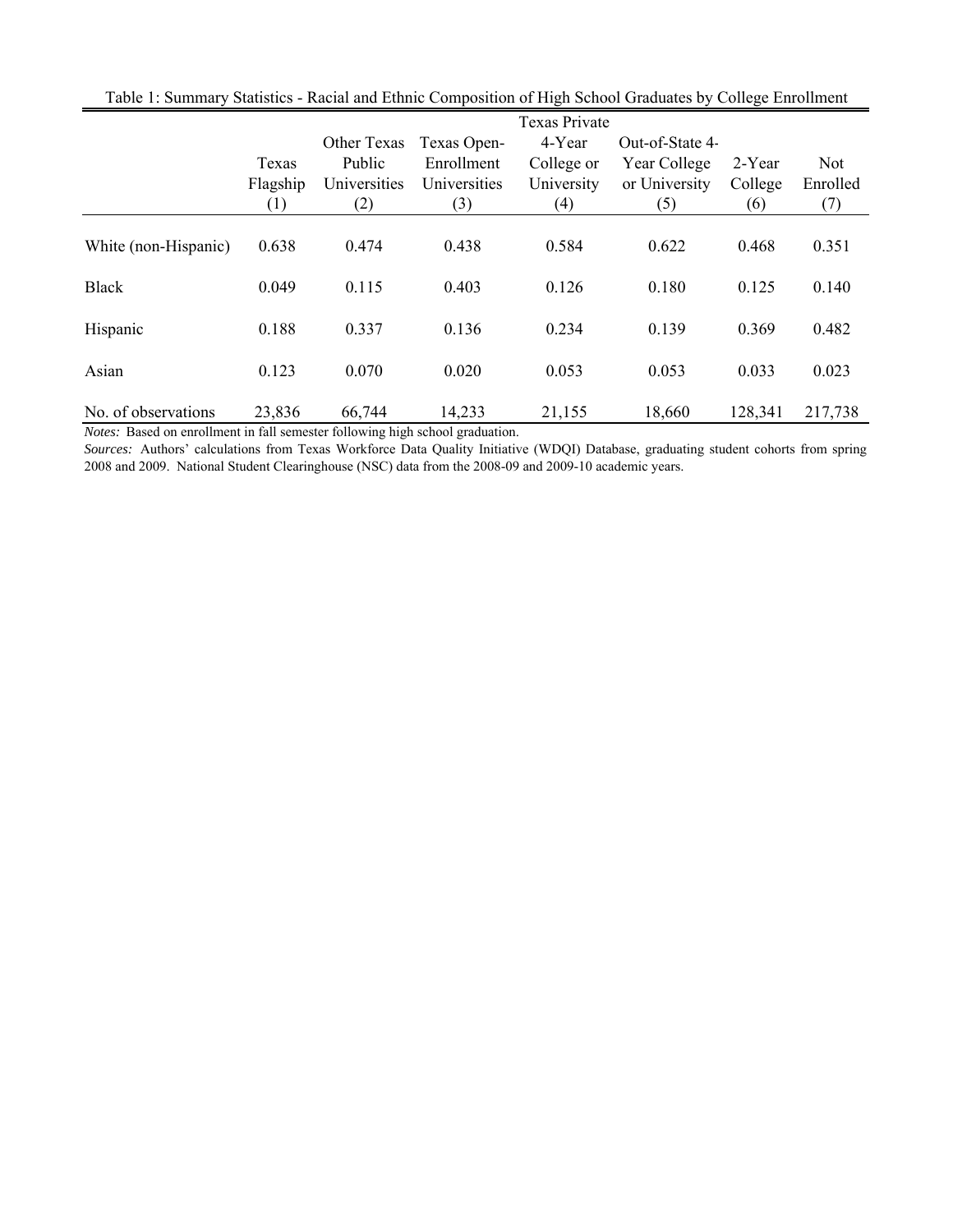|                                                         | <b>Black</b> | Hispanic | Asian   | White   | All Graduates |
|---------------------------------------------------------|--------------|----------|---------|---------|---------------|
|                                                         | (1)          | (2)      | (3)     | (4)     | (5)           |
| Demographics:                                           |              |          |         |         |               |
| Female                                                  | 0.518        | 0.507    | 0.488   | 0.494   | 0.502         |
| Age                                                     | 17.12        | 17.16    | 17.03   | 17.11   | 17.12         |
|                                                         | (0.500)      | (0.526)  | (0.539) | (0.434) | (0.486)       |
| Free/reduced lunch eligible                             | 0.503        | 0.626    | 0.251   | 0.134   | 0.435         |
| Limited English proficient                              | < 0.01       | < 0.01   | 0.064   | < 0.01  | 0.137         |
| High school coursework:                                 |              |          |         |         |               |
| No. of AP/IB courses completed (semesters) <sup>a</sup> | 1.56         | 1.94     | 6.72    | 2.90    | 2.50          |
|                                                         | (3.31)       | (3.66)   | (7.08)  | (4.59)  | (4.34)        |
| Took AP English language arts                           | 0.182        | 0.200    | 0.449   | 0.277   | 0.241         |
| Took AP mathematics                                     | 0.074        | 0.096    | 0.437   | 0.184   | 0.145         |
| Took AP science                                         | 0.064        | 0.081    | 0.387   | 0.141   | 0.117         |
| No. of courses failed (semesters)                       | 3.54         | 4.01     | 1.47    | 2.01    | 2.97          |
|                                                         | (4.67)       | (5.20)   | (3.22)  | (3.66)  | (4.54)        |
|                                                         |              |          |         |         |               |
| High school exam exit (z-scores):                       |              |          |         |         |               |
| English language arts                                   | $-0.224$     | $-0.187$ | 0.313   | 0.213   | 0.008         |
|                                                         | (0.947)      | (0.958)  | (1.003) | (0.975) | (0.989)       |
| Mathematics                                             | $-0.366$     | $-0.212$ | 0.660   | 0.243   | 0.008         |
|                                                         | (0.860)      | (0.928)  | (1.094) | (0.982) | (0.992)       |
| Science                                                 | $-0.34$      | $-0.268$ | 0.477   | 0.301   | 0.008         |
|                                                         | (0.872)      | (0.907)  | (1.049) | (0.983) | (0.991)       |
| Social studies                                          | $-0.24$      | $-0.243$ | 0.379   | 0.261   | 0.009         |
|                                                         | (0.936)      | (0.949)  | (0.983) | (0.962) | (0.989)       |
| High school characteristics:                            |              |          |         |         |               |
| % Free/reduced lunch eligible                           | 0.490        | 0.587    | 0.300   | 0.305   | 0.439         |
|                                                         | (0.213)      | (0.247)  | (0.200) | (0.175) | (0.249)       |
| % Black                                                 | 0.338        | 0.105    | 0.168   | 0.108   | 0.141         |
|                                                         | (0.237)      | (0.136)  | (0.131) | (0.105) | (0.163)       |
| % Hispanic                                              | 0.327        | 0.636    | 0.285   | 0.256   | 0.414         |
|                                                         | (0.193)      | (0.291)  | (0.186) | (0.183) | (0.292)       |
| % Earning AP credit                                     | 0.087        | 0.086    | 0.188   | 0.130   | 0.110         |
|                                                         | (0.110)      | (0.114)  | (0.141) | (0.132) | (0.125)       |
| % SAT tested                                            | 0.659        | 0.636    | 0.767   | 0.688   | 0.667         |
|                                                         | (0.195)      | (0.216)  | (0.182) | (0.209) | (0.211)       |
| Average SAT score                                       | 941.51       | 934.13   | 1031.51 | 1018.32 | 976.00        |
|                                                         | (100.02)     | (92.98)  | (88.93) | (75.44) | (96.19)       |
| Number of Graduates                                     | 67,215       | 188,835  | 19,405  | 213,486 | 490,707       |
| Percent of Graduates                                    | 0.137        | 0.385    | 0.040   | 0.435   | 1.000         |

| Table 2: Summary Statistics - Student and High School Characteristics by Race and Ethnicity |  |  |  |
|---------------------------------------------------------------------------------------------|--|--|--|
|                                                                                             |  |  |  |

*Notes:* Summary statistics for graduates of Texas public high schools from 2008 and 2009. Standard errors are in parentheses for continuous variables. <sup>a</sup>Total number of Advanced Placement (AP) and International Baccalaureate (IB) courses completed (semesters).

*Sources:* Authors' calculations from Texas Workforce Data Quality Initiative (WDQI) Database, graduating student cohorts from spring 2008 and 2009.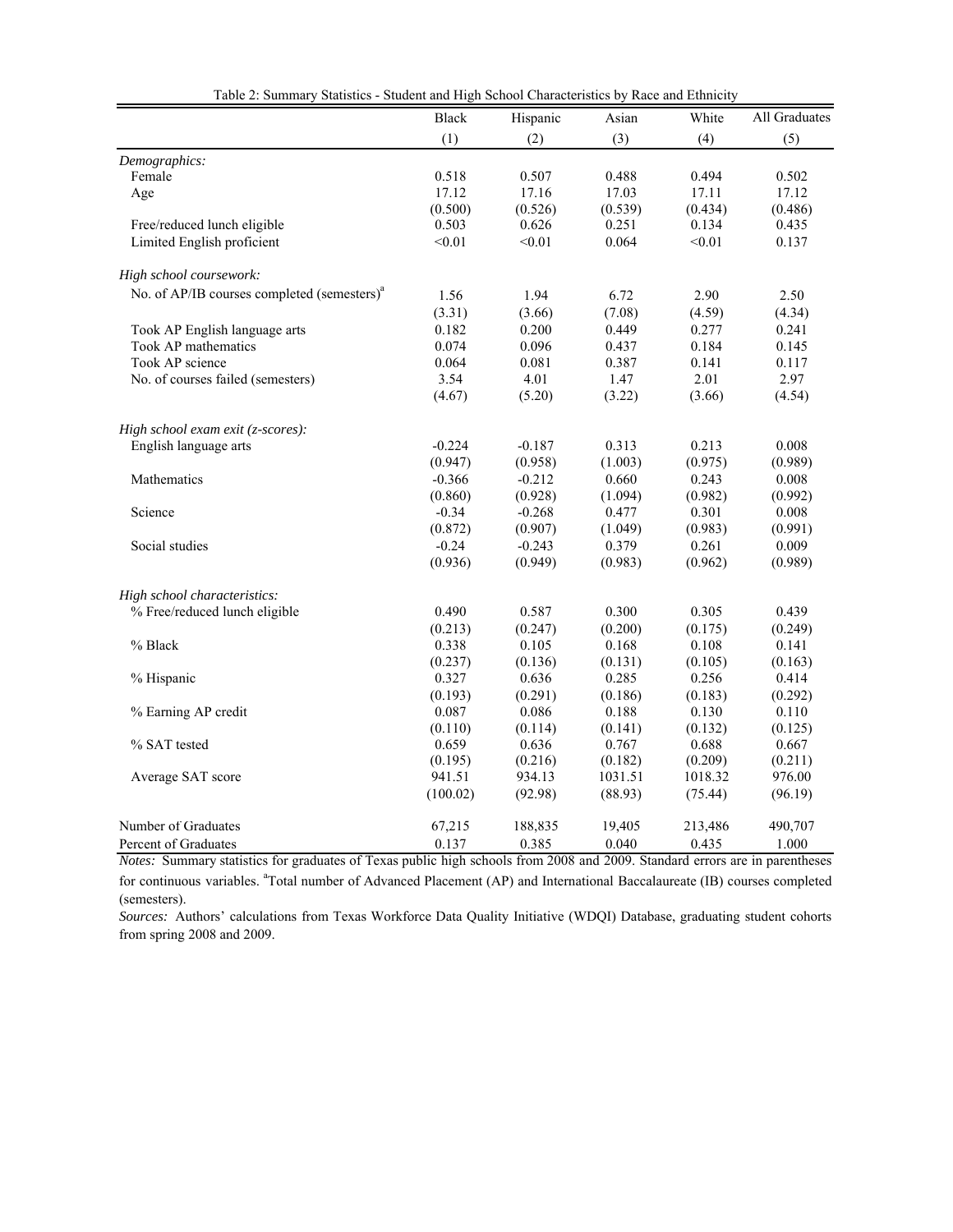|                                                         | <b>Black</b><br>(1) | Hispanic<br>(2)  | Asian<br>(3)    | White<br>(4)     |
|---------------------------------------------------------|---------------------|------------------|-----------------|------------------|
| Applied to any college                                  | 0.351               | 0.267            | 0.524           | 0.364            |
| Applied to any college or enrolled                      | 0.393               | 0.295            | 0.613           | 0.434            |
| Applied to flagship                                     | 0.050               | 0.054            | 0.295           | 0.141            |
| Applied to flagship or enrolled at higher-ranked campus | 0.053               | 0.056            | 0.326           | 0.147            |
| Number of Graduates<br>Percent of Graduates             | 67,215<br>0.137     | 188,835<br>0.385 | 19,405<br>0.040 | 213,486<br>0.435 |

Table 3: Summary Statistics by Four-Year College Application Rates for Texas High School Graduates

*Notes:* Includes all Texas high school graduates from 2008 and 2009. Application data are available for students who applied to Texas public universities. Additional enrollment data are available for all U.S. universities through the National Student Clearinghouse (NSC).

*Sources:* Authors' calculations from Texas Workforce Data Quality Initiative (WDQI) Database, graduating student cohorts from spring 2008 and 2009. National Student Clearinghouse (NSC) data from the 2008-09 and 2009-10 academic years. Schools ranked higher than Texas flagships universities were identified from 2008 & 2009 Barrons' rankings.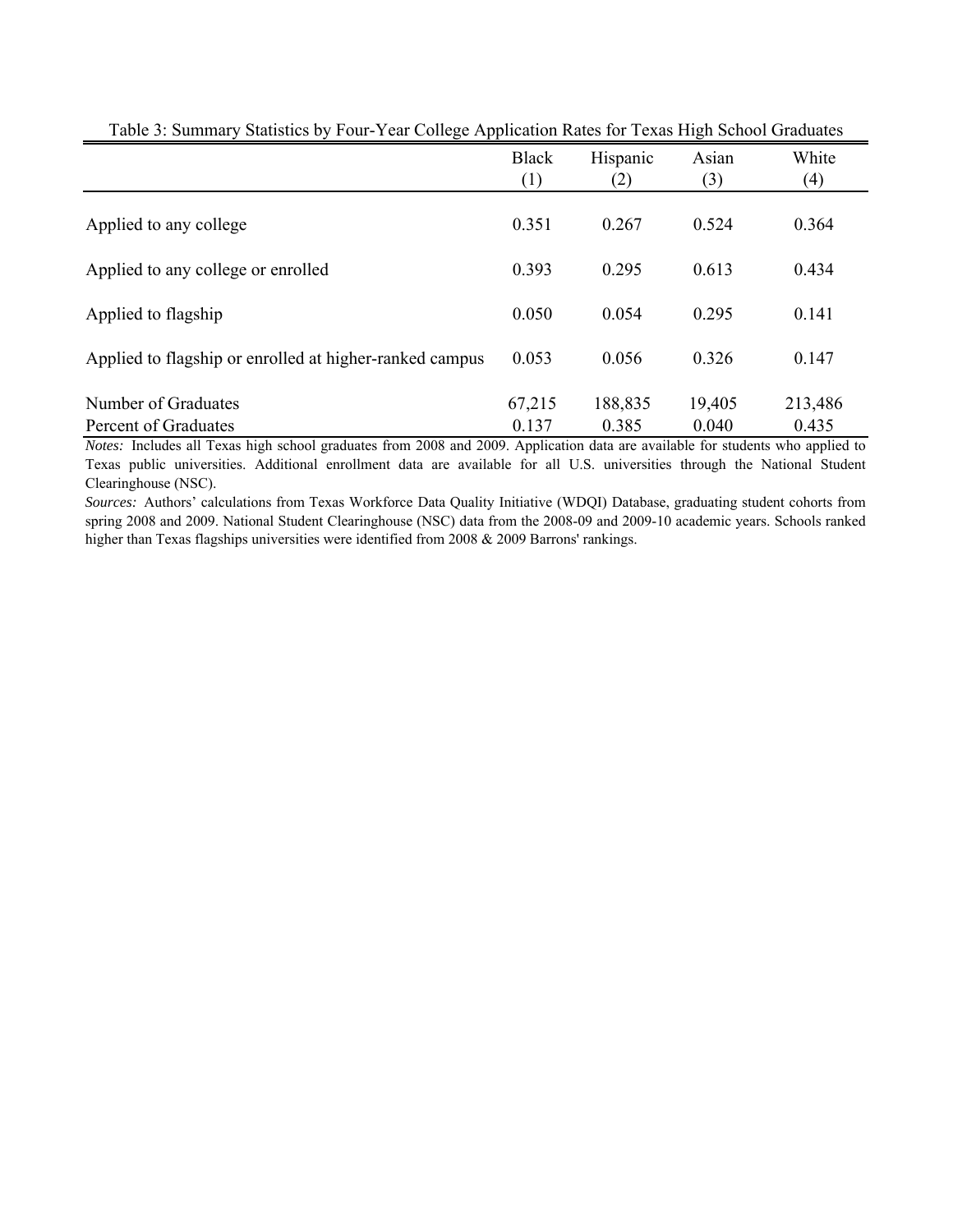|                                              |           | Panel A: Any 4-Year University |                  |           |           | Panel B: Flagship University or Better |                     |           |
|----------------------------------------------|-----------|--------------------------------|------------------|-----------|-----------|----------------------------------------|---------------------|-----------|
|                                              | (1)       | (2)                            | (3)              | (4)       | (5)       | (6)                                    | (7)                 | (8)       |
| Race and ethnicity:                          |           |                                |                  |           |           |                                        |                     |           |
| <b>Black</b>                                 | $0.023*$  | $0.127*$                       | $0.135*$         | $0.138*$  | $-0.074*$ | $-0.016*$                              | $-0.010*$           | $-0.008*$ |
|                                              | (0.008)   | (0.006)                        | (0.005)          | (0.004)   | (0.004)   | (0.003)                                | (0.002)             | (0.002)   |
| Hispanic                                     | $-0.077*$ | $-0.002$                       | $-0.062*$        | $-0.061*$ | $-0.060*$ | $-0.025*$                              | $-0.022*$           | $-0.021*$ |
|                                              | (0.009)   | (0.007)                        | (0.003)          | (0.003)   | (0.004)   | (0.002)                                | (0.002)             | (0.002)   |
| Asian                                        | $0.177*$  | $0.018*$                       | $-0.005$         | $-0.019*$ | $0.185*$  | $0.048*$                               | $0.040*$            | $0.026*$  |
|                                              | (0.009)   | (0.009)                        | (0.007)          | (0.006)   | (0.011)   | (0.008)                                | (0.007)             | (0.005)   |
| Other demographics:                          |           |                                |                  |           |           |                                        |                     |           |
| Free/reduced lunch eligible                  | $-0.114*$ | $-0.047*$                      | $-0.053*$        | $-0.054*$ | $-0.070*$ | $-0.030*$                              | $-0.020*$           | $-0.020*$ |
|                                              | (0.006)   | (0.005)                        | (0.002)          | (0.002)   | (0.003)   | (0.002)                                | (0.001)             | (0.001)   |
| Limited English proficient                   | $-0.204*$ | $-0.096*$                      | $-0.098*$        | $-0.097*$ | $-0.060*$ | $0.009*$                               | $0.009*$            | $0.011*$  |
|                                              | (0.006)   | (0.006)                        | (0.006)          | (0.005)   | (0.003)   | (0.002)                                | (0.002)             | (0.002)   |
| High school coursework (college readiness):  |           |                                |                  |           |           |                                        |                     |           |
| No. of AP and IB semesters                   |           | $0.014*$                       | $0.011*$         | $0.013*$  |           | $0.017*$                               | $0.016*$            | $0.018*$  |
|                                              |           | (0.001)                        | (0.001)          | (0.001)   |           | (0.001)                                | (0.001)             | (0.001)   |
| Took AP English language arts                |           | $0.132*$                       | $0.129*$         | $0.138*$  |           | $0.013*$                               | $0.017*$            | $0.019*$  |
|                                              |           | (0.007)                        | (0.005)          | (0.004)   |           | (0.005)                                | (0.005)             | (0.004)   |
| Took AP mathematics                          |           | $0.121*$                       | $0.121*$         | $0.116*$  |           | $0.151*$                               | $0.147*$            | $0.140*$  |
|                                              |           | (0.005)                        | (0.004)          | (0.004)   |           | (0.006)                                | (0.005)             | (0.004)   |
| Took AP science                              |           | $0.051*$                       | $0.048*$         | $0.048*$  |           | $0.058*$                               | $0.057*$            | $0.056*$  |
|                                              |           | (0.006)                        | (0.005)          | (0.004)   |           | (0.005)                                | (0.005)             | (0.004)   |
| Total semesters failed                       |           | $-0.020*$                      | $-0.018*$        | $-0.020*$ |           | $-0.003*$                              | $-0.003*$           | $-0.003*$ |
|                                              |           | (0.001)                        | (0.000)          | (0.000)   |           | (0.000)                                | (0.000)             | (0.000)   |
| High school exit exam (z-score) <sup>a</sup> |           | $0.079*$                       | $0.071*$         | $0.067*$  |           | $0.038*$                               | $0.035*$            | $0.031*$  |
| Geographic proximity: b                      |           | (0.002)                        | (0.001)          | (0.001)   |           | (0.001)                                | (0.001)             | (0.001)   |
|                                              |           |                                |                  |           |           |                                        |                     |           |
| Distance to nearest university (100 miles)   |           |                                | $-0.051$         |           |           |                                        | $-0.059*$           |           |
|                                              |           |                                | (0.031)<br>0.016 |           |           |                                        | (0.005)<br>$0.008*$ |           |
| Distance squared                             |           |                                | (0.029)          |           |           |                                        | (0.001)             |           |
| No. of observations                          | 427,300   | 427,300                        | 427,300          | 427,300   | 427,300   | 427,300                                | 427,300             | 427,300   |
| Other controls:                              |           |                                |                  |           |           |                                        |                     |           |
| High school characteristics <sup>c</sup>     |           |                                | Yes              |           |           |                                        | Yes                 |           |
| High school fixed effects                    |           |                                |                  | Yes       |           |                                        |                     | Yes       |

Table 4: Ordinary Least Squares Regression Results for Applying to College

*Notes:* Robust standard errors (shown in parentheses) are clustered at the high school level. Overall college application rate to a 4-year public university is 0.382 (panel A) and flagship university application rate is 0.106 (panel B). Regressions also control for graduation year, gender, and age. Linear probability models for high school graduates from 2008 and 2009. Panel A dependent variable is equal to one if the student applied to any Texas 4-year university or enrolled at any 4-year university within one year of graduation. Panel B dependent variable is equal to one if the student applied to a Texas flagship public university (UT Austin or Texas A&M), enrolled in a Texas flagship public university, or enrolled at an elite 4-year university that is ranked higher than UT Austin by Barron's within one year of graduation. Enrollment data are available for all U.S. universities through the National Student Clearinghouse (NSC). <sup>a</sup>High school exit exam scores are a composite z-score of both English language arts and mathematics. <sup>b</sup>The distance variables are generated using longitude and latitude to compute the distance between all high schools and public universities in Texas. Panel A includes the distance to the nearest 4-year public university. Panel B includes the distance to the nearest flagship university. Characteristics include logged enrollment, % FRL, % Black, % Hispanic, lagged measures of % of graduates entering 4-year colleges, % earning AP credit, and % SAT tested.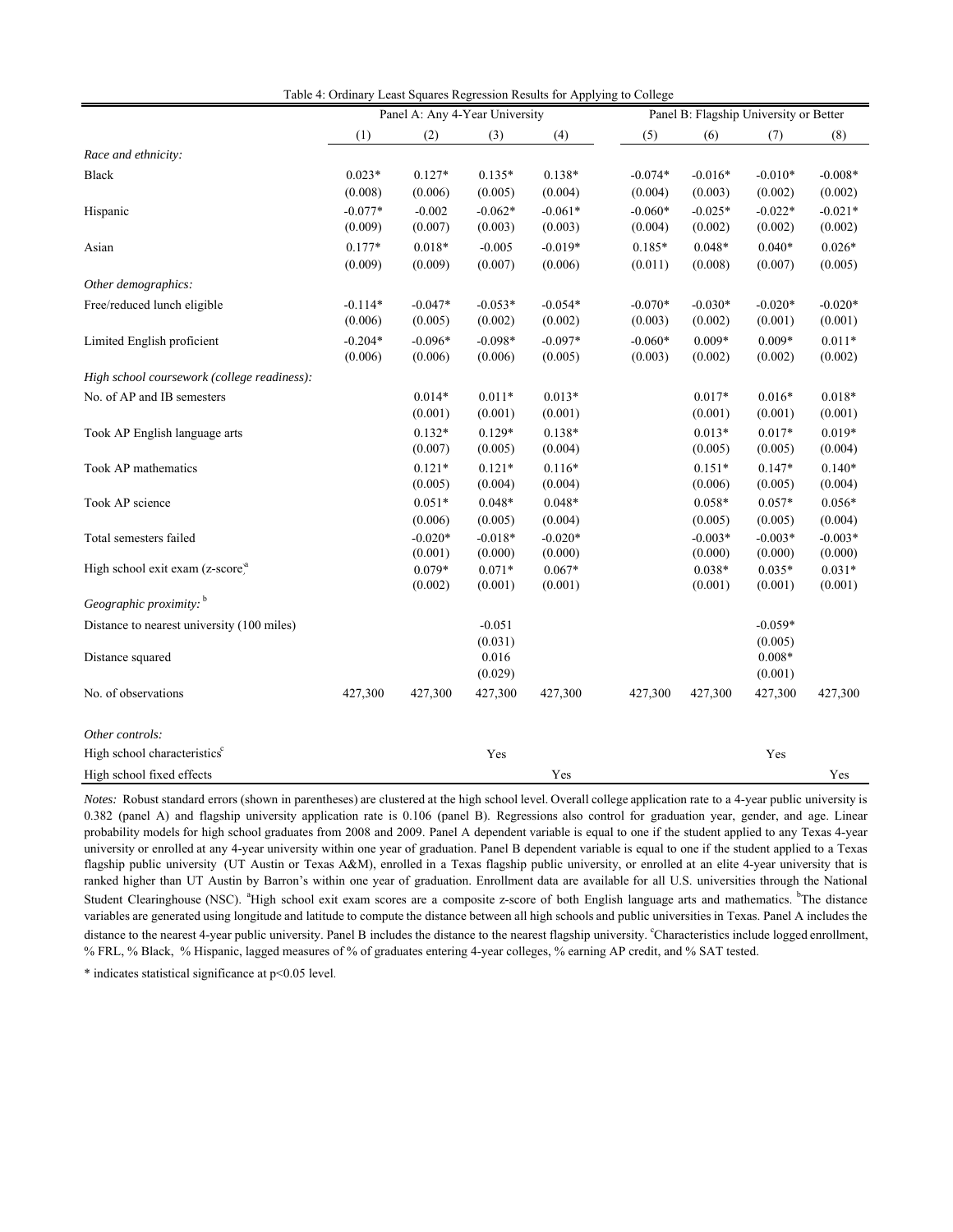|                                              |                      |                      | Panel A: Any 4-Year University |                       | Panel B: Flagship University or Better |                      |                       |                      |  |
|----------------------------------------------|----------------------|----------------------|--------------------------------|-----------------------|----------------------------------------|----------------------|-----------------------|----------------------|--|
|                                              | % Hispanic           |                      |                                | College Entrance Rate | % Hispanic                             |                      | College Entrance Rate |                      |  |
|                                              | (1)                  | (2)                  | (3)                            | (4)                   | (5)                                    | (6)                  | (7)                   | (8)                  |  |
|                                              | Top                  | <b>Bottom</b>        | Top                            | <b>Bottom</b>         | Top                                    | <b>Bottom</b>        | Top                   | Bottom               |  |
|                                              | 20%                  | 20%                  | 20%                            | 20%                   | 20%                                    | 20%                  | 20%                   | 20%                  |  |
| Race and ethnicity:                          |                      |                      |                                |                       |                                        |                      |                       |                      |  |
| Black                                        | $0.157*$<br>(0.016)  | $0.114*$<br>(0.012)  | $0.113*$<br>(0.008)            | $0.049*$<br>(0.009)   | $0.125*$<br>(0.015)                    | $0.084*$<br>(0.012)  | $0.075*$<br>(0.007)   | $0.038*$<br>(0.008)  |  |
| Hispanic                                     | $-0.026*$<br>(0.009) | $-0.049*$<br>(0.009) | $-0.072*$<br>(0.006)           | $-0.017*$<br>(0.005)  | $-0.022*$<br>(0.009)                   | $-0.049*$<br>(0.009) | $-0.068*$<br>(0.006)  | $-0.015*$<br>(0.005) |  |
| Asian                                        | 0.017<br>(0.023)     | $-0.040*$<br>(0.010) | $-0.022*$<br>(0.006)           | 0.007<br>(0.018)      | 0.017<br>(0.022)                       | $-0.038*$<br>(0.011) | $-0.022*$<br>(0.007)  | 0.007<br>(0.018)     |  |
| Other demographics:                          |                      |                      |                                |                       |                                        |                      |                       |                      |  |
| Free/reduced lunch eligible                  | $-0.040*$<br>(0.004) | $-0.062*$<br>(0.006) | $-0.072*$<br>(0.005)           | $-0.008*$<br>(0.004)  | $-0.039*$<br>(0.004)                   | $-0.053*$<br>(0.005) | $-0.066*$<br>(0.005)  | $-0.007*$<br>(0.004) |  |
| Limited English proficient                   | $-0.117*$<br>(0.009) | $-0.159*$<br>(0.021) | $-0.170*$<br>(0.011)           | $-0.021*$<br>(0.009)  | $-0.116*$<br>(0.009)                   | $-0.164*$<br>(0.022) | $-0.162*$<br>(0.011)  | $-0.022*$<br>(0.009) |  |
| High school coursework (college readiness):  |                      |                      |                                |                       |                                        |                      |                       |                      |  |
| No. of AP and IB semesters                   | $0.021*$<br>(0.002)  | $0.005*$<br>(0.002)  | $0.007*$<br>(0.001)            | $0.028*$<br>(0.005)   | $0.022*$<br>(0.002)                    | $0.006*$<br>(0.002)  | $0.007*$<br>(0.001)   | $0.027*$<br>(0.005)  |  |
| Took AP English language arts                | $0.115*$<br>(0.009)  | $0.144*$<br>(0.013)  | $0.123*$<br>(0.007)            | 0.015<br>(0.018)      | $0.113*$<br>(0.009)                    | $0.135*$<br>(0.013)  | $0.123*$<br>(0.007)   | 0.010<br>(0.018)     |  |
| Took AP mathematics                          | $0.062*$<br>(0.010)  | $0.115*$<br>(0.010)  | $0.095*$<br>(0.006)            | $0.121*$<br>(0.032)   | $0.062*$<br>(0.010)                    | $0.126*$<br>(0.011)  | $0.102*$<br>(0.006)   | $0.124*$<br>(0.033)  |  |
| Took AP science                              | $0.040*$<br>(0.010)  | $0.056*$<br>(0.013)  | $0.037*$<br>(0.006)            | 0.024<br>(0.031)      | $0.041*$<br>(0.011)                    | $0.053*$<br>(0.012)  | $0.038*$<br>(0.006)   | 0.019<br>(0.031)     |  |
| Total semesters failed                       | $-0.015*$<br>(0.001) | $-0.028*$<br>(0.001) | $-0.032*$<br>(0.001)           | $-0.002*$<br>(0.000)  | $-0.015*$<br>(0.001)                   | $-0.024*$<br>(0.002) | $-0.029*$<br>(0.001)  | $-0.002*$<br>(0.000) |  |
| High school exit exam (z-score) <sup>a</sup> | $0.056*$<br>(0.002)  | $0.078*$<br>(0.004)  | $0.067*$<br>(0.002)            | $0.015*$<br>(0.002)   | $0.055*$<br>(0.002)                    | $0.073*$<br>(0.003)  | $0.066*$<br>(0.002)   | $0.014*$<br>(0.002)  |  |
| No. of observations                          | 94,289               | 55,795               | 132,050                        | 19,938                | 94,289                                 | 55,795               | 132,050               | 19,938               |  |
| Other controls:                              |                      |                      |                                |                       |                                        |                      |                       |                      |  |
| High school fixed effects                    | Yes                  | Yes                  | Yes                            | Yes                   | Yes                                    | Yes                  | Yes                   | Yes                  |  |

Table 5: Ordinary Least Squares Regression Results for Applying to College by High School Characteristics

*Notes:* Robust standard errors (shown in parentheses) are clustered at the high school level. Regressions also control for graduation year, gender, and age. Linear probability model regressions for high school graduates from 2008 and 2009. Panel A dependent variable is equal to one if the student applied to any Texas 4-year university or enrolled at any 4-year university within one year of graduation. Panel B dependent variable is equal to one if the student applied to <sup>a</sup> Texas flagship public university (UT Austin or Texas A&M), enrolled in <sup>a</sup> Texas flagship public university, or enrolled at an elite 4-year university that is ranked higher than UT Austin by Barron's within one year of graduation. Enrollment data are available for all U.S. universities through the National Student Clearinghouse (NSC). Regression subsamples are based on characteristics of high school attended compared to statewide quintiles. Quintile cut-off values are 0.115 and 0.669 for percentage Hispanic (bottom 20% and top 20%, respectively); 0.086 and 0.366 for percentage of graduates from the high school who enrolled in a four-year college (bottom 20% and top 20%, respectively). <sup>a</sup>High school exit exam scores are a composite z-score of both English language arts and mathematics.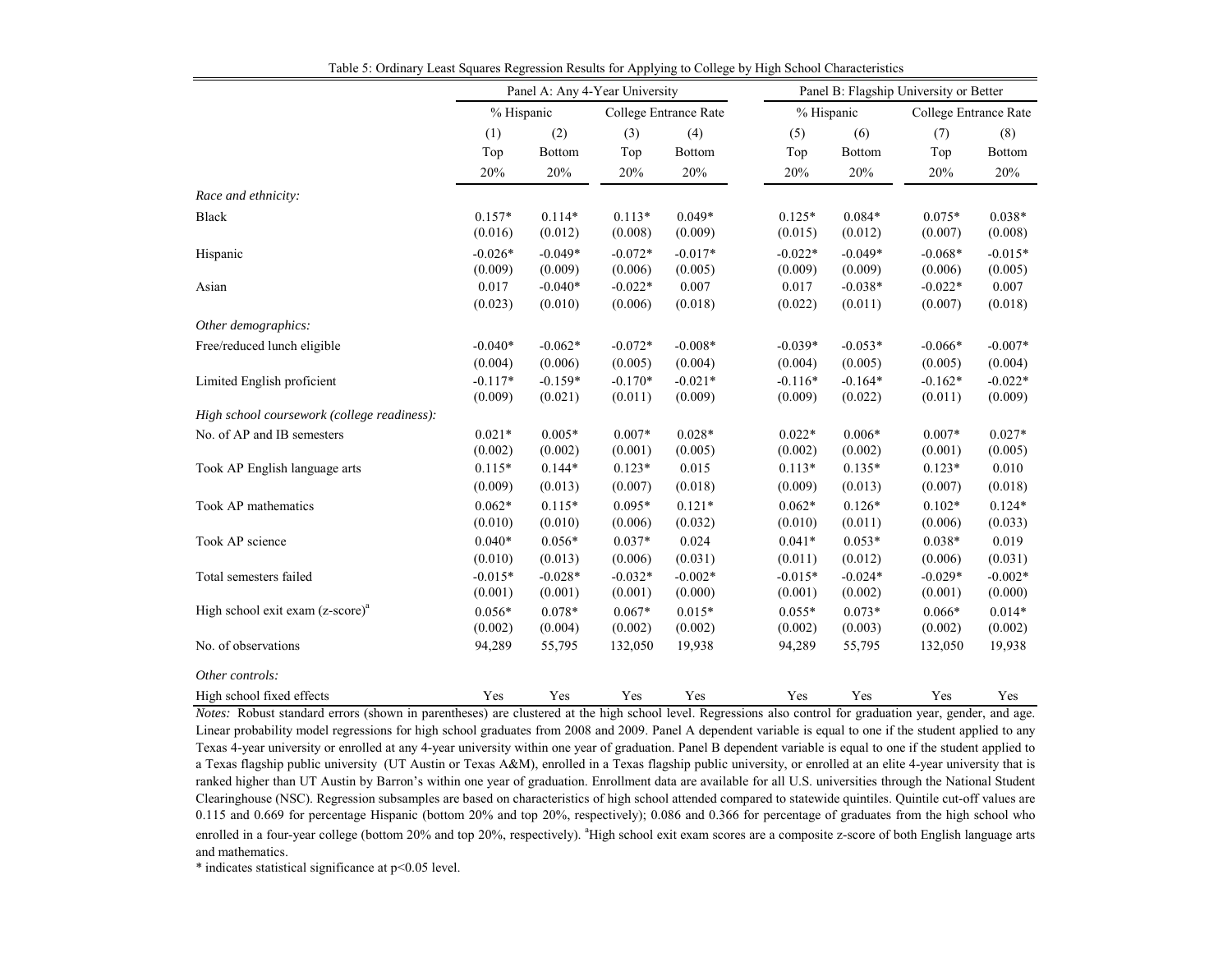|                                             | College Readiness Based on High School Exit Exam and<br>Advanced Placement Coursework <sup>a</sup> |                                |           |           |                                        |           |  |  |  |  |  |
|---------------------------------------------|----------------------------------------------------------------------------------------------------|--------------------------------|-----------|-----------|----------------------------------------|-----------|--|--|--|--|--|
|                                             |                                                                                                    | Panel A: Any 4-Year University |           |           | Panel B: Flagship University or Better |           |  |  |  |  |  |
|                                             | (1)                                                                                                | (2)                            | (3)       | (4)       | (5)                                    | (6)       |  |  |  |  |  |
|                                             | Highly                                                                                             | Somewhat                       | Less      | Highly    | Somewhat                               | Less      |  |  |  |  |  |
|                                             | Qualified                                                                                          | Qualified                      | Qualified | Qualified | Qualified                              | Qualified |  |  |  |  |  |
| Race and ethnicity:                         |                                                                                                    |                                |           |           |                                        |           |  |  |  |  |  |
| <b>Black</b>                                | $-0.021$                                                                                           | $0.073*$                       | $0.136*$  | $0.050*$  | $-0.000$                               | $-0.012$  |  |  |  |  |  |
|                                             | (0.017)                                                                                            | (0.008)                        | (0.011)   | (0.023)   | (0.010)                                | (0.010)   |  |  |  |  |  |
| Hispanic                                    | $-0.032*$                                                                                          | $-0.032*$                      | $-0.061*$ | $-0.022$  | $-0.027*$                              | $-0.040*$ |  |  |  |  |  |
|                                             | (0.010)                                                                                            | (0.006)                        | (0.009)   | (0.015)   | (0.006)                                | (0.007)   |  |  |  |  |  |
| Asian                                       | $-0.004$                                                                                           | $-0.004$                       | 0.004     | $0.073*$  | $0.042*$                               | 0.002     |  |  |  |  |  |
|                                             | (0.008)                                                                                            | (0.007)                        | (0.013)   | (0.012)   | (0.009)                                | (0.013)   |  |  |  |  |  |
| Other demographics:                         |                                                                                                    |                                |           |           |                                        |           |  |  |  |  |  |
| Free/reduce lunch (FRL) eligible            | $-0.043*$                                                                                          | $-0.059*$                      | $-0.064*$ | $-0.074*$ | $-0.068*$                              | $-0.041*$ |  |  |  |  |  |
|                                             | (0.010)                                                                                            | (0.006)                        | (0.007)   | (0.016)   | (0.006)                                | (0.006)   |  |  |  |  |  |
| Limited English proficient (LEP)            | $-0.119$                                                                                           | $-0.280*$                      | $-0.257*$ | $-0.130$  | $-0.166*$                              | $-0.076*$ |  |  |  |  |  |
|                                             | (0.105)                                                                                            | (0.038)                        | (0.040)   | (0.111)   | (0.032)                                | (0.027)   |  |  |  |  |  |
| High school coursework (college readiness): |                                                                                                    |                                |           |           |                                        |           |  |  |  |  |  |
| No. of AP and IB semesters                  | $-0.001$                                                                                           | $0.008*$                       | $0.013*$  | $0.006*$  | $0.016*$                               | $0.014*$  |  |  |  |  |  |
|                                             | (0.001)                                                                                            | (0.001)                        | (0.001)   | (0.002)   | (0.001)                                | (0.001)   |  |  |  |  |  |
| Took AP English language arts (ELA)         | $-0.000$                                                                                           | $0.024*$                       | $0.033*$  | $-0.018$  | $0.038*$                               | $0.032*$  |  |  |  |  |  |
|                                             | (0.017)                                                                                            | (0.006)                        | (0.008)   | (0.026)   | (0.007)                                | (0.007)   |  |  |  |  |  |
| Took AP mathematics                         | $0.030*$                                                                                           | $0.059*$                       | $0.067*$  | $0.175*$  | $0.110*$                               | $0.093*$  |  |  |  |  |  |
|                                             | (0.012)                                                                                            | (0.004)                        | (0.006)   | (0.017)   | (0.006)                                | (0.007)   |  |  |  |  |  |
| Took AP science                             | 0.010                                                                                              | $0.018*$                       | $0.040*$  | $0.041*$  | $0.054*$                               | $0.053*$  |  |  |  |  |  |
|                                             | (0.007)                                                                                            | (0.004)                        | (0.007)   | (0.012)   | (0.005)                                | (0.007)   |  |  |  |  |  |
| Total semesters failed                      | $-0.034*$                                                                                          | $-0.039*$                      | $-0.040*$ | $-0.059*$ | $-0.041*$                              | $-0.025*$ |  |  |  |  |  |
|                                             | (0.005)                                                                                            | (0.002)                        | (0.002)   | (0.006)   | (0.002)                                | (0.001)   |  |  |  |  |  |
| High school exit exam $(z\text{-score})^b$  | $-0.004$                                                                                           | $0.032*$                       | $0.061*$  | $0.044*$  | $0.088*$                               | $0.093*$  |  |  |  |  |  |
|                                             | (0.006)                                                                                            | (0.004)                        | (0.006)   | (0.009)   | (0.004)                                | (0.007)   |  |  |  |  |  |
| Constant                                    | $1.035*$                                                                                           | $0.475*$                       | 0.190     | 0.298     | $-0.091$                               | $-0.144$  |  |  |  |  |  |
|                                             | (0.155)                                                                                            | (0.095)                        | (0.145)   | (0.217)   | (0.110)                                | (0.127)   |  |  |  |  |  |
| No. of observations                         | 13,037                                                                                             | 53,412                         | 30,521    | 13,037    | 53,412                                 | 30,521    |  |  |  |  |  |
| Dependent variable mean                     | 0.889                                                                                              | 0.815                          | 0.698     | 0.653     | 0.404                                  | 0.218     |  |  |  |  |  |
|                                             |                                                                                                    |                                |           |           |                                        |           |  |  |  |  |  |
| Other controls:                             |                                                                                                    |                                |           |           |                                        |           |  |  |  |  |  |
| High school fixed effects                   | Yes                                                                                                | Yes                            | Yes       | Yes       | Yes                                    | Yes       |  |  |  |  |  |

Table 6: Ordinary Least Squares Regression by College-Readiness Levels for Applying to College

*Notes:* Robust standard errors (shown in parentheses) are clustered at the high school level. All regressions control for graduation year, gender, and age. Linear probability model regressions for high school graduates from 2008 and 2009. Panel A dependent variable is equal to one if the student applied to any Texas 4-year university or enrolled at any 4-year university within one year of graduation. Panel B dependent variable is equal to one if the student applied to a Texas flagship public university (UT Austin or Texas A&M), enrolled in a Texas flagship public university, or enrolled at an elite 4-year university that is ranked higher than UT Austin by Barron's within one year of graduation. Enrollment data are available for all U.S. universities through the National Student Clearinghouse (NSC). a

<sup>a</sup>College qualification levels are based on the average performance of entering freshmen on high school exit exams and Advanced Placement (AP) coursework completion at Texas state universities of varying levels of selectivity. "Highly qualified" is greater than the average entering freshman at the University of Texas at Austin (most selective state university). "Somewhat qualified" is less than average for UT Austin, but greater than average for the University of Texas at San Antonio (mid-range state university). "Less qualified" is less than average for UT San Antonio, but greater than average for the University of Texas at El Paso (less selective state university).

<sup>b</sup>High school exit exam scores are a composite z-score of both English language arts and mathematics.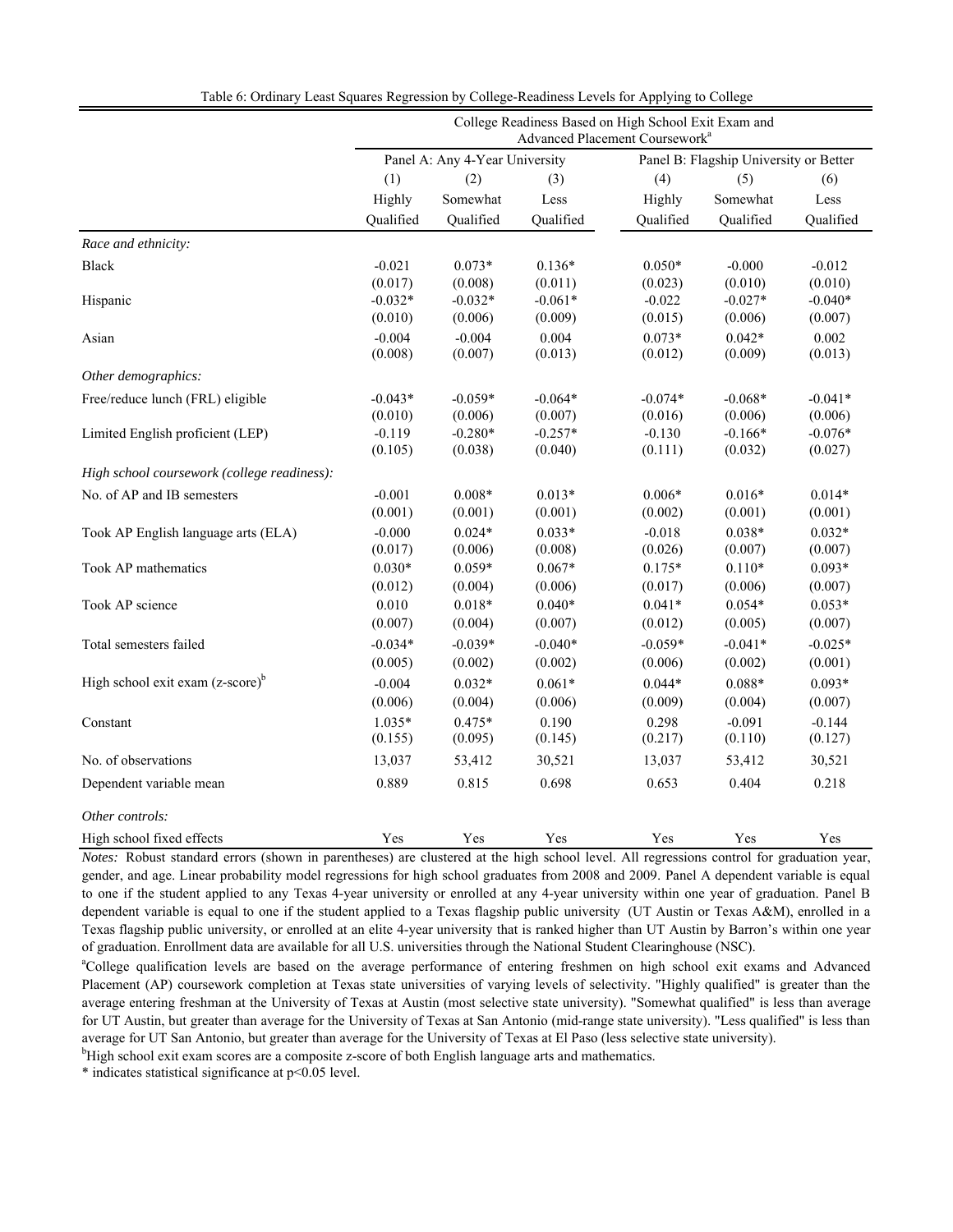Table 7: Factors Associated with Applying to College by Race and Ethnicity - Results of a Conditional Logit Estimation (expressed in odds ratios)

|                                                             | (1)      | (2)      | (3)      | (4)      | (5)          | (6)      | (7)       | (8)      | (9)      | (10)     | (11)      | (12)     |
|-------------------------------------------------------------|----------|----------|----------|----------|--------------|----------|-----------|----------|----------|----------|-----------|----------|
| Geographic Proximity: <sup>a</sup>                          | Black    | Hispanic | Asian    | White    | <b>Black</b> | Hispanic | Asian     | White    | Black    | Hispanic | Asian     | White    |
| Can commute (distance $\leq 60$ miles)                      | 14.863*  | 63.030*  | 20.098*  | 8.744*   | 8.550*       | 46.519*  | 18.721*   | 12.398*  | 4.407*   | 15.335*  | 5.485*    | $5.323*$ |
|                                                             | (0.651)  | (5.083)  | (1.179)  | (0.594)  | (0.497)      | (3.025)  | (1.225)   | (0.752)  | (0.278)  | (0.953)  | (0.436)   | (0.338)  |
| Can visit home (distance between 61-250 miles)              | 4.942*   | 6.819*   | $4.183*$ | $3.123*$ | $3.464*$     | $5.271*$ | $4.381*$  | $3.271*$ | 2.929*   | $4.171*$ | 2.905*    | $2.612*$ |
|                                                             | (0.185)  | (0.319)  | (0.199)  | (0.107)  | (0.137)      | (0.199)  | (0.219)   | (0.096)  | (0.112)  | (0.176)  | (0.146)   | (0.072)  |
| College Preparedness: Measures of SAT Match <sup>b</sup>    |          |          |          |          |              |          |           |          |          |          |           |          |
| Own SAT 100-149 pts above campus mean                       | $0.571*$ | $0.523*$ | $0.536*$ | $0.612*$ | $0.421*$     | $0.506*$ | $0.693*$  | $0.605*$ | $0.439*$ | $0.506*$ | $0.739*$  | $0.653*$ |
|                                                             | (0.019)  | (0.015)  | (0.027)  | (0.010)  | (0.014)      | (0.015)  | (0.038)   | (0.012)  | (0.015)  | (0.014)  | (0.040)   | (0.014)  |
| Own SAT 150-199 pts above campus mean                       | 0.389*   | $0.310*$ | $0.353*$ | $0.422*$ | $0.230*$     | $0.303*$ | $0.548*$  | $0.406*$ | $0.246*$ | $0.302*$ | $0.579*$  | $0.462*$ |
|                                                             | (0.017)  | (0.014)  | (0.024)  | (0.009)  | (0.009)      | (0.013)  | (0.044)   | (0.012)  | (0.010)  | (0.012)  | (0.048)   | (0.015)  |
| Own SAT greater than 200 pts above campus mean              | $0.127*$ | $0.083*$ | $0.065*$ | $0.103*$ | $0.042*$     | $0.083*$ | $0.183*$  | $0.106*$ | $0.053*$ | $0.077*$ | $0.203*$  | $0.141*$ |
|                                                             | (0.011)  | (0.007)  | (0.008)  | (0.004)  | (0.003)      | (0.006)  | (0.024)   | (0.005)  | (0.004)  | (0.006)  | (0.026)   | (0.007)  |
| Own SAT 1-99 pts below campus mean                          | $1.537*$ | $1.924*$ | $1.476*$ | 1.375*   | 2.348*       | 1.950*   | 1.006     | 1.409*   | 2.249*   | $1.913*$ | 0.965     | $1.271*$ |
|                                                             | (0.038)  | (0.059)  | (0.083)  | (0.028)  | (0.060)      | (0.056)  | (0.061)   | (0.036)  | (0.059)  | (0.047)  | (0.061)   | (0.035)  |
| Own SAT 100-149 pts below campus mean                       | $1.702*$ | $2.505*$ | $1.740*$ | 1.396*   | 3.538*       | $2.632*$ | 0.894     | $1.457*$ | 3.259*   | 2.569*   | $0.794*$  | $1.200*$ |
|                                                             | (0.058)  | (0.124)  | (0.155)  | (0.050)  | (0.129)      | (0.122)  | (0.087)   | (0.067)  | (0.121)  | (0.097)  | (0.082)   | (0.059)  |
| Own SAT 150-199 pts below campus mean                       | 1.687*   | $2.591*$ | $1.673*$ | $1.143*$ | $4.211*$     | $2.776*$ | $0.720*$  | $1.200*$ | 3.804*   | $2.768*$ | $0.659*$  | 0.965    |
|                                                             | (0.060)  | (0.157)  | (0.206)  | (0.052)  | (0.175)      | (0.157)  | (0.098)   | (0.072)  | (0.158)  | (0.135)  | (0.090)   | (0.060)  |
| Own SAT 200 or more pts below campus mean                   | 1.285*   | $2.246*$ | 1.194    | $0.616*$ | 4.883*       | $2.516*$ | $0.318*$  | $0.689*$ | 4.319*   | $2.501*$ | $0.287*$  | $0.507*$ |
|                                                             | (0.058)  | (0.212)  | (0.206)  | (0.039)  | (0.292)      | (0.212)  | (0.063)   | (0.058)  | (0.252)  | (0.177)  | (0.057)   | (0.045)  |
| Campus Racial Demographics (prior year's freshman class):   |          |          |          |          |              |          |           |          |          |          |           |          |
| % Black enrolled on campus                                  |          |          |          |          | 8.572*       | $0.222*$ | $0.162*$  | $0.068*$ | 6.566*   | $0.306*$ | $0.208*$  | $0.067*$ |
|                                                             |          |          |          |          | (0.627)      | (0.020)  | (0.016)   | (0.004)  | (0.558)  | (0.023)  | (0.022)   | (0.003)  |
| % Hispanic enrolled on campus                               |          |          |          |          | $0.564*$     | $2.269*$ | $1.637*$  | $0.210*$ | $0.442*$ | $1.269*$ | 0.799     | $0.129*$ |
|                                                             |          |          |          |          | (0.046)      | (0.170)  | (0.193)   | (0.013)  | (0.037)  | (0.092)  | (0.105)   | (0.007)  |
| % Asian enrolled on campus                                  |          |          |          |          | 0.963        | $0.590*$ | 532.241*  | $0.002*$ | 0.676    | $0.458*$ | 294.081*  | $0.013*$ |
|                                                             |          |          |          |          | (0.194)      | (0.140)  | (212.072) | (0.001)  | (0.140)  | (0.081)  | (102.809) | (0.003)  |
| Feeder Patterns of Student's High School to College Campus: |          |          |          |          |              |          |           |          |          |          |           |          |
| # Enrolled from same high school in prior year              |          |          |          |          |              |          |           |          | $1.029*$ | $1.032*$ | $1.031*$  | $1.017*$ |
|                                                             |          |          |          |          |              |          |           |          | (0.004)  | (0.006)  | (0.006)   | (0.004)  |
| # Graduated from same high school in prior year             |          |          |          |          |              |          |           |          | 0.996    | 1.002    | $1.026*$  | 1.019*   |
|                                                             |          |          |          |          |              |          |           |          | (0.004)  | (0.005)  | (0.006)   | (0.007)  |
| # Enrolled of same race from same high school               |          |          |          |          |              |          |           |          | 1.004    | 0.989    | 1.016     | $1.017*$ |
|                                                             |          |          |          |          |              |          |           |          | (0.009)  | (0.007)  | (0.015)   | (0.005)  |
| # Graduated of same race from same high school              |          |          |          |          |              |          |           |          | $1.109*$ | 1.048*   | 0.981     | 0.996    |
|                                                             |          |          |          |          |              |          |           |          | (0.017)  | (0.012)  | (0.012)   | (0.009)  |
|                                                             |          |          |          |          |              |          |           |          |          |          |           |          |

No. of observations 616,559 1,374,664 305,660 2,250,259 616,559 1,374,664 305,660 2,250,259 616,559 1,374,664 305,660 2,250,259 Notes: Conditional logit estimates are reported in odds ratios (with student fixed effects) of the probability of application to 31 state universities. Robust standard errors for clustering within high schools. Sample includes students who graduated from <sup>a</sup> Texas public high school in 2008 and 2009 and applied to at least one Texas public university for admission in the fall following high school graduation. A small number of students (<1%) are omitted who were missing distance to college or SAT scores. <sup>a</sup>Distance is measured from the student's high school to each college campus. <sup>b</sup>Dichotomous measures of SAT match (omitted group has SATs 0-99 points above campus mean). Specifications also control for in-state tuition. All college campus variables (i.e., enrollment, graduation, SAT, and tuition) are lagged one year to information the student would have as she enterred her senior year of high school.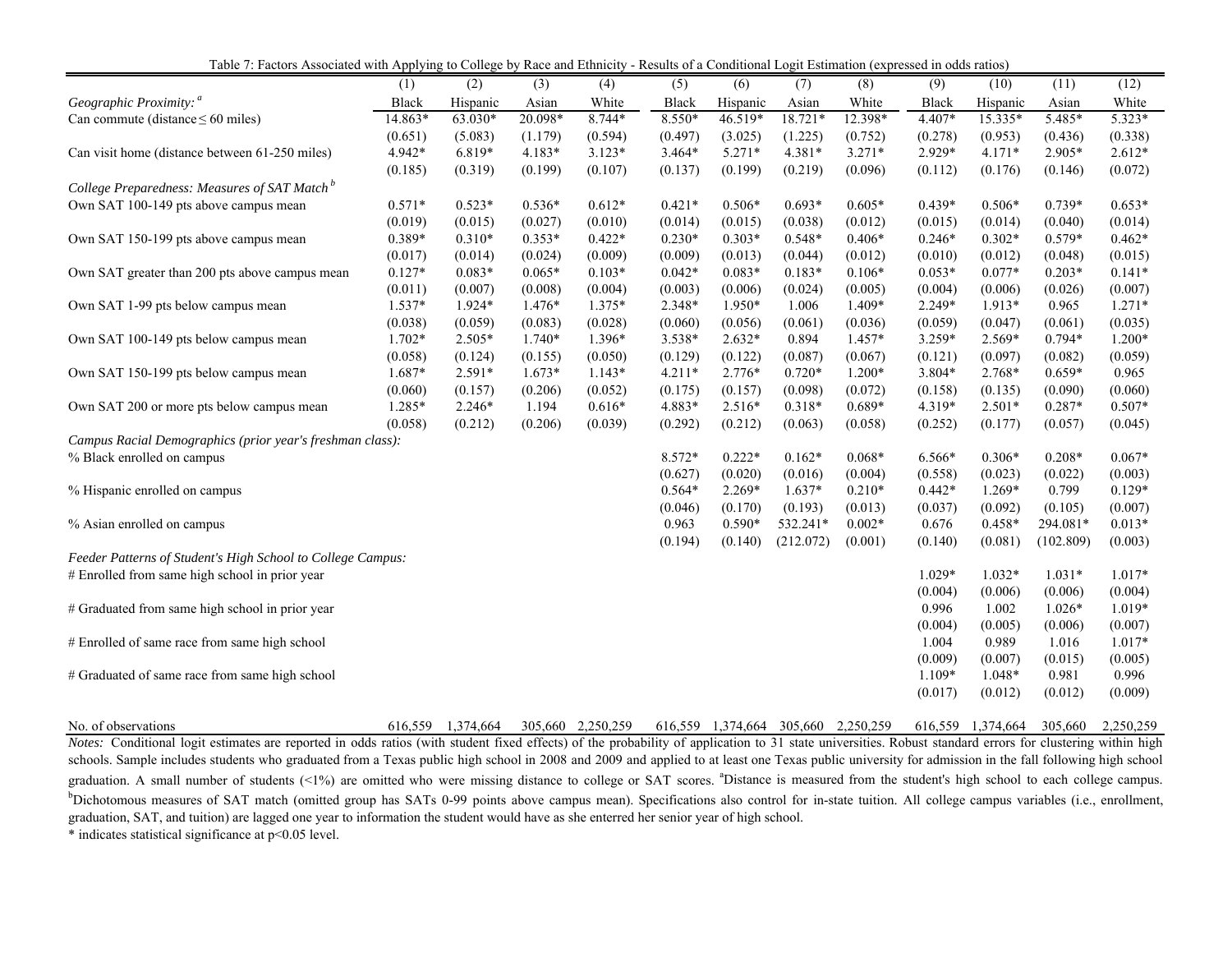|                                                             |              |          | Panel A: Low Income (<\$40k) |          |          |          | Panel B: Middle Income (\$40-80k) |          | Panel C: High Income (>\$80k) |          |           |           |
|-------------------------------------------------------------|--------------|----------|------------------------------|----------|----------|----------|-----------------------------------|----------|-------------------------------|----------|-----------|-----------|
|                                                             | (1)          | (2)      | (3)                          | (4)      | (5)      | (6)      | (7)                               | (8)      | (9)                           | (10)     | (11)      | (12)      |
| Geographic Proximity: <sup>a</sup>                          | <b>Black</b> | Hispanic | Asian                        | White    | Black    | Hispanic | Asian                             | White    | <b>Black</b>                  | Hispanic | Asian     | White     |
| Can commute (distance $\leq 60$ miles)                      | 5.458*       | 19.365*  | 8.378*                       | 11.779*  | 3.540*   | 13.148*  | 5.489*                            | 7.838*   | $2.761*$                      | 6.581*   | 3.888*    | 3.491*    |
|                                                             | (0.395)      | (1.327)  | (0.858)                      | (0.785)  | (0.254)  | (0.839)  | (0.552)                           | (0.452)  | (0.256)                       | (0.518)  | (0.455)   | (0.226)   |
| Can visit home (distance between 61-250 miles)              | $3.246*$     | 4.688*   | 3.319*                       | $3.469*$ | 2.568*   | $3.760*$ | $2.712*$                          | $2.963*$ | $2.352*$                      | $3.036*$ | 2.928*    | $2.283*$  |
|                                                             | (0.155)      | (0.253)  | (0.262)                      | (0.139)  | (0.119)  | (0.162)  | (0.188)                           | (0.095)  | (0.128)                       | (0.141)  | (0.218)   | (0.065)   |
| College Preparedness: Measures of SAT Match <sup>b</sup>    |              |          |                              |          |          |          |                                   |          |                               |          |           |           |
| Own SAT 100-149 pts above campus mean                       | $0.441*$     | $0.495*$ | $0.535*$                     | $0.613*$ | $0.459*$ | $0.527*$ | $0.742*$                          | $0.624*$ | $0.450*$                      | $0.579*$ | 0.897     | $0.675*$  |
|                                                             | (0.021)      | (0.021)  | (0.048)                      | (0.023)  | (0.029)  | (0.024)  | (0.057)                           | (0.019)  | (0.032)                       | (0.029)  | (0.068)   | (0.018)   |
| Own SAT 150-199 pts above campus mean                       | $0.255*$     | $0.308*$ | $0.350*$                     | 0.388*   | $0.257*$ | $0.312*$ | $0.481*$                          | $0.421*$ | $0.269*$                      | $0.375*$ | 0.926     | $0.515*$  |
|                                                             | (0.015)      | (0.017)  | (0.040)                      | (0.019)  | (0.020)  | (0.019)  | (0.056)                           | (0.016)  | (0.026)                       | (0.024)  | (0.094)   | (0.019)   |
| Own SAT greater than 200 pts above campus mean              | $0.069*$     | $0.102*$ | $0.078*$                     | $0.113*$ | $0.064*$ | $0.087*$ | $0.178*$                          | $0.133*$ | $0.056*$                      | $0.102*$ | $0.427*$  | $0.171*$  |
|                                                             | (0.007)      | (0.009)  | (0.012)                      | (0.008)  | (0.007)  | (0.008)  | (0.029)                           | (0.007)  | (0.008)                       | (0.011)  | (0.057)   | (0.010)   |
| Own SAT 1-99 pts below campus mean                          | $2.279*$     | $1.960*$ | $1.524*$                     | 1.589*   | $2.160*$ | 1.973*   | 1.093                             | $1.472*$ | $2.045*$                      | 1.499*   | $0.625*$  | $1.115*$  |
|                                                             | (0.074)      | (0.059)  | (0.109)                      | (0.054)  | (0.103)  | (0.070)  | (0.081)                           | (0.040)  | (0.119)                       | (0.073)  | (0.056)   | (0.036)   |
| Own SAT 100-149 pts below campus mean                       | $3.196*$     | 2.795*   | 1.599*                       | 1.822*   | 3.349*   | $2.633*$ | 0.996                             | 1.479*   | 2.730*                        | $1.641*$ | $0.391*$  | 0.972     |
|                                                             | (0.132)      | (0.123)  | (0.185)                      | (0.099)  | (0.220)  | (0.139)  | (0.109)                           | (0.066)  | (0.224)                       | (0.130)  | (0.054)   | (0.057)   |
| Own SAT 150-199 pts below campus mean                       | 3.896*       | 2.984*   | $1.601*$                     | $1.618*$ | 3.788*   | $3.036*$ | 0.919                             | 1.268*   | 2.694*                        | $1.537*$ | $0.261*$  | $0.743*$  |
|                                                             | (0.176)      | (0.163)  | (0.230)                      | (0.106)  | (0.280)  | (0.188)  | (0.139)                           | (0.072)  | (0.280)                       | (0.142)  | (0.051)   | (0.056)   |
| Own SAT 200 or more pts below campus mean                   | 4.776*       | $3.139*$ | 1.255                        | $1.297*$ | 4.219*   | 2.538*   | $0.402*$                          | $0.852*$ | $2.316*$                      | 1.003    | $0.063*$  | $0.314*$  |
|                                                             | (0.275)      | (0.231)  | (0.238)                      | (0.111)  | (0.397)  | (0.215)  | (0.078)                           | (0.066)  | (0.308)                       | (0.127)  | (0.017)   | (0.033)   |
| Campus Racial Demographics (prior year's freshman class):   |              |          |                              |          |          |          |                                   |          |                               |          |           |           |
| % Black enrolled on campus                                  | 7.646*       | $0.350*$ | $0.402*$                     | $0.079*$ | 5.540*   | $0.283*$ | $0.263*$                          | $0.055*$ | 3.790*                        | $0.169*$ | $0.142*$  | $0.068*$  |
|                                                             | (0.664)      | (0.031)  | (0.061)                      | (0.007)  | (0.642)  | (0.026)  | (0.038)                           | (0.004)  | (0.447)                       | (0.016)  | (0.017)   | (0.003)   |
| % Hispanic enrolled on campus                               | $0.396*$     | $1.333*$ | $1.669*$                     | $0.190*$ | $0.394*$ | 1.145    | 0.868                             | $0.144*$ | $0.441*$                      | $0.721*$ | $0.550*$  | $0.101*$  |
|                                                             | (0.040)      | (0.127)  | (0.302)                      | (0.012)  | (0.040)  | (0.086)  | (0.134)                           | (0.009)  | (0.051)                       | (0.062)  | (0.102)   | (0.006)   |
| % Asian enrolled on campus                                  | 0.693        | 0.752    | 257.298*                     | $0.003*$ | 1.036    | $0.574*$ | 234.142*                          | $0.011*$ | 1.325                         | $0.316*$ | 291.763*  | $0.031*$  |
|                                                             | (0.160)      | (0.151)  | (117.235)                    | (0.001)  | (0.265)  | (0.122)  | (97.073)                          | (0.003)  | (0.397)                       | (0.081)  | (120.375) | (0.009)   |
| Feeder Patterns of Student's High School to College Campus: |              |          |                              |          |          |          |                                   |          |                               |          |           |           |
| # Enrolled from same high school in prior year              | $1.029*$     | $1.043*$ | $1.038*$                     | $1.026*$ | $1.030*$ | $1.036*$ | $1.030*$                          | 1.018*   | $1.026*$                      | $1.030*$ | $1.024*$  | $1.012*$  |
|                                                             | (0.005)      | (0.005)  | (0.006)                      | (0.005)  | (0.003)  | (0.006)  | (0.007)                           | (0.004)  | (0.004)                       | (0.006)  | (0.006)   | (0.005)   |
| # Graduated from same high school in prior year             | 0.991        | 0.992    | $1.015*$                     | $1.015*$ | 0.994    | 0.998    | $1.025*$                          | $1.022*$ | 1.004                         | 1.008    | $1.035*$  | $1.018*$  |
|                                                             | (0.005)      | (0.005)  | (0.006)                      | (0.008)  | (0.004)  | (0.005)  | (0.007)                           | (0.007)  | (0.004)                       | (0.005)  | (0.007)   | (0.007)   |
| # Enrolled of same race from same high school               | 1.000        | 0.985*   | 1.009                        | 1.005    | 1.006    | $0.981*$ | 1.026                             | $1.015*$ | 1.017                         | $0.969*$ | $1.026*$  | $1.021*$  |
|                                                             | (0.009)      | (0.007)  | (0.016)                      | (0.007)  | (0.010)  | (0.007)  | (0.020)                           | (0.006)  | (0.011)                       | (0.007)  | (0.013)   | (0.006)   |
| # Graduated of same race from same high school              | $1.105*$     | $1.050*$ | 0.990                        | 0.993    | $1.126*$ | $1.061*$ | 0.973                             | 0.989    | 1.128*                        | $1.079*$ | 0.972     | 0.999     |
|                                                             | (0.019)      | (0.014)  | (0.012)                      | (0.010)  | (0.020)  | (0.012)  | (0.014)                           | (0.009)  | (0.024)                       | (0.014)  | (0.016)   | (0.010)   |
| No. of observations                                         | 323,857      | 711,202  | 99,417                       | 388,678  | 176,142  | 365,149  | 91,729                            | 547,305  | 87,451                        | 187,364  | 106,640   | 1,191,392 |

*Notes:* Conditional logit estimates are reported in odds ratios (with student fixed effects) of the probability of application to 31 state universities. Robust standard errors for clustering within high schools. Sample includes students who graduated from a Texas public high school in 2008 and 2009 and applied to at least one Texas public university for admission in the fall following high school graduation and provided income data on ApplyTexas. A small number of students (<1%) are omitted who were missing distance to college or SAT scores. <sup>a</sup>Distance is measured from the student's high school to each college campus. <sup>b</sup>Dichotomous measures of SAT match (omitted group has SATs 0-99 points above campus mean). Specifications also control for in-state tuition. All college campus variables (i.e., enrollment, graduation, SAT, and tuition) are lagged one year to information the student would have as she enterred her senior year of high school.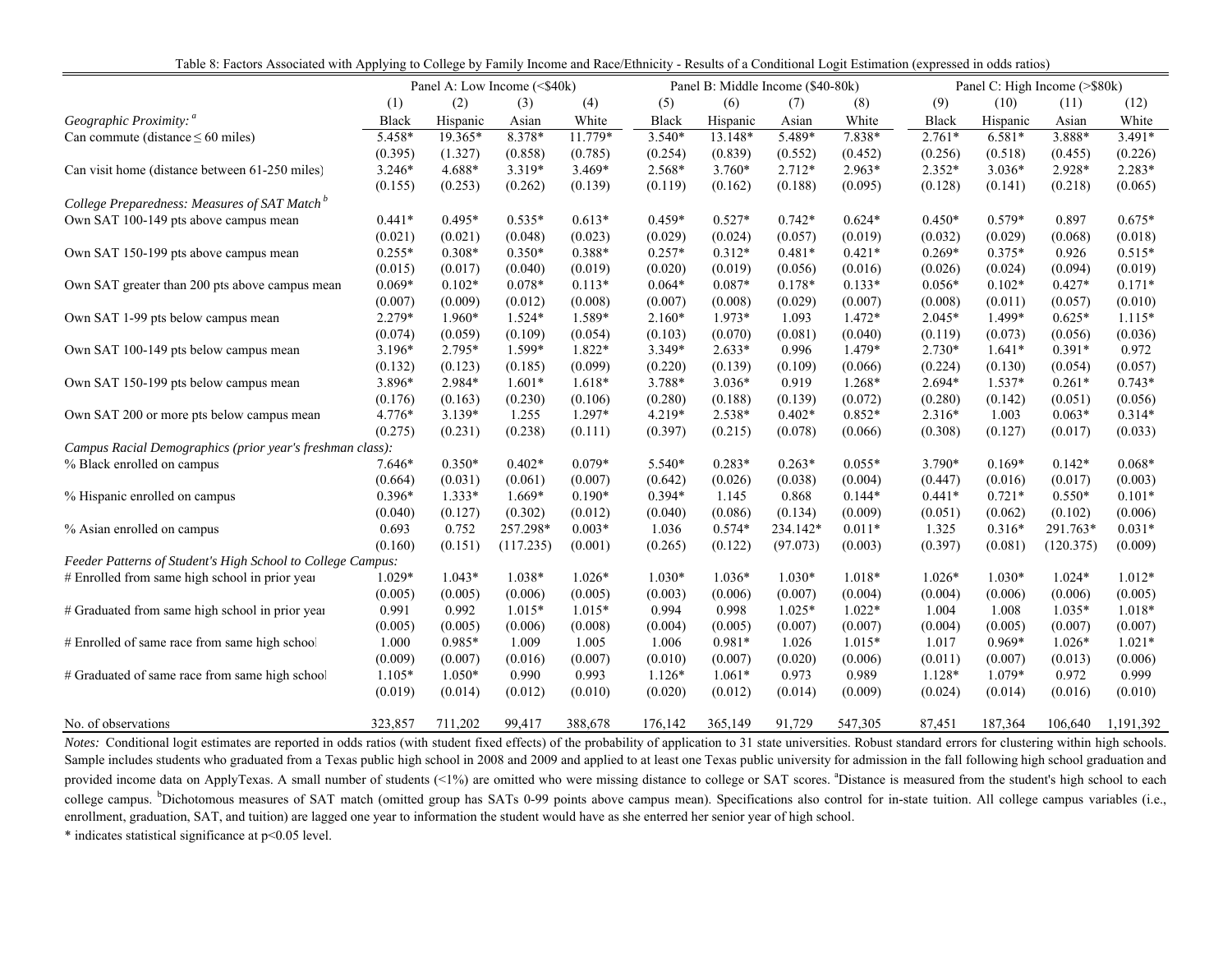| Table 9: Factors Associated with Applying to College by High School Class Rank and Race/Ethnicity - Results of a Conditional Logit Estimation (expressed in odds ratios) |              |          |                  |          |              |                     |          |          |              |          |                     |           |
|--------------------------------------------------------------------------------------------------------------------------------------------------------------------------|--------------|----------|------------------|----------|--------------|---------------------|----------|----------|--------------|----------|---------------------|-----------|
|                                                                                                                                                                          |              |          | Panel A: Top 10% |          |              | Panel B: Top 11-25% |          |          |              |          | Panel C: Botton 75% |           |
|                                                                                                                                                                          | (1)          | (2)      | (3)              | (4)      | (5)          | (6)                 | (7)      | (8)      | (9)          | (10)     | (11)                | (12)      |
| Geographic Proximity: <sup>a</sup>                                                                                                                                       | <b>Black</b> | Hispanic | Asian            | White    | <b>Black</b> | Hispanic            | Asian    | White    | <b>Black</b> | Hispanic | Asian               | White     |
| Can commute (distance $\leq 60$ miles)                                                                                                                                   | $3.698*$     | 13.207*  | $4.100*$         | $4.710*$ | 4.580*       | $17.590*$           | 4.329*   | $6.275*$ | 4.385*       | 15.694*  | $6.090*$            | 4.951*    |
|                                                                                                                                                                          | (0.412)      | (1.138)  | (0.580)          | (0.314)  | (0.493)      | (1.401)             | (0.507)  | (0.456)  | (0.284)      | (0.967)  | (0.567)             | (0.359)   |
| Can visit home (distance between 61-250 miles)                                                                                                                           | $3.121*$     | $4.301*$ | 3.909*           | 3.309*   | 2.997*       | 4.734*              | 2.732*   | $2.760*$ | 2.852*       | 3.963*   | 2.249*              | 2.238*    |
|                                                                                                                                                                          | (0.244)      | (0.220)  | (0.379)          | (0.158)  | (0.184)      | (0.291)             | (0.231)  | (0.103)  | (0.120)      | (0.184)  | (0.136)             | (0.073)   |
| College Preparedness: Measures of SAT Match <sup>b</sup>                                                                                                                 |              |          |                  |          |              |                     |          |          |              |          |                     |           |
| Own SAT 100-149 pts above campus mean                                                                                                                                    | $0.511*$     | $0.526*$ | $0.831*$         | $0.772*$ | $0.449*$     | $0.565*$            | 0.778    | $0.699*$ | $0.445*$     | $0.537*$ | $0.637*$            | $0.580*$  |
|                                                                                                                                                                          | (0.041)      | (0.028)  | (0.068)          | (0.024)  | (0.040)      | (0.031)             | (0.101)  | (0.027)  | (0.019)      | (0.020)  | (0.042)             | (0.015)   |
| Own SAT 150-199 pts above campus mean                                                                                                                                    | $0.311*$     | $0.341*$ | $0.667*$         | $0.653*$ | $0.235*$     | $0.373*$            | 0.784    | $0.515*$ | $0.261*$     | $0.315*$ | $0.422*$            | $0.372*$  |
|                                                                                                                                                                          | (0.031)      | (0.023)  | (0.066)          | (0.027)  | (0.027)      | (0.027)             | (0.112)  | (0.028)  | (0.013)      | (0.017)  | (0.039)             | (0.014)   |
| Own SAT greater than 200 pts above campus mean                                                                                                                           | $0.082*$     | $0.092*$ | $0.340*$         | $0.290*$ | $0.077*$     | $0.147*$            | $0.279*$ | $0.200*$ | $0.058*$     | $0.091*$ | $0.118*$            | $0.105*$  |
|                                                                                                                                                                          | (0.012)      | (0.010)  | (0.048)          | (0.018)  | (0.013)      | (0.016)             | (0.062)  | (0.016)  | (0.006)      | (0.008)  | (0.014)             | (0.006)   |
| Own SAT 1-99 pts below campus mean                                                                                                                                       | 1.957*       | 1.792*   | 0.833            | 1.075*   | 1.993*       | $1.561*$            | 1.027    | $1.231*$ | $2.265*$     | 1.930*   | $1.201*$            | $1.501*$  |
|                                                                                                                                                                          | (0.127)      | (0.086)  | (0.085)          | (0.038)  | (0.117)      | (0.069)             | (0.116)  | (0.047)  | (0.067)      | (0.053)  | (0.076)             | (0.045)   |
| Own SAT 100-149 pts below campus mean                                                                                                                                    | 2.788*       | $2.562*$ | 0.793            | $1.146*$ | 3.084*       | 1.871*              | 0.753    | 1.147*   | 3.190*       | 2.508*   | 1.091               | 1.588*    |
|                                                                                                                                                                          | (0.284)      | (0.181)  | (0.102)          | (0.068)  | (0.254)      | (0.122)             | (0.126)  | (0.073)  | (0.128)      | (0.102)  | (0.110)             | (0.081)   |
| Own SAT 150-199 pts below campus mean                                                                                                                                    | $3.073*$     | 3.230*   | $0.685*$         | 0.905    | $3.165*$     | $2.014*$            | 0.729    | 0.962    | 3.829*       | 2.536*   | 0.953               | 1.398*    |
|                                                                                                                                                                          | (0.353)      | (0.282)  | (0.111)          | (0.070)  | (0.318)      | (0.154)             | (0.146)  | (0.078)  | (0.169)      | (0.127)  | (0.126)             | (0.090)   |
| Own SAT 200 or more pts below campus mean                                                                                                                                | 4.548*       | $3.570*$ | $0.429*$         | $0.731*$ | $3.425*$     | $1.613*$            | $0.412*$ | $0.484*$ | 4.355*       | $2.361*$ | $0.509*$            | 0.903     |
|                                                                                                                                                                          | (0.651)      | (0.429)  | (0.084)          | (0.073)  | (0.423)      | (0.164)             | (0.113)  | (0.054)  | (0.246)      | (0.157)  | (0.095)             | (0.081)   |
| Campus Racial Demographics (prior year's freshman class):                                                                                                                |              |          |                  |          |              |                     |          |          |              |          |                     |           |
| % Black enrolled on campus                                                                                                                                               | 4.280*       | $0.416*$ | $0.302*$         | $0.108*$ | 3.393*       | $0.184*$            | $0.134*$ | $0.052*$ | $7.273*$     | $0.277*$ | $0.253*$            | $0.071*$  |
|                                                                                                                                                                          | (0.760)      | (0.041)  | (0.053)          | (0.007)  | (0.496)      | (0.019)             | (0.031)  | (0.004)  | (0.595)      | (0.024)  | (0.036)             | (0.005)   |
| % Hispanic enrolled on campus                                                                                                                                            | $0.371*$     | 1.187    | 0.943            | $0.129*$ | $0.466*$     | 0.892               | 0.821    | $0.134*$ | $0.426*$     | $1.360*$ | 0.894               | $0.139*$  |
|                                                                                                                                                                          | (0.057)      | (0.131)  | (0.183)          | (0.010)  | (0.059)      | (0.089)             | (0.150)  | (0.009)  | (0.039)      | (0.092)  | (0.146)             | (0.009)   |
| % Asian enrolled on campus                                                                                                                                               | 1.865        | $0.354*$ | 103.599*         | $0.030*$ | $0.308*$     | 0.189*              | 83.512*  | $0.001*$ | 0.680        | $0.639*$ | 538.506*            | $0.009*$  |
|                                                                                                                                                                          | (0.664)      | (0.088)  | (49.354)         | (0.008)  | (0.104)      | (0.048)             | (50.649) | (0.000)  | (0.153)      | (0.131)  | (210.846)           | (0.002)   |
| Feeder Patterns of Student's High School to College Campus:                                                                                                              |              |          |                  |          |              |                     |          |          |              |          |                     |           |
| # Enrolled from same high school in prior year                                                                                                                           | $1.016*$     | 1.008    | $1.011*$         | 1.007    | $1.029*$     | $1.034*$            | $1.056*$ | $1.013*$ | 1.029*       | $1.036*$ | $1.048*$            | $1.021*$  |
|                                                                                                                                                                          | (0.005)      | (0.007)  | (0.005)          | (0.004)  | (0.005)      | (0.007)             | (0.008)  | (0.004)  | (0.004)      | (0.005)  | (0.004)             | (0.005)   |
| # Graduated from same high school in prior year                                                                                                                          | $1.047*$     | $1.071*$ | $1.060*$         | $1.062*$ | 1.003        | 1.013               | 1.013    | $1.025*$ | 0.993        | 0.994    | $1.009*$            | $1.014*$  |
|                                                                                                                                                                          | (0.008)      | (0.009)  | (0.009)          | (0.009)  | (0.007)      | (0.007)             | (0.008)  | (0.007)  | (0.004)      | (0.004)  | (0.004)             | (0.006)   |
| # Enrolled of same race from same high school                                                                                                                            | 1.020        | 1.008    | 1.030            | 1.000    | 1.005        | 0.988               | 0.981    | $1.020*$ | 1.004        | 0.990    | 0.999               | $1.020*$  |
|                                                                                                                                                                          | (0.011)      | (0.009)  | (0.024)          | (0.007)  | (0.012)      | (0.009)             | (0.020)  | (0.007)  | (0.009)      | (0.007)  | (0.011)             | (0.006)   |
| # Graduated of same race from same high school                                                                                                                           | $1.081*$     | 0.987    | 1.025            | 1.010    | $1.100*$     | $1.035*$            | 1.013    | 1.003    | $1.110*$     | $1.047*$ | $0.980*$            | 0.987     |
|                                                                                                                                                                          | (0.028)      | (0.016)  | (0.020)          | (0.013)  | (0.027)      | (0.013)             | (0.017)  | (0.010)  | (0.016)      | (0.012)  | (0.008)             | (0.008)   |
| No. of observations                                                                                                                                                      | 70,215       | 286,998  | 115,010          | 576,321  | 88,474       | 290,997             | 44,206   | 477,214  | 457,870      | 796,669  | 146,444             | 1,196,724 |

*Notes:* Conditional logit estimates are reported in odds ratios (with student fixed effects) of the probability of application to 31 state universities. Robust standard errors for clustering within high schools. Sample includes students who graduated from <sup>a</sup> Texas public high school in 2008 and 2009 and applied to at least one Texas public university for admission in the fall following high school graduation. Class rank bracket is included on ApplyTexas. A small number of students (<1%) are omitted who were missing distance to college or SAT scores. <sup>a</sup>Distance is measured from the student's high school to each college campus. <sup>b</sup>Dichotomous measures of SAT match (omitted group has SATs 0-99 points above campus mean). Specifications also control for in-state tuition. All college campus variables (i.e., enrollment, graduation, SAT, and tuition) are lagged one year to information the student would have as she enterred her senior year of high school.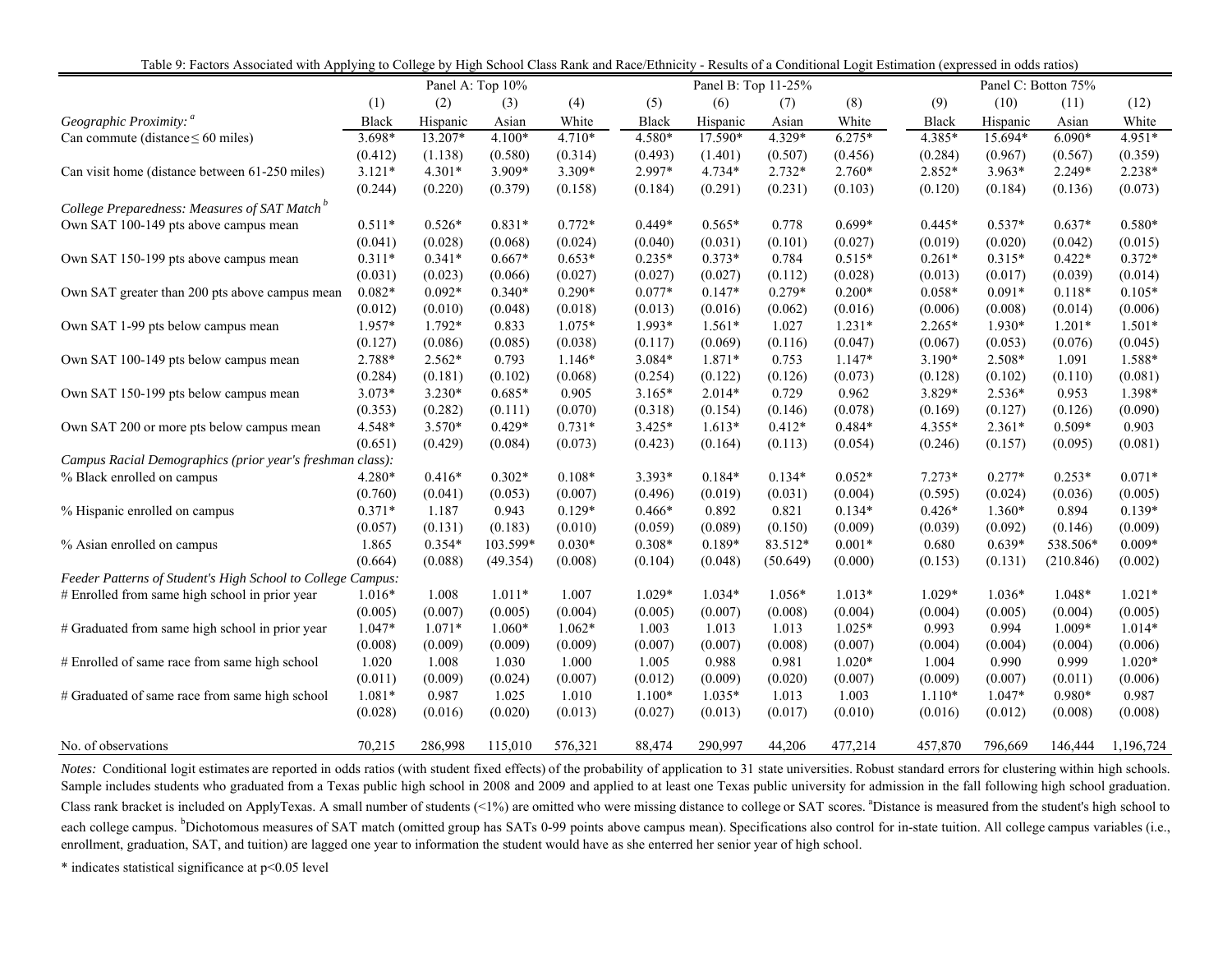|                                                      | Submitted  | Submitted<br>ApplyTexas or | Applied to a<br>Flagship | All       |
|------------------------------------------------------|------------|----------------------------|--------------------------|-----------|
|                                                      | ApplyTexas | enrolled at a 4-year       | University               | graduates |
| College application:                                 |            |                            |                          |           |
| Submitted ApplyTexas                                 | 1.000      | 0.874                      | 1.000                    | 0.331     |
| Submitted ApplyTexas or enrolled at a 4-year         | 1.000      | 1.000                      | 1.000                    | 0.379     |
| Applied to a Flagship University                     | 0.306      | 0.267                      | 1.000                    | 0.101     |
| Student demographics:                                |            |                            |                          |           |
| Female                                               | 0.547      | 0.545                      | 0.529                    | 0.502     |
| Age                                                  | 17.03      | 17.03                      | 17.02                    | 17.12     |
|                                                      | (0.346)    | (0.350)                    | (0.330)                  | (0.486)   |
| White (non-Hispanic)                                 | 0.478      | 0.497                      | 0.608                    | 0.435     |
| <b>Black</b>                                         | 0.145      | 0.147                      | 0.068                    | 0.137     |
| Hispanic                                             | 0.311      | 0.293                      | 0.206                    | 0.385     |
| Asian                                                | 0.063      | 0.059                      | 0.116                    | 0.040     |
| Free/reduced lunch eligible                          | 0.293      | 0.280                      | 0.155                    | 0.379     |
| Limited English proficient                           | 0.008      | 0.008                      | 0.002                    | 0.036     |
| High school coursework:                              |            |                            |                          |           |
| No. of AP/IB courses completed (semesters) $\hat{J}$ | 4.82       | 4.86                       | 8.45                     | 2.50      |
|                                                      | (5.36)     | (5.41)                     | (5.96)                   | (4.34)    |
| Took AP English language arts                        | 0.447      | 0.448                      | 0.677                    | 0.241     |
| Took AP mathematics                                  | 0.299      | 0.301                      | 0.586                    | 0.145     |
| Took AP science                                      | 0.235      | 0.235                      | 0.442                    | 0.117     |
| Total semesters failed                               | 1.14       | 1.13                       | 0.32                     | 2.97      |
|                                                      | (2.53)     | (2.52)                     | (1.04)                   | (4.54)    |
| High school exit exam $(z\text{-score})^b$           | 0.435      | 0.444                      | 0.966                    | 0.009     |
|                                                      | (0.877)    | (0.886)                    | (0.805)                  | (0.990)   |
| High school characteristics:                         |            |                            |                          |           |
| Campus size                                          | 1992.44    | 1991.08                    | 2167.56                  | 1836.93   |
|                                                      | (943.93)   | (945.22)                   | (890.66)                 | (1012.26) |
| % Free/reduced lunch eligible                        | 0.415      | 0.403                      | 0.325                    | 0.439     |
|                                                      | (0.263)    | (0.259)                    | (0.236)                  | (0.249)   |
| % Black                                              | 0.134      | 0.135                      | 0.123                    | 0.141     |
|                                                      | (0.167)    | (0.165)                    | (0.134)                  | (0.163)   |
| % Hispanic                                           | 0.410      | 0.395                      | 0.332                    | 0.414     |
|                                                      | (0.303)    | (0.297)                    | (0.258)                  | (0.292)   |
| % Earning AP credit                                  | 0.131      | 0.136                      | 0.178                    | 0.109     |
|                                                      | (0.130)    | (0.133)                    | (0.149)                  | (0.125)   |
| % SAT tested                                         | 0.728      | 0.730                      | 0.764                    | 0.667     |
|                                                      | (0.177)    | (0.178)                    | (0.172)                  | (0.211)   |
| Average SAT score                                    | 987.59     | 991.76                     | 1022.09                  | 976.00    |
|                                                      | (98.08)    | (97.83)                    | (92.52)                  | (96.18)   |
| No. of observations                                  | 162,271    | 185,742                    | 49,580                   | 490,561   |

Appendix 1: Summary Statistics by College Application Behavior

*Notes:* Summary statistics for all graduates of Texas public high schools from 2008 and 2009. Standard errors are in parentheses for continuous variables. <sup>a</sup>Total number of Advanced Placement (AP) and International Baccalaureate (IB) courses completed (semesters). <sup>b</sup>High school exit exam scores are a composite z-score of both English language arts and mathematics.

*Sources:* Authors' calculations from Texas Workforce Data Quality Initiative (WDQI) Database, graduating student cohorts from spring 2008 and 2009. National Student Clearinghouse (NSC) data from the 2008-09 and 2009-10 academic years.